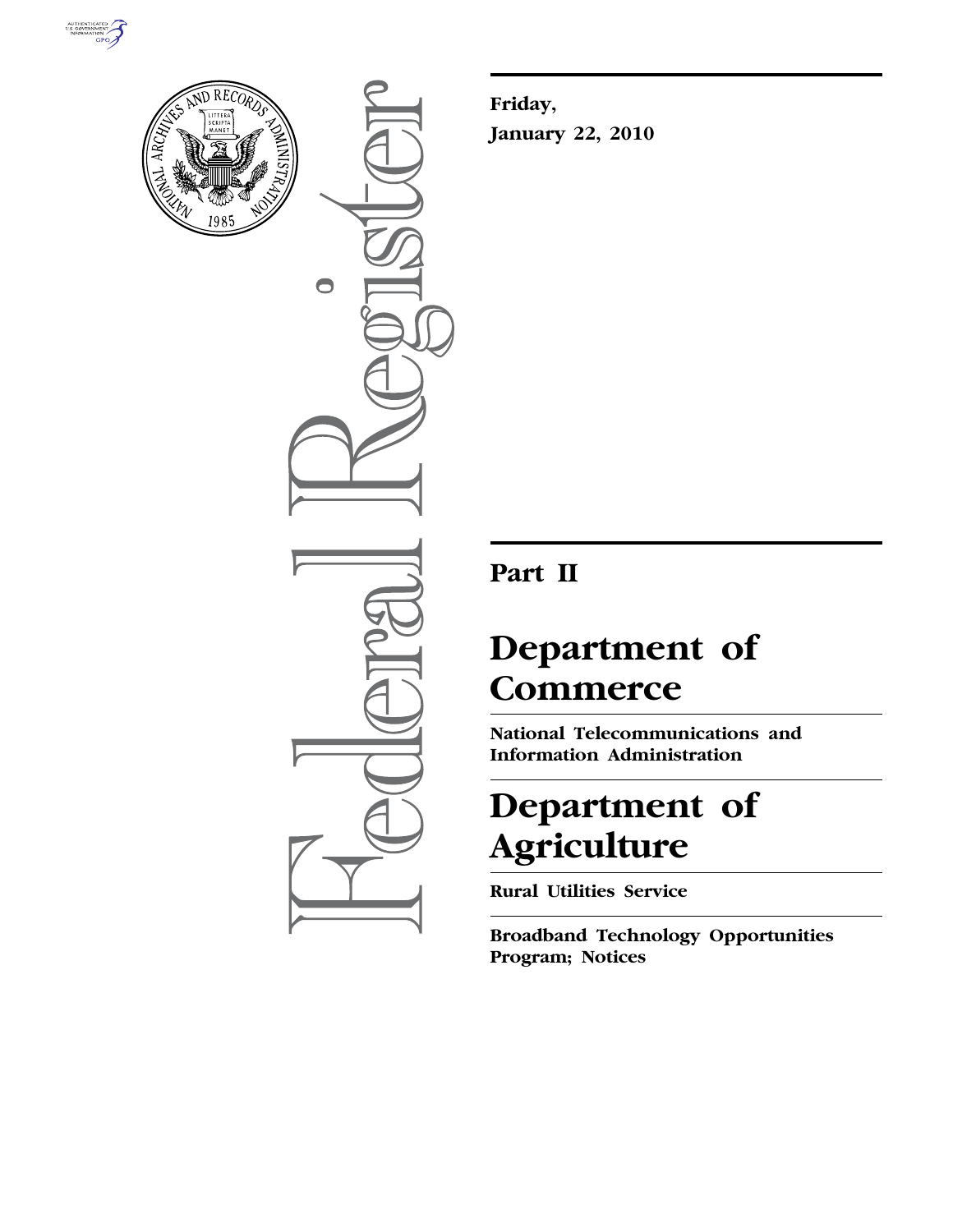# **DEPARTMENT OF COMMERCE**

#### **National Telecommunications and Information Administration**

**[Docket No. 0907141137–0024–06]** 

#### **RIN 0660–ZA28**

# **Broadband Technology Opportunities Program**

**AGENCY:** National Telecommunications and Information Administration (NTIA), U.S. Department of Commerce. **ACTION:** Notice of Funds Availability (NOFA) and solicitation of applications.

**SUMMARY:** NTIA announces general policy and application procedures for the Broadband Technology Opportunities Program (BTOP or Program) that the agency established pursuant to the American Recovery and Reinvestment Act of 2009 (Recovery Act). BTOP provides grants for deploying broadband infrastructure in unserved and underserved areas of the United States, enhancing broadband capacity at public computer centers, and promoting sustainable broadband adoption projects. In facilitating the expansion of broadband communications services and infrastructure, BTOP advances the objectives of the Recovery Act to spur job creation and stimulate long-term economic growth and opportunity.

**DATES:** All applications for funding BTOP projects must be submitted between February 16, 2010, at 8 a.m. Eastern Standard Time (EST) and March 15, 2010, at 5 p.m. Eastern Daylight Time (EDT).

**ADDRESSES:** The application packages for electronic submissions will be available at *http:// www.broadbandusa.gov*. See **SUPPLEMENTARY INFORMATION** for more

details. **FOR FURTHER INFORMATION CONTACT:** For general inquiries regarding BTOP or questions regarding this NOFA, contact Anthony Wilhelm, Director, BTOP, Office of Telecommunications and Information Applications, National Telecommunications and Information Administration, U.S. Department of

Commerce (DOC), 1401 Constitution Avenue, NW., HCHB, Room 4887, Washington, DC 20230; Help Desk email: *BroadbandUSA@usda.gov*, Help Desk telephone: 1–877–508–8364. Additional information regarding BTOP may be obtained at *http:// www.ntia.doc.gov/broadbandgrants/*. For inquiries regarding BTOP compliance requirements, including applicable Federal rules and regulations protecting against fraud, waste, and abuse, contact

*btopcompliance@ntia.doc.gov*. Additional information regarding compliance for BTOP may be obtained at *http://www.broadbandusa.gov/ compliance.htm*.

**Authority:** This notice is issued pursuant to the American Recovery and Reinvestment Act of 2009, Pub. L. 111–5, 123 Stat. 115 (2009).

#### **SUPPLEMENTARY INFORMATION:**

*Electronic submissions:* Electronic submissions of applications will allow for the expeditious review of an applicant's proposal consistent with the goals of the Recovery Act. As a result, all applicants are required to submit their applications electronically at *https://applyonline.broadbandusa.gov*. The electronic application system will provide a date-and-time-stamped confirmation number that will serve as proof of submission. Please note that applications will not be accepted via paper, facsimile machine transmission, electronic mail, or other media format. Applicants, however, may request a waiver of these filing instructions pursuant to Section X.N. of this NOFA. *Catalog of Federal Domestic* 

*Assistance (CFDA) Number:* Broadband Technology Opportunities Program (BTOP)—11.557.

# **Additional Items in Supplementary Information**

*I. Overview:* Describes the broadband initiatives in the Recovery Act, the first round of funding, and an overview of the next round of funding.

*II. Funding Opportunity Description:*  Provides a more thorough description of BTOP and the funding priorities.

*III. Definitions:* Sets forth the key statutory terms and other terms used in BTOP.

*IV. Award Information:* Describes funding availability, grant terms, as applicable, and other award information.

*V. Eligibility Information and General Program Requirements:* Establishes eligibility criteria, eligible and ineligible costs, and general program requirements.

*VI. Application and Submission Information:* Provides information regarding how to apply, application materials, and the application process.

*VII. Application Review Information:*  Establishes the evaluation criteria for application review.

*VIII. Anticipated Announcement and Award Dates:* Identifies the initial announcement date for certain awards and provides other information regarding BTOP.

*IX. Award Administration Information:*  Provides award notice information, administrative and national policy requirements, terms and conditions, and other reporting requirements for award recipients.

*X. Other Information:* Sets forth guidance on funding, compliance with various laws,

confidentiality, discretionary awards, and authorized signatures.

# **I. Overview**

# *A. American Recovery and Reinvestment Act of 2009 (Recovery Act)*

On February 17, 2009, President Obama signed the Recovery Act into law.1 The essential goal of the Recovery Act is to provide a ''direct fiscal boost to help lift our Nation from the greatest economic crisis in our lifetimes and lay the foundation for future growth."<sup>2</sup> Accordingly, the Recovery Act identifies five overall purposes: To preserve and create jobs and promote economic recovery; to assist those most impacted by the current economic recession; to provide investments needed to increase economic efficiency by spurring technological advances in science and health; to invest in transportation, environmental protection, and other infrastructure that will provide longterm economic benefits; and to stabilize State and local government budgets.3 The Recovery Act further instructs the President and the heads of Federal departments and agencies to manage and expend Recovery Act funds to achieve these five purposes, ''commencing expenditures and activities as quickly as possible consistent with prudent management."<sup>4</sup>

Consistent with the purposes described above, the Recovery Act provides the U.S. Department of Agriculture's Rural Utilities Service (RUS) and the National Telecommunications and Information Administration (NTIA) with \$7.2 billion to expand access to broadband services in the United States. In so doing, the Recovery Act recognizes the growing importance of access to broadband services to economic development and to the quality of life of all Americans.

The Recovery Act provides \$4.7 billion to NTIA to establish the Broadband Technology Opportunities Program (BTOP or Program) and directs that these funds be awarded by September 30, 2010. This amount represents a significant investment to advance President Obama's national broadband strategy. Of these funds, at least \$200 million will be made available for competitive grants for

<sup>1</sup>American Recovery and Reinvestment Act of 2009, Pub. L. No. 111–5, 123 Stat. 115 (2009) (Recovery Act).

<sup>2</sup>Statement on Signing the American Recovery and Reinvestment Act of 2009, Daily Comp. of Pres. Doc., 2009 DCPD No. 00088, at 1 (Feb. 17, 2009), *http://fdsys.gpo.gov/fdsys/pkg/DCPD-200900088/ pdf/DCPD-200900088.pdf*.

<sup>3</sup>Recovery Act sec. 3(a), 123 Stat. at 115–16. 4*See id.* Sec. 3(b), 123 Stat. at 116.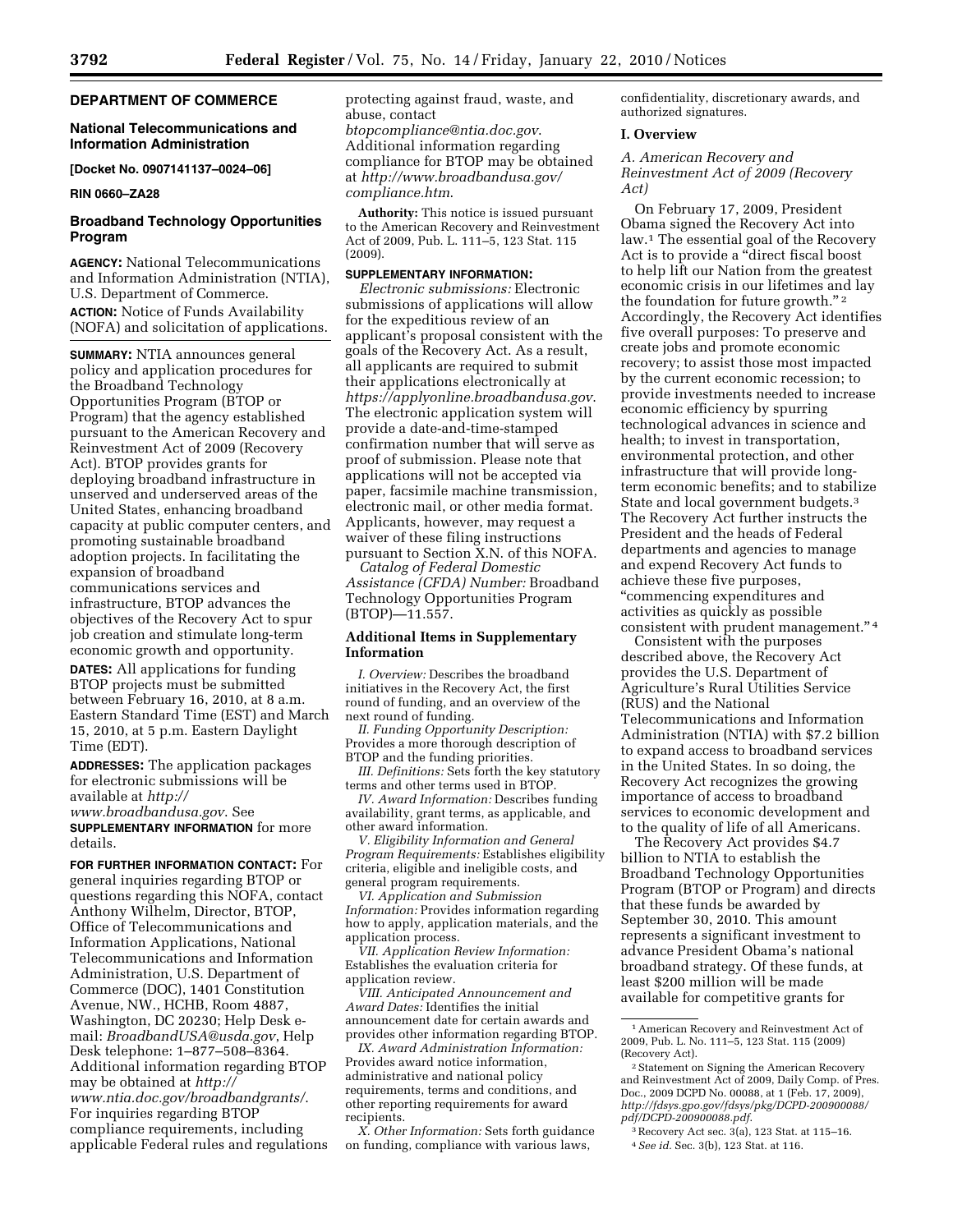expanding public computer center capacity; at least \$250 million will be made available for competitive grants for innovative programs to encourage sustainable adoption of broadband services; and up to \$350 million will be made available to fund the State Broadband Data and Development Grant Program (Broadband Mapping Program) authorized by the Broadband Data Improvement Act.5 The Broadband Mapping Program is designed to support the development and maintenance of a nationwide broadband map for use by policymakers and consumers.6

#### *B. Round One*

In response to the first Notice of Funds Availability (First NOFA), RUS and NTIA received almost 2,200 applications requesting nearly \$28 billion in funding for proposed broadband projects reaching all States, five territories, and the District of Columbia.7 When including about \$10.5 billion in matching funds committed by the applicants, these applications represent more than \$38 billion in proposed broadband projects. RUS and NTIA received applications from a diverse range of parties, including: State, tribal, and local governments; nonprofits; industry; small businesses; community anchor institutions such as libraries, universities, community colleges, and hospitals; public safety organizations; and other entities in rural, suburban, and urban areas. Parties submitted more than 830 applications jointly to RUS's Broadband Initiatives Program (BIP) and NTIA's BTOP, requesting nearly \$12.8 billion in infrastructure funding. NTIA received an additional 260 infrastructure applications that sought only BTOP funding, requesting more than \$5.4 billion in grants for broadband infrastructure projects in unserved and underserved areas. Parties submitted more than 360 applications to NTIA requesting more than \$1.9 billion in grants from BTOP for public computer center projects. In addition, parties filed more than 320 applications with NTIA requesting nearly \$2.5 billion in grants from BTOP for projects that promote sustainable demand for broadband services.

On December 17, 2009, NTIA announced the first set of awards out of the \$1.6 billion that was allocated for

the first round of funding. These awards, as well as additional awards announced by Secretary Locke on January 13, 2010, totaled approximately \$137 million for investments in ten broadband projects benefitting ten States.8 Of these awards, \$119 million was dedicated for Middle Mile projects; \$15.9 million for Public Computer Center projects; and \$2.4 million for Sustainable Broadband Adoption projects. Additional awards will be announced on a rolling basis.

#### *C. Round Two*

# 1. Funding Process

The purpose of this NOFA is to describe the availability of BTOP funds for the second round of funding and set forth the application requirements for those entities wishing to participate in the Program. Applicants are permitted to apply to one or more of the project categories. Each application will be screened for initial eligibility. Those eligible applications that satisfy the statutory purposes and funding priorities will be prioritized and evaluated against objective evaluation criteria to determine whether an award may be merited. Applications that satisfy the BTOP priorities and score highly when evaluated against the objective evaluation criteria will advance to the due diligence stage of review, where NTIA may request additional information and adjustments to the proposal. From this pool of applications, NTIA will select awardees based on the selection factors. NTIA anticipates completing this round of funding as quickly as possible to maximize the stimulative effect of the Recovery Act. NTIA also is committed to transparency and fairness in the award process and will require rigorous reporting to ensure prudent stewardship of taxpayer funds.

#### 2. Request for Information (RFI)

To prepare for this round of funding, on November 10, 2009, RUS and NTIA released a second joint request for information seeking public comment on ways to enhance the applicant experience through targeted revisions to the First NOFA.9 RUS and NTIA

received approximately 225 comments from institutions and individuals on a wide range of topics, and these comments have played an important role in developing this NOFA. For further discussion and explanation of NTIA's reliance on the public comments in the policy decisions involved in BTOP, see the attached Policy Justification found in the Appendix at the end of this NOFA.

#### 3. Project Categories

For this round of funding, NTIA will award grants in three categories of eligible projects: Comprehensive Community Infrastructure (CCI), Public Computer Centers (PCC), and Sustainable Broadband Adoption (SBA).10 The CCI category will focus on Middle Mile broadband infrastructure projects that offer new or substantially upgraded connections to community anchor institutions, especially community colleges. The PCC category will help expand public access to broadband service and enhance broadband capacity at entities that permit the public to use these computing centers, such as community colleges and public libraries.11 The SBA category will fund innovative projects that promote broadband demand, including projects focused on providing broadband education, awareness, training, access, equipment, or support, particularly among vulnerable population groups that traditionally have underutilized broadband technology.12

NTIA plans to award all remaining BTOP grants funded by the Recovery Act in this round of funding. Approximately \$2.6 billion of programlevel funding has been allocated to this NOFA by NTIA. NTIA intends to award approximately \$2.35 billion for CCI projects, at least \$150 million for PCC projects, and at least \$100 million for SBA projects.

# 4. Changes From the First NOFA

Based on the comments received in response to the second RFI and the experience gained from administering the first round of funding, NTIA is making a number of changes to the Program. The goals of these changes are to increase efficiency, sharpen the Program's funding focus, and improve the applicant experience.

In the first round, RUS and NTIA issued a joint BIP/BTOP NOFA to

<sup>5</sup>Pub. L. 110–385, 122 Stat. 4096 (to be codified at 47 U.S.C. 1301 *et seq.*).

<sup>6</sup>*See* State Broadband Data and Development Grant Program, Notice of Funds Availability and Solicitation of Applications, 74 FR 32545 (July 8, 2009).

<sup>7</sup>Notice of Funds Availability and Solicitation of Applications, 74 FR 33104 (July 9, 2009).

<sup>8</sup>White House Press Release, Vice President Biden Kicks Off \$7.2 Billion Recovery Act Broadband Program (December 17, 2009), *available at http://www.whitehouse.gov/the-press-office/vicepresident-biden-kicks-72-billion-recovery-actbroadband-program*. Department of Commerce Press Release, Commerce Secretary Gary Locke Announces \$7.5 Million Investment to Increase Broadband Access in Los Angeles (January 13, 2010), *available at http://www.commerce.gov/ newsroom/pressreleases*\_*factsheets/prod01*\_*008797*. 9 Joint Request for Information (RFI), 74 FR 58940 (Nov. 16, 2009).

<sup>10</sup>*See* Recovery Act Div. A, Tit. II, 123 Stat. at 128.

<sup>11</sup> *Id.* Div. A, Tit. II & sec. 6001(b)(3), 123 Stat. at 128, 512–13.

<sup>12</sup> *Id.* Div. A, Tit. II & sec. 6001(b)(5), 123 Stat. at 128, 513.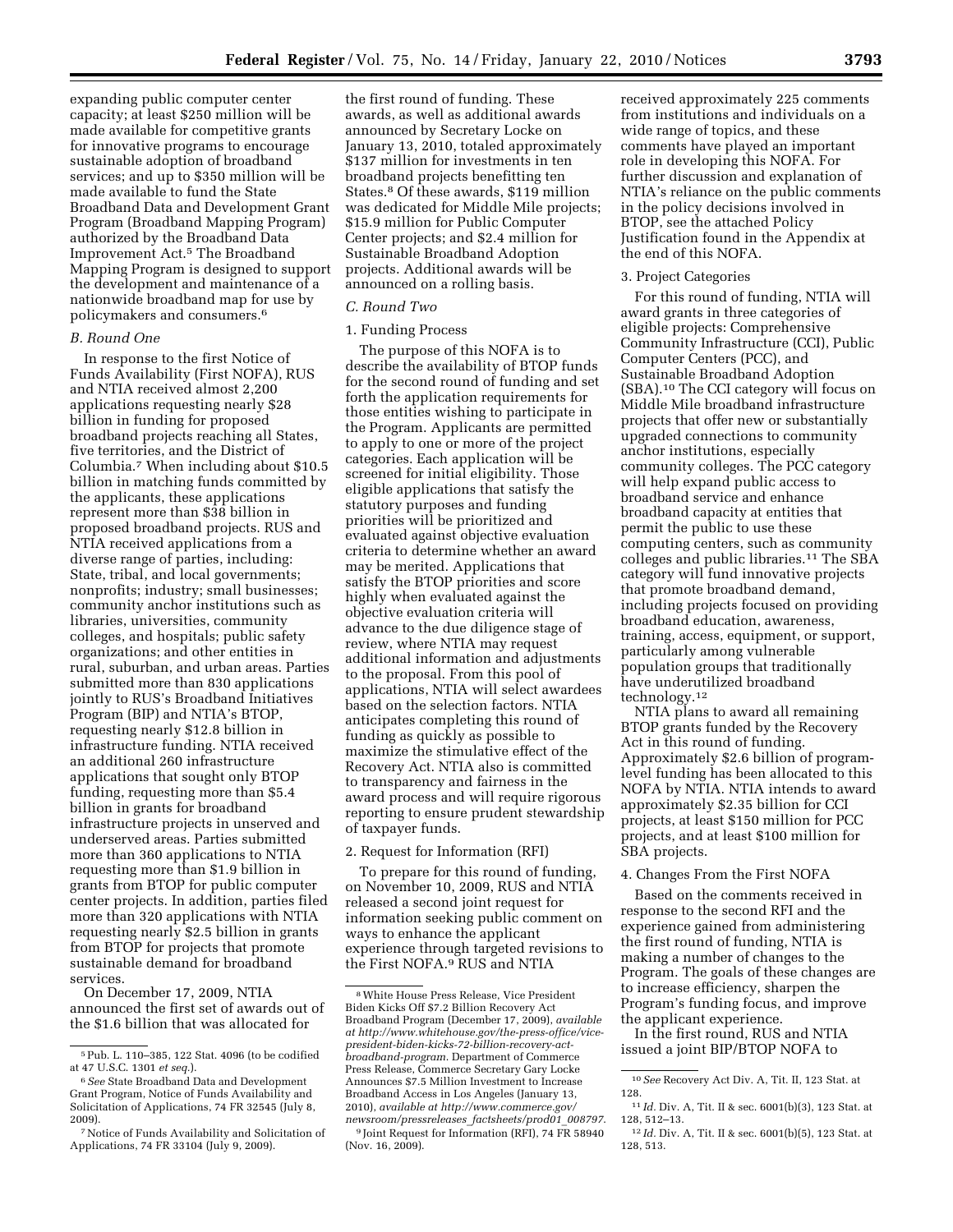promote coordination between these programs. The agencies gave applicants the option to file a single application for infrastructure projects for both programs. For the second round of funding, RUS and NTIA have decided to issue separate NOFAs for BIP and BTOP to better promote each agency's distinct objectives. The joint application process was burdensome for some applicants. Therefore, RUS and NTIA have eliminated the option of allowing applicants to file a single, joint BIP/ BTOP application in the second funding round in favor of separate applications.

NTIA has sought to bring further leverage to Federal funds by giving additional consideration to projects that propose to contribute a non-Federal cost share/match that equals or exceeds 30 percent of the total eligible costs of the project.

In addition, NTIA is adopting a ''comprehensive communities'' approach to award BTOP grants for infrastructure projects that emphasize Middle Mile broadband capabilities and new or substantially upgraded connections to community anchor institutions to maximize the benefits of BTOP funds. In adopting this approach, NTIA has restructured the Broadband Infrastructure category of the First NOFA into the CCI category for this second round of funding.

Further, NTIA has implemented other targeted changes to several Program provisions. In particular, NTIA has reduced the number of BTOP's eligibility factors to just three criteria eligible entities, fully completed application, and matching—which will be used to determine whether an application is eligible for consideration. NTIA has further streamlined the eligibility review by removing the budget reasonableness and technical feasibility factors from the eligibility requirements, because these categories are more effectively evaluated during the expert review and due diligence phases of application consideration. NTIA also has changed the number of expert reviewers from at least three to at least two in order to make the expert review process as efficient as possible, without impacting the rigor of review. NTIA will review CCI applications according to the priorities established in Section II.B. Additionally, NTIA has clarified the process for requesting waivers from several key statutory and programmatic obligations, including the matching fund requirement, Last Mile coverage obligation, and restriction on the sale or lease of project assets.

With respect to the application, NTIA will now collect the information most essential to project review in the

application itself, with the option to collect additional data during the due diligence review, as needed. In addition, NTIA has made numerous adjustments to the online application system to streamline the intake of information and reduce applicant burden. In particular, NTIA has reduced the overall number of attachments to the applications. It also has separated the BTOP infrastructure application from the BIP infrastructure application and separated the PCC application from the SBA application. Moreover, it has eliminated the proposed funded service area mapping tool and modified the service area delineations from Census blocks to Census tracts and block groups. NTIA also has made it easier for applicants filing applications in multiple project categories to link these applications, in furtherance of NTIA's focus on comprehensive communities.

#### **II. Funding Opportunity Description**

# *A. Statutory Purposes*

Section 6001 of the Recovery Act establishes a national broadband service development and expansion program to promote five core purposes:

a. To provide access to broadband service to consumers residing in unserved areas of the country;

b. To provide improved access to broadband service to consumers residing in underserved areas of the country;

c. To provide broadband education, awareness, training, access, equipment, and support to: (i) Schools, libraries, medical and healthcare providers, community colleges and other institutions of higher learning, and other community support organizations; (ii) organizations and agencies that provide outreach, access, equipment, and support services to facilitate greater use of broadband services by vulnerable populations (*e.g.,* low-income, unemployed, aged); or (iii) job-creating strategic facilities located in State- or Federally-designated economic development zones;

d. To improve access to, and use of, broadband service by public safety agencies; and

e. To stimulate the demand for broadband, economic growth, and job creation.13

# *B. BTOP Priorities*

All projects funded under BTOP must advance one or more of the five statutory purposes outlined above. The Program is designed to extend broadband access to unserved areas,

improve access to underserved areas, and expand broadband access to a wide range of institutions and individuals, including vulnerable populations. It will seek to serve the highest priority needs for Federal investment particularly projects that offer the potential for economic growth and job creation. The Program will support viable, sustainable, and scalable projects.

# 1. Comprehensive Community Infrastructure Projects

# a. Background

In the first funding round, NTIA solicited Broadband Infrastructure applications in two categories, Last Mile and Middle Mile. Last Mile projects were defined as any infrastructure project the predominant purpose of which is to provide broadband service to end users or end-user devices. Middle Mile projects were defined as any broadband infrastructure project that does not predominantly provide broadband service to end users or to end-user devices and that may include interoffice transport, backhaul, Internet connectivity, or special access. Middle Mile projects funded to date in Round One also included expanding and enhancing broadband services for community anchor institutions such as schools, libraries, colleges and universities, medical and healthcare providers, public safety entities, and other community support organizations.

Recognizing the significant importance of Middle Mile infrastructure to improving broadband capabilities for consumers residing in unserved and underserved areas of the nation, NTIA has awarded a significant portion of funds in the first round of funding to Middle Mile projects, particularly those that connect a significant number of community anchor institutions. Such projects provide substantial benefits, including enhancing broadband service for community anchor institutions, facilitating the development of Last Mile broadband services in unserved and underserved areas, and promoting economic growth.

#### b. CCI Funding Priorities

In this round of funding, NTIA seeks to focus on Middle Mile projects by adopting a ''comprehensive communities'' approach to awarding BTOP infrastructure grants. Under this approach, priority will be given to CCI projects that include a Middle Mile component and satisfy certain

<sup>13</sup>*See id.* Sec. 6001(b), 123 Stat. at 512–13.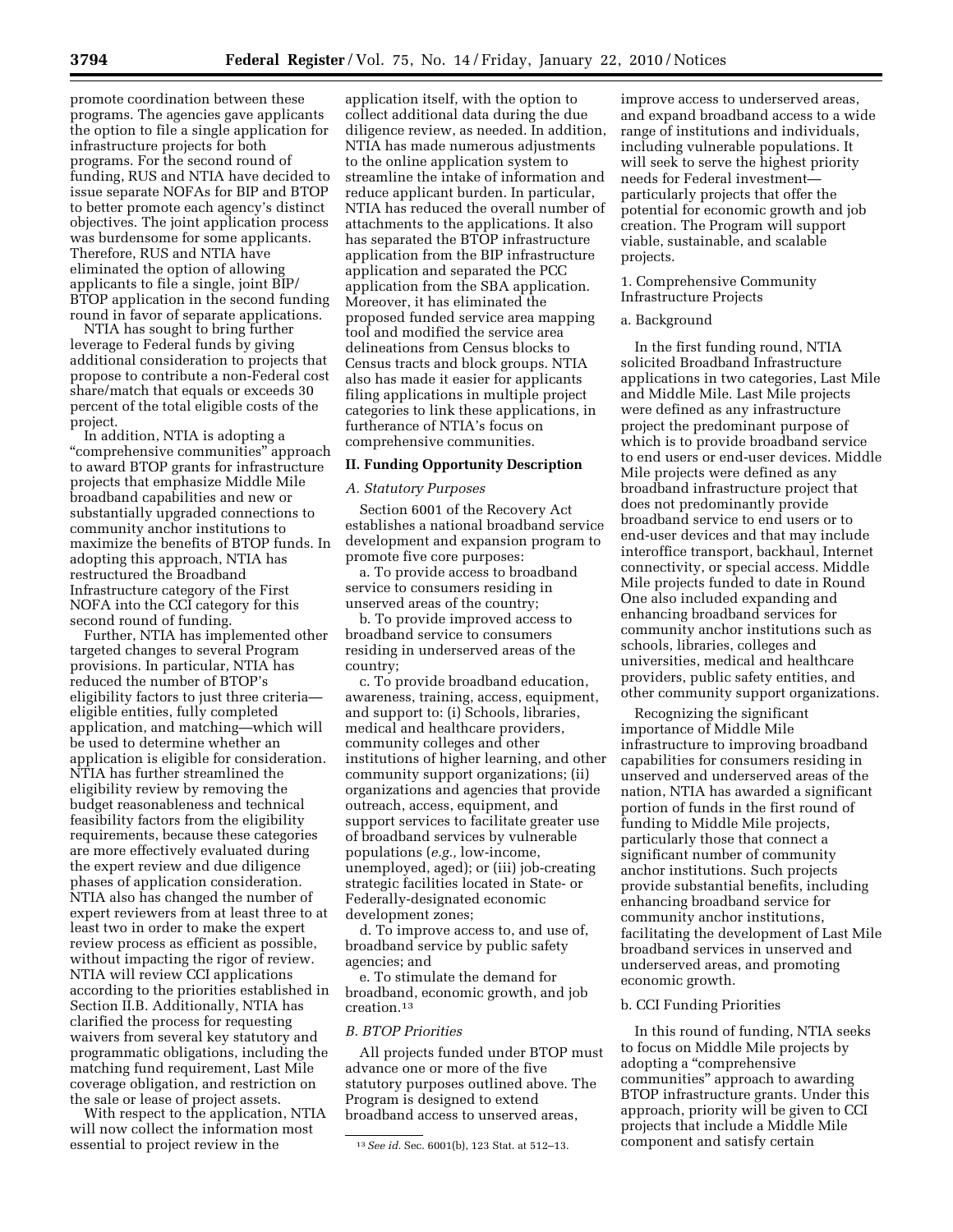additional considerations.14 This prioritization will be used for the sequencing of applications for the objective merit review performed by expert reviewers.15 In particular, the highest priority for merit review will be given to CCI applications that satisfy all of the criteria below. Note that the application evaluation process will continue to consider additional factors, including, for example, the degree to which the projects will benefit consumers residing in unserved or underserved areas, the participation of an Indian Tribe or socially and economically disadvantaged small business concern as defined under Section 8(a) of the Small Business Act (as modified by NTIA's adoption of an alternative small business concern size standard for use in BTOP),<sup>16</sup> and the ability of a project to leverage funding from another Recovery Act program or other State or Federal development program.17 In order of importance, the CCI priority criteria are set forth as follows:

(1) Projects that will deploy Middle Mile broadband infrastructure with a commitment to offer new or substantially upgraded service to community anchor institutions. Those projects proposing to serve a significant number of community anchor institutions that have expressed a demand or indicated a need for access or improved access to broadband service will receive higher priority;

(2) Projects that will deploy Middle Mile broadband infrastructure and incorporate a public-private partnership among government, non-profit and forprofit entities, and other key community stakeholders, particularly those that have expressed a demand or indicated a need for access or improved access to broadband service;

(3) Projects that will deploy Middle Mile broadband infrastructure with the intent to bolster growth in economically distressed areas;

(4) Projects that will deploy Middle Mile broadband infrastructure with a commitment to serve community

colleges that have expressed a demand or indicated a need for access or improved access to broadband service;

(5) Projects that will deploy Middle Mile broadband infrastructure with a commitment to serve public safety entities that have expressed a demand or indicated a need for access or improved access to broadband service;

(6) Projects that will deploy Middle Mile broadband infrastructure that includes (i) a Last Mile infrastructure component in unserved or underserved areas; or (ii) commitments or nonbinding letters of intent from one or more Last Mile broadband service providers.18 For Last Mile infrastructure components in rural areas, however, the additional costs of the Last Mile component used to offer service to residential consumers and noncommunity anchor institutions may not exceed more than 20 percent of the total eligible costs of the project; and

(7) Projects that will deploy Middle Mile broadband infrastructure and propose to contribute a non-Federal cost match that equals or exceeds 30 percent of the total eligible costs of the project.

To the extent that a CCI applicant with a Middle Mile component does not address all of the criteria set forth above (*i.e.*, criteria (1)–(7)), NTIA will prioritize those applications remaining for merit review in the order that they satisfy the most highly-ranked criteria (*i.e.*, applications satisfying criteria (1)– (6) will be sequenced for merit review, then applications satisfying (1)–(5), then (1)–(4), then (1)–(3), then (1)–(2) respectively, and, finally, applications that satisfy only the first criterion). All other CCI applicants with a Middle Mile component, that is, those that do not satisfy the first criterion identified above, will be next in priority for merit review.

c. ''Comprehensive Communities'' Policy Rationale

The "comprehensive communities" approach, with its focus on the deployment of Middle Mile broadband facilities and the provision of new or substantially upgraded connections to community anchor institutions as its centerpiece, will provide a number of benefits to the public and taxpayers. ''Comprehensive communities'' projects can leverage resources and better ensure sustainable community growth and prosperity. These projects also can create consumer demand and lay the foundation for the ultimate provision of

reasonably priced end-user broadband services in unserved and underserved communities. Open and nondiscriminatory CCI projects funded by BTOP will enable other service providers to serve the community.19 Once Middle Mile facilities are built, the costs of providing services to a broad array of end users are reduced. Much like the interstate highways that link together the nation's roads and streets, Middle Mile broadband facilities play a critical role in the healthy functioning of the nation's broadband infrastructure and are a necessary foundation for the ultimate provision of affordable end-user broadband services in unserved and underserved communities.

Expanding Middle Mile broadband service not only enhances the availability and affordability of end-user broadband connectivity for consumers and businesses, it also increases the effectiveness of community anchor institutions in fulfilling their missions. Schools, libraries, colleges and universities, medical and healthcare providers, public safety entities, and other community support organizations increasingly rely on high-speed Internet connectivity to serve their constituencies and their communities. Expanding broadband capabilities for community anchor institutions will result in substantial benefits for the entire community, delivering improved education, healthcare, and economic development.

CCI projects are also job-intensive and pave the way for a ripple effect of economic development throughout the communities they touch. Focusing the awards in this funding round on CCI projects that provide high-speed Middle Mile networks to connect community anchor institutions, including community colleges, or benefit consumers residing in unserved or underserved areas will maximize the benefits of Recovery Act dollars and lay a foundation for economic development for years to come.20

#### d. Relationship to BIP

Although BIP and BTOP no longer will offer a joint application, RUS and NTIA continue to collaborate to maximize the impact of available Federal funding, to best leverage the experience and expertise of each agency, and to avoid geographic overlap

<sup>14</sup>Consistent with the terms of the Recovery Act, in this funding round NTIA will not fund Middle Mile projects in areas that RUS has already funded with Middle Mile awards made through BIP.

<sup>15</sup>*See* Department of Commerce (DOC) Grants and Cooperative Agreements Interim Manual (Grants Manual), ch. 8, secs. B.1.c. and B.3 (June 21, 2007) (available at *http://oam.ocs.doc.gov/GMD*\_*updateddoc.html*).

<sup>16</sup> 15 U.S.C. 637(a)(4). NTIA sought the Small Business Administration's approval to adopt a \$40 million alternative small business size standard for BTOP. The Small Business Administration issued a letter approving the use of this alternative size standard of \$40 million to define a small business concern for purposes of BTOP.

<sup>17</sup>*See infra* Section VII.A.1.

<sup>18</sup>Consistent with the terms of the Recovery Act, in this funding round NTIA will not fund Last Mile projects in areas that RUS has already funded with Last Mile awards made through BIP.

<sup>19</sup>*See* Recovery Act sec. 6001(j), 123 Stat. at 515. 20*See* National Economic Council, Recovery Act Investments in Broadband: Leveraging Federal Dollars to Create Jobs and Connect America (Dec. 2009), *available at http://www.whitehouse.gov/ sites/default/files/20091217-recovery-actinvestments-broadband.pdf*.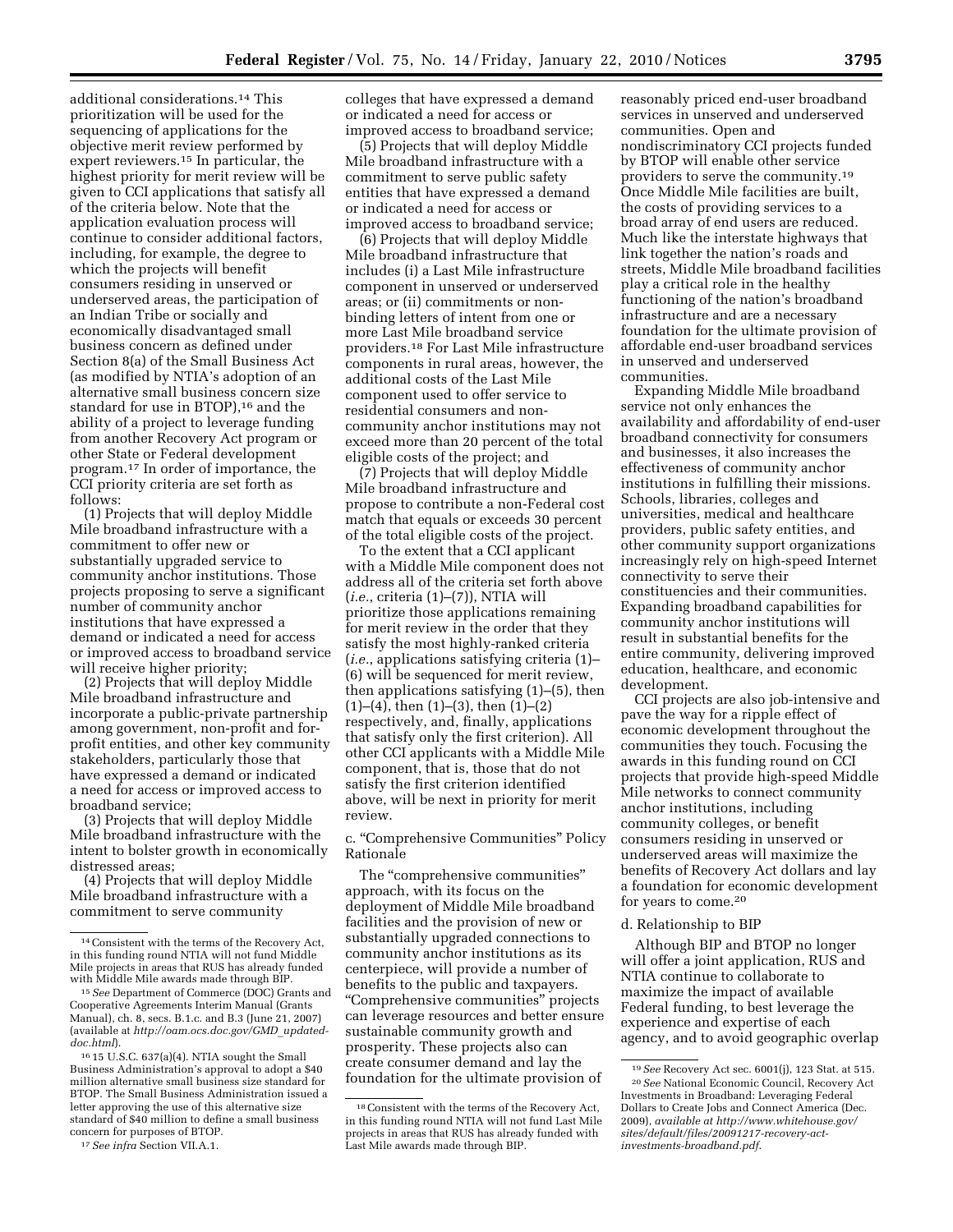in projects funded by the two agencies (as required by the Recovery Act).21 To accomplish these objectives, NTIA strongly recommends that CCI applicants that are currently RUS loan or grant recipients as well as any CCI applicant whose project will include a Last Mile service area that is at least 75 percent rural apply to BIP for funding. Applications from such applicants will not be viewed favorably by NTIA and will not be a funding priority.

#### e. Exclusive Last Mile Projects

As explained above, priority will be given to CCI projects that include a Middle Mile component. While a CCI project may exclusively contain a Last Mile component, it will only be considered for merit review and funding after all projects with a Middle Mile component have been considered.

#### 2. Public Computer Centers (PCC)

In this funding round, consistent with the Recovery Act, NTIA will fund PCC projects. These projects provide broadband access to the general public or a specific vulnerable population and must either create or expand a public computer center or improve broadband service or connections at a public computer center, including those at community colleges, that meets a specific public need for broadband service. PCC projects are a logical complement to CCI projects, because they are uniquely positioned to serve many members of a community with computer equipment, computer training, job training, and access to job and educational resources that might not otherwise be available.

# 3. Sustainable Broadband Adoption (SBA)

Consistent with the Recovery Act and the promotion of BTOP's five core objectives, NTIA also will fund SBA projects. The SBA program is designed to fund innovative projects that promote broadband demand, especially among vulnerable population groups where broadband technology traditionally has been underutilized. Broadband technology has reshaped the way our nation functions, and NTIA recognizes that broadband adoption projects strive to ensure that as much of the population as possible has opportunities, abilities, and resources to thrive in today's society. With projects focusing on broadband awareness, access, training, and education, barriers to broadband adoption can be overcome, fostering educational and business opportunities and a more competitive country as a

whole. NTIA, therefore, seeks SBA projects that, after establishing a subscribership baseline in a given community, demonstrate a clear ability to measure and sustain the expected increase in broadband adoption without ongoing Federal grant assistance, so that the nation will continue to see the benefits of these projects well after the period of performance for the grant award has ended.

# *C. Application Review and the Selection Process*

# 1. Initial Review

NTIA will conduct an initial review of applications to determine whether they meet the eligibility requirements set forth in Section V.A. through V.C. of this NOFA. These requirements are mandatory, and applicants that fail to meet them will not have their applications considered further.

#### 2. Scoring Applications

Subsequent to this initial eligibility review, applications will be separated into the three project categories. For PCC and SBA projects, applications will receive an Evaluation Criteria Review score by at least two objective expert reviewers who may be Federal employees or non-Federal persons. For CCI projects, program staff will prioritize the applications for the Evaluation Criteria Review based on the BTOP priorities set forth in Section II.B., and then the applications will be evaluated in priority order by at least two objective expert reviewers who may be Federal employees or non-Federal persons. No consensus advice will be provided by the non-Federal expert reviewers.

<sup>21</sup> Recovery Act Tit. I, 123 Stat. at 118. **22** Priority in due diligence processing will <sup>22</sup> Recovery Act sec. 6001(c), 123 Stat. at 513. Reviewers will be selected based on their expertise in: (i) Analyzing a business or organizational model pursuant to BTOP purposes; (ii) designing, funding, constructing, or operating broadband networks or public computer centers; (iii) broadbandrelated outreach, training, or education; (iv) innovative programs to increase the demand for broadband services; or (v) other broadband-related functions or activities. Reviewers will evaluate applications against the evaluation criteria provided in this NOFA and independently score each application. Reviewer scores will be averaged and NTIA will establish thresholds that will be used to determine which applications are considered ''highly qualified.'' Highly qualified applications may be considered further for an award by NTIA Program staff and given a ''due diligence'' review. For CCI projects,

be given to applications that best conform to BTOP priorities as expressed in Section II.B.1.b of this NOFA.

# 3. State and Tribal Consultation

The Recovery Act authorizes NTIA to consult with States, territories, possessions, and the District of Columbia (''States'') regarding the identification of unserved and underserved areas within their borders and the allocation of grant funds to projects in or affecting their State.22 After the application deadline, NTIA will invite each State, via its Governor, to provide input on those geographic areas within the State for which NTIA should give priority in selecting projects for funding. States may, if they wish, comment on specific BTOP applications that propose to serve areas within their jurisdiction, regardless of the size or geographic scope of the project and, at their discretion, provide an explanation for why certain applications meet the greatest needs of the State. NTIA also will extend the invitation to tribal entities to comment upon applications that propose to serve tribal communities in an effort to fund projects that best meet the needs of their tribal lands.

NTIA will share data that are available on the publicly searchable application database with each relevant State and tribe. States and tribes that wish to review additional information regarding applications proposing to serve areas within their jurisdiction may request such information from applicants directly. States and tribes will not be required to rank or comment on BTOP applications in order for applications affecting their areas to receive funding. The input of States and tribes is consultative in nature and, while extremely valuable, constitutes only one among several factors the Selecting Official, the Assistant Secretary, weighs when evaluating applications. States or tribes will not have the ability to veto any particular project. States and tribes will have no less than 20 calendar days from the date of notification to submit their comments to NTIA. NTIA will make the comments of the States and tribes publicly available at *http:// www.broadbandusa.gov.* Accordingly, States and tribes should not include in their comments to NTIA any information that is deemed confidential and proprietary.

#### 4. Due Diligence Review

During due diligence review, applicants may be asked to submit additional information, as appropriate,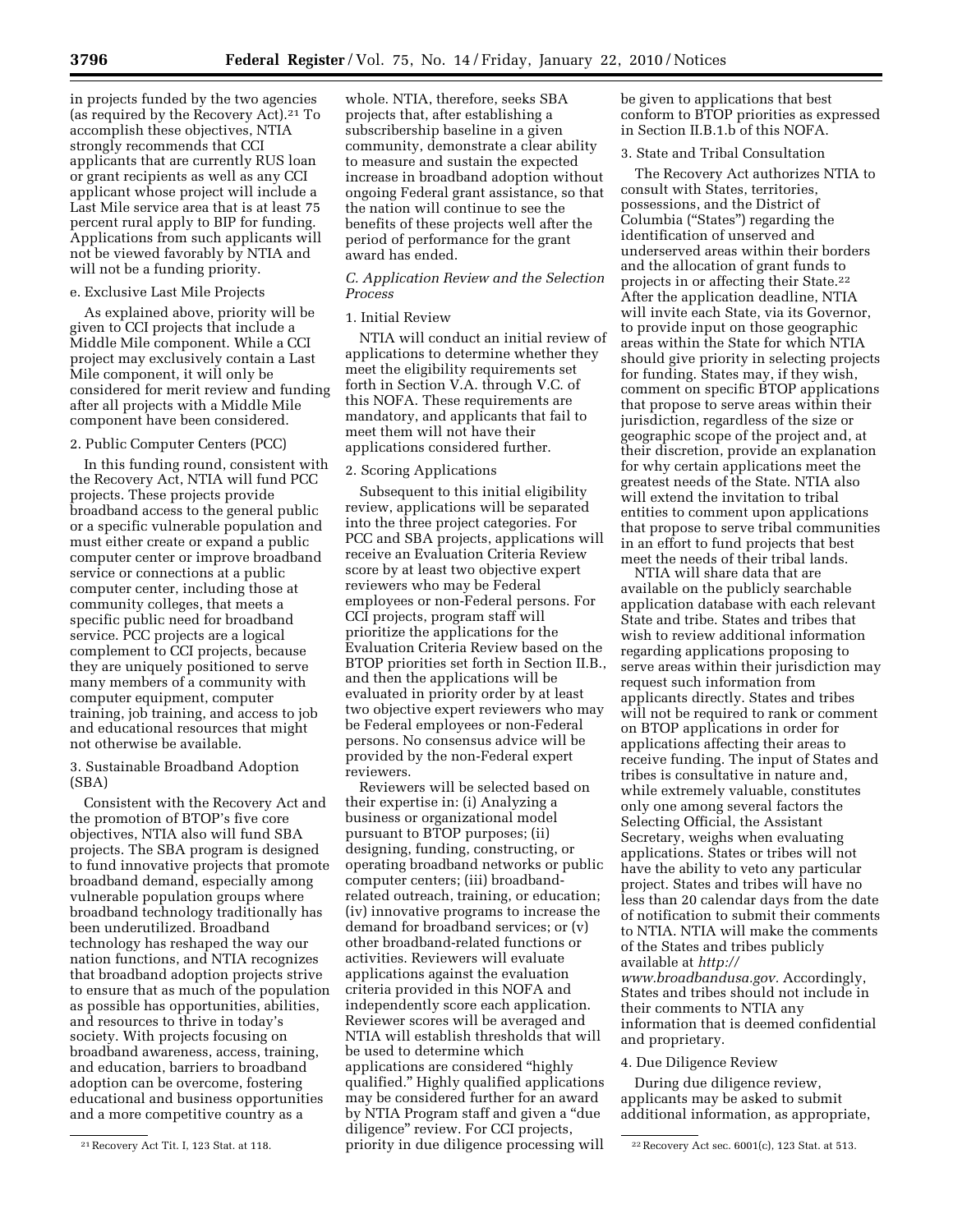to clarify or to further substantiate the representations made in their applications. The supplemental information, along with all information submitted with the application, will be reviewed and analyzed by NTIA Program staff to confirm eligibility and evaluate the applications with respect to general Program requirements, the appropriate Federal share of the project, evaluation criteria, and selection factors. Applicants whose supporting documents are not timely filed or who do not adequately substantiate the representations in their applications may be rejected. NTIA may, at its discretion, request supplemental documentation before deciding to reject such applications and re-evaluate the application package based on all of the information presented.

At any time during the application review process, NTIA reserves the right to discuss with the applicant specific modifications to the application to resolve any differences that may exist between the applicant's original request and NTIA's determination of eligible costs and funding priorities, including, for example, the right to adjust the Federal share of the project. Note that it is NTIA's intent to fund only the portion of the project that satisfies Program purposes and is justified based on an analysis of anticipated costs and revenues. Specifically, pursuant to the Recovery Act requirement that applicants demonstrate that a project would not have been implemented during the grant period without Federal assistance, NTIA may seek to adjust the amount of funds made available for the Federal share of the project to a level warranted based on this "but for" test.<sup>23</sup> Not all applicants contacted necessarily will receive a BTOP award. Upon completion of due diligence, NTIA Program staff will summarize their analysis for each application reviewed.

#### 5. The Selection Process

The Director of BTOP (BTOP Director) will prepare and present a package or packages of recommended grant awards to the Associate Administrator for the Office of Telecommunications and Information Applications (OTIA Associate Administrator), or his/her designee, for review and approval. The BTOP Director's recommendations and the OTIA Associate Administrator's review and approval will consider the following selection factors:

a. The Evaluation Criteria Review score of the objective expert reviewers; b. The analysis of NTIA Program staff;

c. Satisfaction of the statutory purposes and BTOP priorities set forth in Section II.;

d. The extent to which the non-Federal cost match equals or exceeds 30 percent of the total eligible costs of the project;

e. The geographic distribution of the proposed grant awards (*e.g.,* ensuring that, to the extent practical, NTIA awards not less than one grant in each State as set forth in the Recovery Act);

f. The range of technologies and uses of the technologies employed by the proposed grant awards;

g. Avoidance of redundancy, duplication, and conflicts with the initiatives of other Federal agencies, including Department of Agriculture loan and grant programs for broadband services, applicable universal service programs authorized by the Federal Communications Commission, and, to the extent practical, avoidance of unjust enrichment; 24

h. The availability of funds; i. If applicable, the comments of States, including, but not limited to, such comments as described in their application for the Broadband Mapping Program or as subsequently provided to NTIA either on their own or along with the submission of State-level broadband maps; 25 and

j. If applicable, the comments of tribal entities.

Upon approval of the OTIA Associate Administrator or designee, the BTOP Director's recommendations then will be presented to the Selecting Official. The Assistant Secretary selects the applications for grant awards, taking into consideration the BTOP Director's and the OTIA Associate Administrator's, or his or her designee's, recommendations and the degree to which the application package, taken as a whole, satisfies the selection factors described above and the Program's statutory purposes and priorities as set forth in Sections II of this NOFA. Awards will be made on a rolling basis subject to the availability of funds. Unsuccessful applicants will be notified in writing.

#### **III. Definitions**

The terms and conditions provided in this NOFA are applicable to and for purposes of this NOFA only.

*Applicant* means an entity requesting approval of an award under this NOFA.

*Assistant Secretary* means the Assistant Secretary for Communications and Information, National Telecommunications and Information Administration, Department of Commerce, or the Assistant Secretary's designee.

*Award* means a grant made under this NOFA by NTIA.

*Awardee* means a grantee. *Broadband* means providing two-way data transmission with advertised speeds of at least 768 kilobits per second (kbps) downstream and at least 200 kbps upstream to end users, or providing sufficient capacity in a Middle Mile project to support the provision of broadband service to end users.

*BTOP* means the Broadband Technology Opportunities Program, administered by NTIA, under the Recovery Act.

*Build-out* means the construction or improvement of facilities and equipment as specified in the application.

*Community anchor institutions* means schools, libraries, medical and healthcare providers, public safety entities, community colleges and other institutions of higher education, and other community support organizations and agencies that provide outreach, access, equipment, and support services to facilitate greater use of broadband service by vulnerable populations, including low-income, the unemployed, and the aged.

*Comprehensive Community Infrastructure (CCI) project* means an infrastructure project that focuses primarily on providing new or substantially upgraded connections to community anchor institutions.

*Economically distressed area* means an area that has: (i) A per capita income of 80 percent or less of the national average; and (ii) an unemployment rate that is, for the most recent 24-month period for which data are available, at least one percent greater than the national average unemployment rate.26

*Forecast period* means the time period used by NTIA to determine if an application is financially feasible. Financial feasibility of an application is based on eight-year projections.

*GAAP* means generally accepted accounting principles.

*Grant agreement* means the agreement between NTIA and the grantee for grants awarded under this NOFA, including

<sup>23</sup>*See* Recovery Act sec. 6001(e)(3), 123 Stat. at 514.

 $^{24}\rm\,Recovery$  Act sec.  $6001(h)(2)(D),$  123 Stat. at 515.

<sup>25</sup>Consistent with the Recovery Act, the Broadband Mapping Program provides participating States the opportunity to identify unserved and underserved areas in their State.

<sup>26</sup>This definition is derived from regulations adopted by the Economic Development Administration, U.S. Department of Commerce, regarding the Public Works and Economic Development Act of 1965, as amended. *See* 13 CFR 301.3.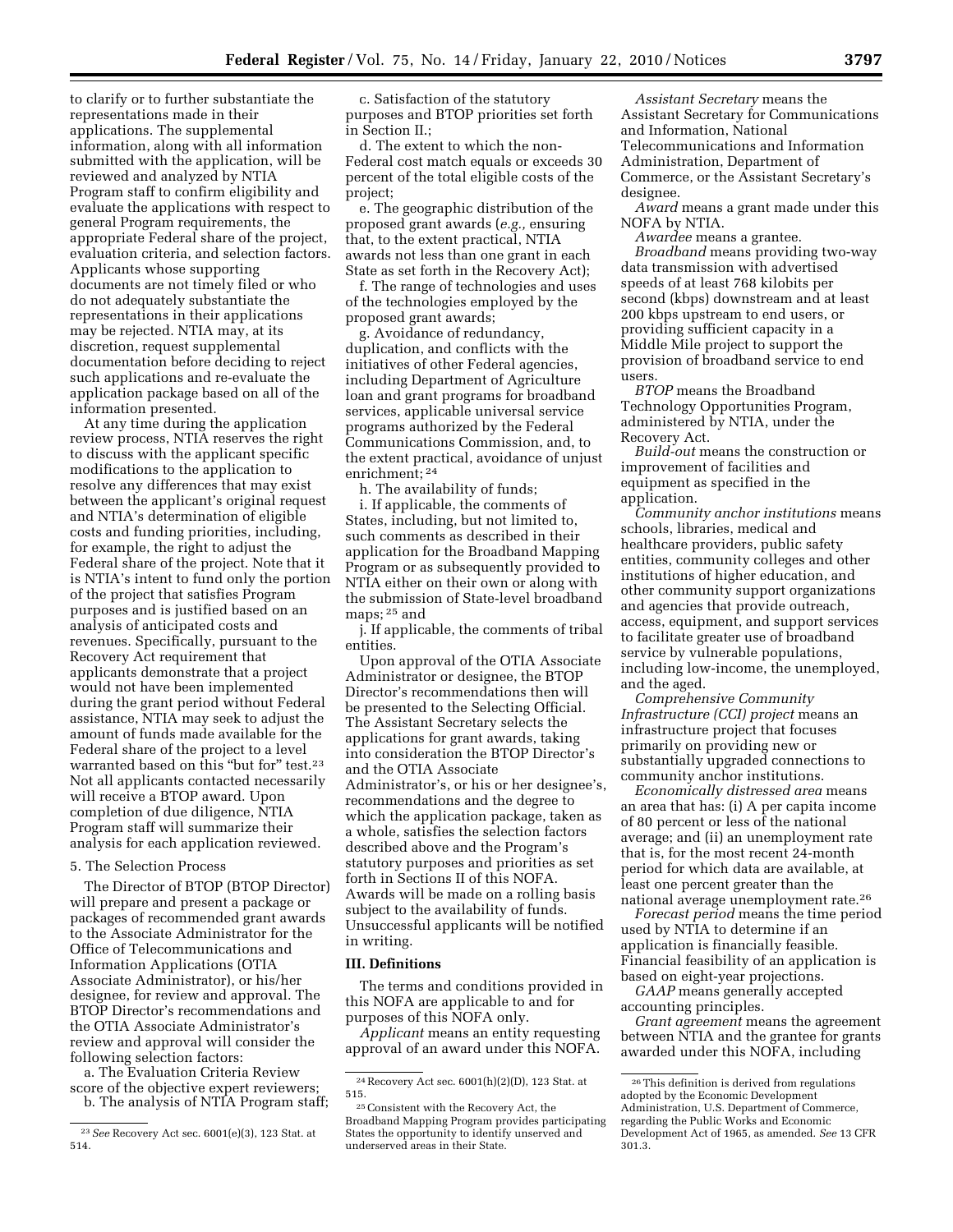any amendments thereto, setting forth the binding terms and conditions relating to Federal funding under BTOP. Sample grant agreements are available for review at *http://* 

*www.broadbandusa.gov* or *http:// www.ntia.doc.gov.* 

*Grant funds* means Federal funds provided pursuant to a grant made under this NOFA.

*Grantee* means the prime recipient of a grant under this NOFA.

*Last Mile* means those components of a CCI project that provide broadband service to end-user devices through an intermediate point of aggregation. That is, in most cases, the Last Mile connection goes from the end-user device through an intermediate point of aggregation (*i.e.,* a remote terminal, fiber node, wireless tower, or other equivalent access point) to a primary IP routing entity in a centralized facility (*i.e.,* in the central office, the cable headend, the wireless switching station, or other equivalent centralized facility). The Last Mile also includes equivalent services that, solely because of close proximity between the customer and centralized facility, are routed directly to the centralized facility. The Last Mile will terminate at, and include, the initial customer-facing router or aggregation switch in the centralized facility (*e.g.,* a DSLAM, CMTS, RNC, or equivalent) that is utilized to deliver Last Mile broadband service.

*Last Mile service area* means the service area of a Last Mile component of a CCI project, composed of one or more contiguous Census block groups 27 or tracts,28 where the applicant is requesting BTOP funds to provide

28Census tracts are small, relatively permanent statistical subdivisions of a county. Census tracts are delineated for most metropolitan areas (MAs) and other densely populated counties by local Census statistical areas committees following Census Bureau guidelines (more than 3,000 Census tracts have been established in 221 counties outside MAs). Census tracts usually have between 2,500 and 8,000 persons and, when first delineated, are designed to be homogeneous with respect to population characteristics, economic status, and living conditions. Census tracts do not cross county boundaries. The spatial size of Census tracts varies widely depending on the density of settlement. Census tract boundaries are delineated with the intention of being maintained over a long time so that statistical comparisons can be made from Census to Census. However, physical changes in street patterns caused by highway construction, new development, or other reasons may require occasional revisions; Census tracts occasionally are split due to large population growth, or combined as a result of substantial population decline. See the Census Bureau's Web site at *http://www.census.gov*  for more detailed information on its data gathering methodology.

broadband service to end-user devices through an intermediate point of aggregation and terminating at the initial customer-facing router or aggregation switch in the centralized facility used to deliver the Last Mile broadband service.

*Middle Mile* means those components of a CCI project that provide broadband service from one or more centralized facilities, (*i.e.,* the central office, the cable headend, the wireless switching station, or other equivalent centralized facility) to an Internet point of presence. The Middle Mile includes, among other things, the centralized facilities and all of the equipment in those facilities, except for any equipment that would qualify as part of a Last Mile component as defined in this NOFA.

*Middle Mile service area* means the project service area, composed of one or more contiguous Census block groups or tracts, where the applicant is requesting BTOP funds to provide broadband service from one or more centralized facilities, (*i.e.,* the central office, the cable headend, the wireless switching station, or other equivalent centralized facility) to an Internet point of presence.

*Pre-application expense* means any reasonable expense incurred after the release of this NOFA up to the issuance of the grant award from NTIA to prepare an application. These expenses include engineering costs, accountant or other consultant fees, and costs related to developing the proposal. Lobbying costs and contingency fees are not included as pre-application expenses.

*Proposed funded service area* means the total service area of a CCI project where broadband service will be provided.

*Public computer center* means a place, including but not limited to community colleges, libraries, schools, youth centers, employment service centers, Native American chapter houses, community centers, senior centers, assistive technology centers for people with disabilities, community health centers, and Neighborhood Network Centers in public housing developments, that provide broadband access to the general public or a specific vulnerable population, such as lowincome, unemployed, aged, children, minorities, and people with disabilities.

*Recipient* means any entity that receives Recovery Act funds directly from the Federal government (including Recovery Act funds received through a grant) other than an individual. This includes a State that receives Recovery Act funds.

*Recovery Act* means the American Recovery and Reinvestment Act of 2009, Pub. L. 111–5, 123 Stat. 115 (2009).

*Rural area* means any area, as confirmed by the latest decennial Census of the U.S. Census Bureau, that is not located within: (i) A city, town, or incorporated area that has a population of greater than 20,000 inhabitants; or (ii) an urbanized area contiguous and adjacent to a city or town that has a population of greater than 50,000 inhabitants. For purposes of the definition of rural area, an urbanized area means a densely populated territory as defined in the latest decennial Census of the U.S. Census Bureau.

*Socially and Economically Disadvantaged Small Business Concern*  means a firm, together with its controlling interests and affiliates, with average gross revenue not exceeding \$40 million for the preceding three years, and that meets the definition of a socially and economically disadvantaged small business concern under the Small Business Act.29

*State* means, for purposes of BTOP, a State or political subdivision thereof, the District of Columbia, or a territory or possession of the United States.

*Sub-recipient* means an entity that expends Recovery Act funds received through a subaward from a recipient to carry out a Federal program but does not include an individual who is a beneficiary of such a program.30

*Tribe* means an Indian tribe that has the meaning given that term in Section 4(e) of the Indian Self-Determination and Education Assistance Act.31

*Underserved area* means a Last Mile or Middle Mile service area, where at least one of the following factors is met: (i) No more than 50 percent of the households in the Last Mile or Middle Mile service area have access to facilities-based, terrestrial broadband service at greater than the minimum broadband transmission speed (set forth in the definition of broadband above); (ii) no fixed or mobile terrestrial broadband service provider advertises to residential end users broadband transmission speeds of at least three megabits per second (''Mbps'') downstream in the Last Mile or Middle Mile service area; or (iii) the rate of terrestrial broadband subscribership for the Last Mile or Middle Mile service area is 40 percent of households or less.

<sup>27</sup>A Census block group is a cluster of Census blocks having the same first digit of their four-digit identifying numbers within a Census tract. A Census block group is the next level above Census block in the geographic hierarchy.

<sup>29</sup> 15 U.S.C. 637(a)(4) (as modified by the Small Business Administration's approval of NTIA's request to adopt an alternative small business concern size standard for use in BTOP).

<sup>30</sup> Implementing Guidance for Reports on Use of Funds Pursuant to the American Recovery and Reinvestment Act of 2009 (OMB M–09–21 June 22, 2009), *available at http://www.whitehouse.gov/ omb/assets/memoranda*\_*fy2009/m09–21.pdf.*  31 25 U.S.C. 450b(e).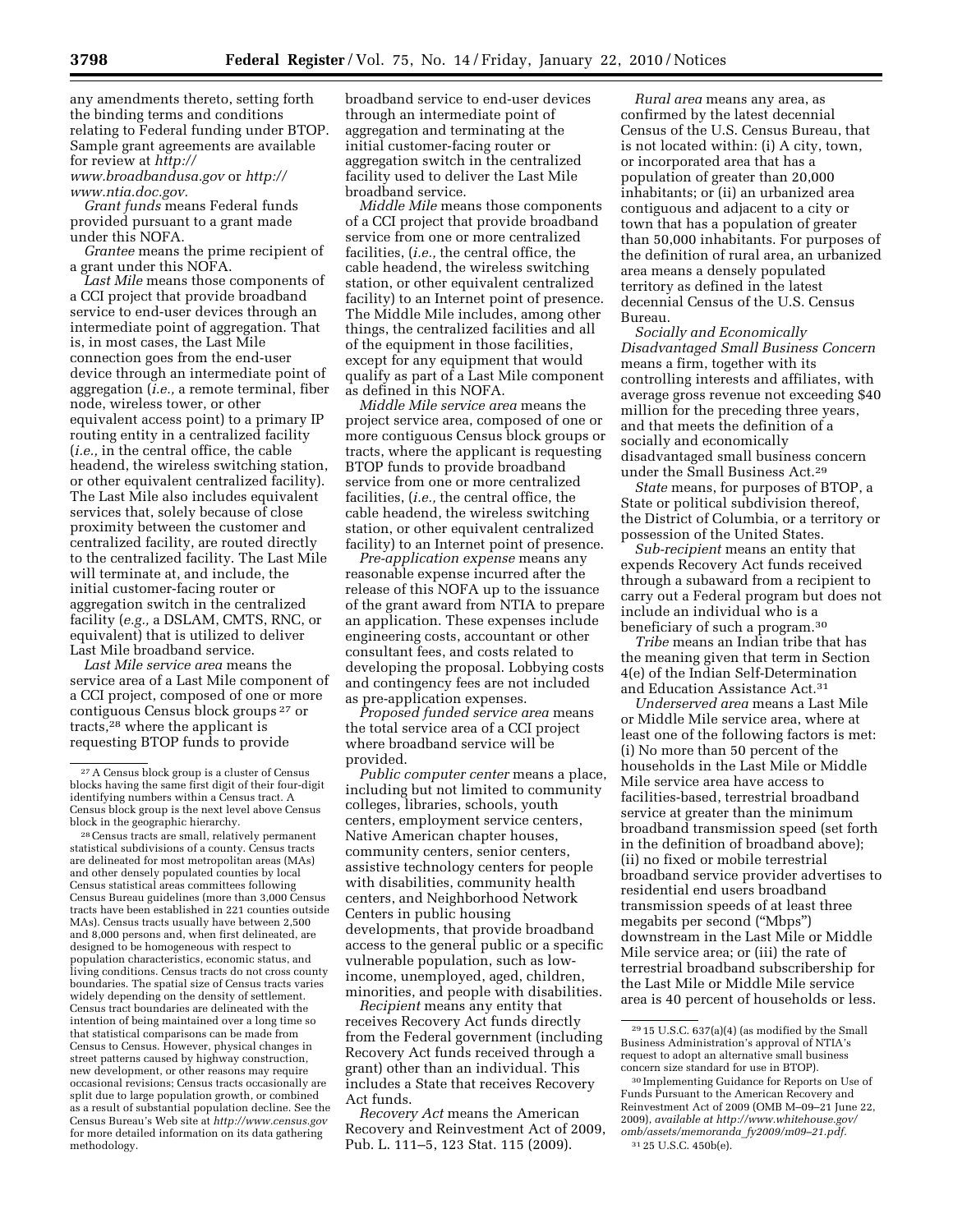An underserved area may include individual Census block groups or tracts that on their own would not be considered underserved. The availability of or subscribership rates for satellite broadband service is not considered for the purpose of determining whether an area is underserved.

*Unserved area* means a Last Mile or Middle Mile service area where at least 90 percent of the households lack access to facilities-based, terrestrial broadband service, either fixed or mobile, at the minimum broadband transmission speed (set forth in the definition of broadband above). An unserved area may include individual Census block groups or tracts that on their own would not be considered unserved. A household has access to broadband service if the household readily can subscribe to that service upon request. The availability of or subscribership rates for satellite broadband service is not considered for the purpose of determining whether an area is unserved.

# **IV. Award Information**

#### *A. General*

Approximately \$2.6 billion in budget authority has been set aside for funding opportunities under this NOFA. Publication of this NOFA does not obligate NTIA to award any specific project or obligate all of the available funds. Based on Round 1 experience, NTIA expects this grant round to be very competitive. During Round 1, RUS and NTIA received approximately 2,200 applications collectively requesting nearly \$28 billion in Federal funds.

#### *B. Funding Limits*

Approximately \$2.6 billion is available to be awarded under this NOFA, which NTIA anticipates will be allocated in the following categories:

a. Approximately \$2.35 billion will be made available for CCI projects;

b. At least \$150 million will be made available for PCC projects; and

c. At least \$100 million will be made available for SBA projects.

# *C. Repooling*

Subject to the statutory thresholds set forth in the Recovery Act, NTIA retains the discretion to divert funds from one category of projects to another.

# *D. Unused Funds*

Funds remaining from the initial round of funding due to BTOP funding priorities or any other reason, and unused funds not awarded under the Broadband Mapping Program, may be used to augment the BTOP funding

categories established above.<sup>32</sup> NTIA reserves the right to reopen the application window or release subsequent NOFAs to ensure that all funds are awarded by September 30, 2010.

#### *E. Award Amount*

Given NTIA's Round 1 experience, NTIA expects to make awards within the following funding ranges. These ranges are not required minimums and maximums, but applicants requesting amounts for projects outside of these ranges must provide a reasoned explanation for the variance in their project size.

*CCI:* \$5 million–\$150 million *PCC:* \$500,000–\$15 million *SBA:* \$500,000–\$15 million

# *F. Award Period*

All awards under BTOP must be made no later than September 30, 2010.33 While the completion time will vary depending on the complexity of the project, grant recipients must substantially complete projects supported by this Program no later than two years, and projects must be fully completed no later than three years, following the date of issuance of the grant award.34

#### *G. Type of Funding Instrument*

The funding instrument will be a grant.

# **V. Eligibility Information for BTOP**

Applicants must satisfy the eligibility requirements set forth below in Sections V.A. through V.C. to qualify for funding. Applicants failing to comply with these requirements will not be considered for an award.

#### *A. Eligible Entities*

#### 1. Applicant Organization

The following entities are eligible to apply for funding:

a. States, local governments, or any agency, subdivision, instrumentality, or political subdivision thereof;

b. The District of Columbia; c. A territory or possession of the United States;

d. An Indian tribe (as defined in Section 4 of the Indian Self-Determination and Education Assistance Act (25 U.S.C. 450b));

e. A native Hawaiian organization;

f. A non-profit foundation, a nonprofit corporation, a non-profit institution, or a non-profit association; g. Other non-profit entities;

33Recovery Act sec. 6001(d)(2), 123 Stat. at 513.

h. For-profit corporations; i. Limited liability companies; and j. Cooperative or mutual

organizations.

#### 2. BTOP Public Interest Finding

Section 6001(e)(1)(C) of the Recovery Act authorizes the Assistant Secretary to find by rule that it is in the public interest for any entity not otherwise encompassed by Section 6001(e)(1) to be eligible for a BTOP grant to the extent that such finding will promote the purposes of BTOP in a technology neutral manner. Consistent with the rationale set forth in the First NOFA,35 the Assistant Secretary found it to be in the public interest to permit for-profit corporations and non-profit entities (not otherwise encompassed by Section  $6001(e)(1)(B)$  that are willing to promote the goals of the Recovery Act and comply with the statutory requirements of BTOP to be eligible for a grant. By adopting this broad approach, the Assistant Secretary intended to invite a diverse group of applicants to participate in BTOP and to expand broadband capabilities in a technology neutral manner.36 NTIA will continue to permit these same entities to apply for funding in this next round of awards.

#### *B. Fully Completed Application*

All applications will be evaluated initially to ensure that they are fully complete, certified, and contain all supporting documentation.

#### *C. Cost Share/Matching*

#### 1. Matching Requirement

In general, awardees under BTOP are required by statute to provide matching funds of at least 20 percent toward the total eligible costs of the project unless the Assistant Secretary grants a waiver. For costs to be eligible to meet matching requirements, they first must be allowable under the grant program. Eligible cost concepts are discussed in more detail in Section V.E. of this NOFA. Applicants must document in their application their capacity to provide matching funds. NTIA will provide up to 80 percent of the total eligible costs of the project, unless the applicant petitions the Assistant Secretary for a waiver of the matching requirement and that waiver is granted based on the applicant's demonstration of financial need, as discussed below.37

Generally, Federal funds may not be used as a cost match except as provided

<sup>32</sup>*See supra* note 6.

<sup>34</sup> *Id.* Sec. 6001(d)(3), 123 Stat. at 513.

<sup>35</sup>*See* 74 FR at 33134 (July 9, 2009).

<sup>36</sup>Recovery Act sec. 6001(e)(1)(C), 123 Stat. at 513; 74 FR at 33110.

<sup>37</sup>*See id.* sec. 6001(f), 123 Stat. at 514.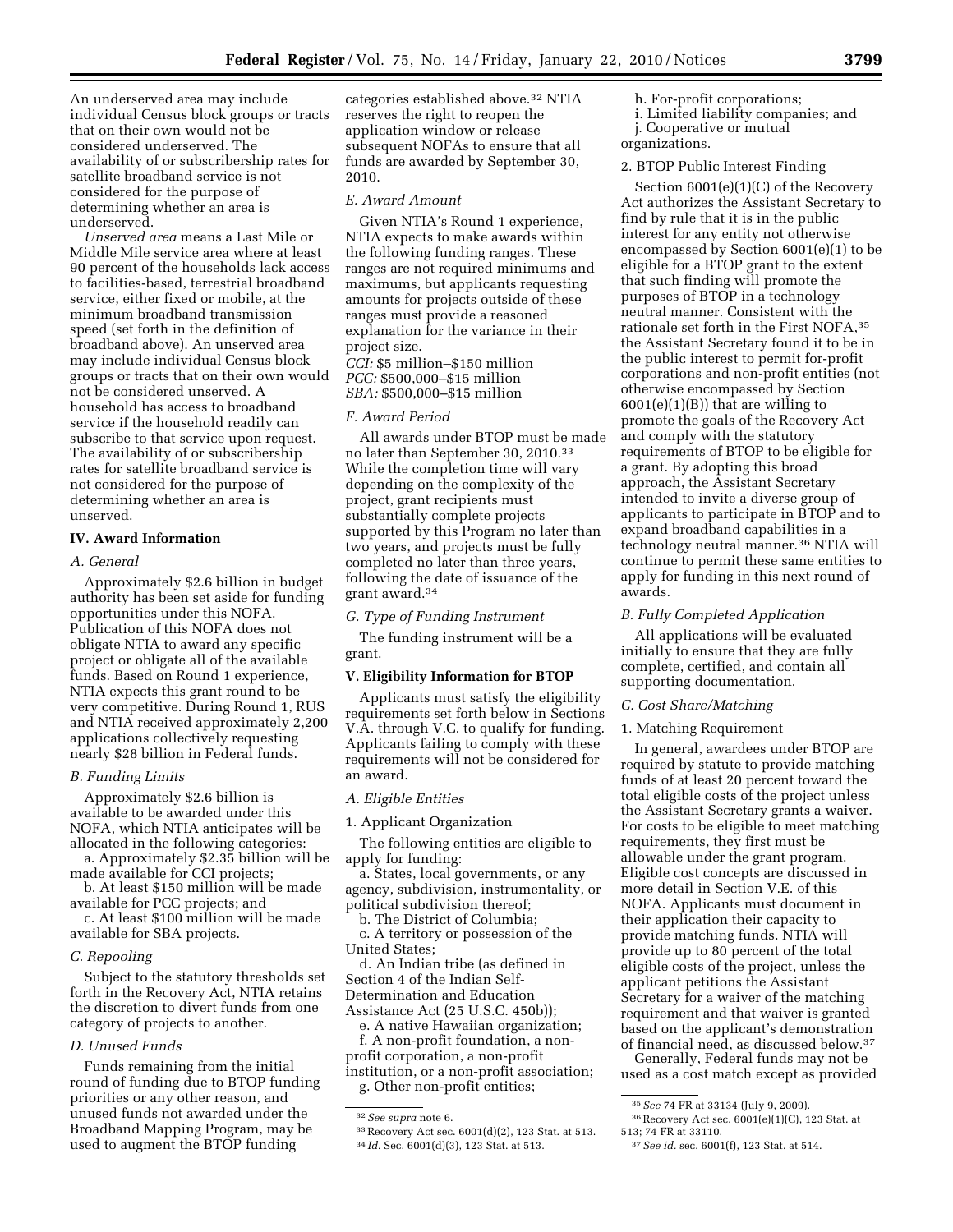by Federal statute.38 In-kind contributions, including third party inkind contributions, are non-cash donations to a project that may count toward satisfying the non-Federal matching requirement of a project's total budgeted costs. In-kind contributions must be allowable project expenses. Such contributions may be accepted as part of an applicant's matching costs when such contributions meet certain criteria.39

Applicants that propose to provide a cost match that is all cash will be given additional favorable consideration in the application review process. Additionally, applicants will be given favorable consideration in the selection process by proposing to contribute a non-Federal cost match that equals or exceeds 30 percent of the total eligible costs of the projects. CCI applicants are strongly encouraged to not request more Federal funding than they require to make the project financially feasible and sustainable.40

# 2. Petition for Waiver

In requesting a waiver of the matching requirement, an applicant should fully explain and document its inability to provide the required 20 percent matching share of the eligible costs of the proposed project. In demonstrating financial need, the applicant should submit: (1) Documents that include the applicant's assets, liabilities, operating expenses, and revenues from any existing operations; (2) denial of funding from a public or private lending institution; or (3) any other documents that demonstrate financial need. Mere statements of financial need without supporting documentation will not be viewed favorably. The petition for waiver and documentation must be set forth clearly in the application. The Assistant Secretary will evaluate the information provided in support of the petition and may increase the Federal share if financial need is demonstrated.

# *D. General Program Requirements*

# 1. Timely Completion

Applicants must demonstrate that the project can be substantially completed within two years of the start date of the grant award and fully completed no later than three years following the date of issuance of the grant award. A BTOP

project is considered ''substantially complete'' when a grantee has met 67 percent of the project milestones and received 67 percent of its award funds. In evaluating compliance with this factor, NTIA will consider the planned start date of the project; the reasonableness of the project timeline and associated milestones; whether the applicant will be able to secure all licenses, franchises, and regulatory approvals required to complete the project; whether the applicant will be able to meet all environmental requirements; and whether the required contractors and vendors necessary to implement the project are prepared to enter into contracts as soon as the funds are made available.

In view of the urgent need for additional economic stimulus, however, NTIA strongly encourages applicants to fully complete their projects within the two-year time period from the date of issuance of the award.

2. Demonstration That Project Could Not Be Implemented "But For" Federal Grant Assistance

Grant applicants must provide documentation that the project would not have been implemented during the grant period without Federal grant assistance.41 This documentation may consist of, but is not limited to, such items as a denial of funding from a public or private lending institution, a current fiscal year budget that shows the lack of available revenue options for funding the project, or a business case that demonstrates that the project would not be economically feasible without grant financing.

3. Additional Requirements Applicable to Comprehensive Community Infrastructure Applicants

# a. Broadband Service

All CCI applicants must propose to offer service meeting the definition of broadband as defined in Section III.

b. Nondiscrimination and Interconnection

All CCI applicants must commit to the following Nondiscrimination and Interconnection Obligations: 42 (i) Adhere to the principles contained in the FCC's Internet Policy Statement (FCC 05–151, adopted August 5, 2005) or any subsequent ruling or statement; (ii) not favor any lawful Internet applications and content over others; (iii) display any network management policies in a prominent location on the

42Nothing herein shall be construed to affect the jurisdiction of the FCC with respect to such matters.

service provider's Web page and provide notice to customers of changes to these policies (awardees must describe any business practices or technical mechanisms they employ, other than standard best efforts Internet delivery, to allocate capacity; differentiate among applications, providers, or sources; limit usage; and manage illegal or harmful content); (iv) connect to the public Internet directly or indirectly, such that the project is not an entirely private closed network; and (v) offer interconnection, where technically feasible without exceeding current or reasonably anticipated capacity limitations, at reasonable rates and terms to be negotiated with requesting parties. This includes both the ability to connect to the public Internet and physical interconnection for the exchange of traffic. Applicants must disclose their proposed interconnection, nondiscrimination, and network management practices with the application.

All these requirements shall be subject to the needs of law enforcement and reasonable network management. Thus, awardees may employ generally accepted technical measures to provide acceptable service levels to all customers, such as caching (including content delivery networks) and application-neutral bandwidth allocation, as well as measures to address spam, denial of service attacks, illegal content, and other harmful activities. In evaluating the reasonableness of network management techniques, NTIA will be guided by any applicable rules or findings established by the FCC, whether by rulemaking or adjudication.

In addition to providing the required connection to the Internet, awardees may offer managed services, such as telemedicine, public safety communications, distance learning, and virtual private networks, that use private network connections for enhanced quality of service rather than traversing the public Internet.

An awardee may satisfy the requirement for interconnection by negotiating in good faith with all parties making bona fide requests. The awardee and requesting party may negotiate terms such as business arrangements, capacity limits, financial terms, and technical conditions for interconnection. If the awardee and requesting party cannot reach agreement, they may voluntarily seek an interpretation by the FCC of any FCC rules implicated in the dispute. If an agreement cannot be reached within 90 days, the party requesting interconnection may notify NTIA in

<sup>38</sup>*See* Uniform Administrative Requirements for Grants and Agreements with Institutions of Higher Education, Hospitals, Other Nonprofit, and Commercial Organizations, 15 CFR 14.23(a)(5); *see also* Uniform Administrative Requirements for Grants and Cooperative Agreements to State and Local Governments, 24 CFR 24.24(b)(1).

<sup>39</sup>*See* 15 CFR 14.23(a), 24.24(a).

<sup>40</sup>*See supra* Section II.C.4.

<sup>41</sup>*See supra* note 23.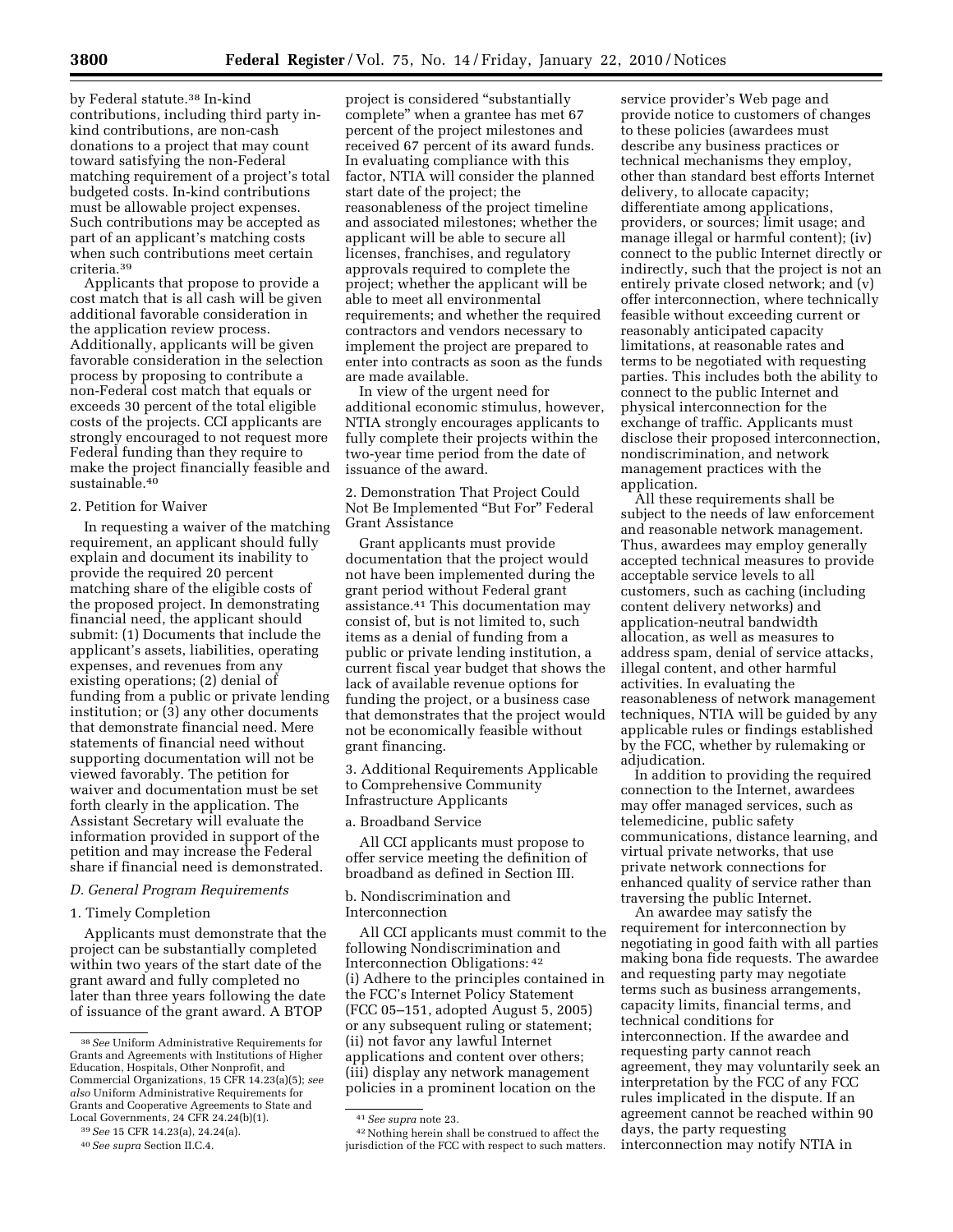writing of the failure to reach satisfactory terms with the awardee. The 90-day limit is to encourage the parties to resolve differences through negotiation.

With respect to non-discrimination, those who believe an awardee has failed to meet the non-discrimination obligations should first seek action at the FCC of any FCC rules implicated in the dispute. If the FCC chooses to take no action, those seeking recourse may notify NTIA in writing about the alleged failure to adhere to commitments of the award.

These conditions apply to the awardee and will remain in effect for the life of the awardee's Federally funded facilities and equipment used in the project. These conditions will not apply to any existing network arrangements or to non-awardees using the network. Note, however, that the awardee may negotiate contractual covenants with other broadband service providers engaged to deploy or operate the network facilities and pass these conditions through to such providers. Awardees that fail to accept or comply with the terms listed above may be considered in default of their grant agreements. NTIA may exercise all available remedies in the event of a default, including suspension of award payments or termination of the award.43

# c. Last Mile Coverage Obligation

# i. Service Obligation

An applicant for a CCI project that includes a Last Mile component must identify the Last Mile service area(s) selected for the project. There is a presumption that the applicant will provide service to the entire Last Mile service area(s).

#### ii. Petition for Waiver

An applicant may petition for a waiver of the Last Mile Coverage Obligation if it provides a reasoned explanation as to why providing service or coverage for the entire Last Mile service area is extremely burdensome for the applicant. In considering whether providing service or coverage is extremely burdensome, the applicant must explain whether there are any legal, technical, or financial impediments to covering each Census block group or tract. Mere statements regarding the burden to serve an area without supporting documentation will not be viewed favorably. The petition for waiver and documentation must be set forth clearly in the application.

Applicants may be permitted to serve less than an entire Census block group or tract under certain conditions. For example, an applicant might request to be relieved of this requirement if the Census block group or tract exceeds 100 square miles or more or is larger than the applicant's authorized operating territory (*e.g.,* it splits a rural incumbent local exchange carrier's (ILEC's) study area or exceeds the boundaries of a wireless carrier's licensed territory). Where applicable, an applicant seeking a waiver also should include information regarding the characteristics of the Last Mile service area (*e.g.,* data showing whether broadband services already are available in the proposed unserved territory by more than one service provider or information regarding terrain, acreage, population, etc.) and costs (*e.g.,* pro forma financial projections or estimated applicant cost/ burden to provide broadband service to the remainder of the area).

#### d. Announcement of Proposed Funded Service Areas

In the interests of promoting transparency and strengthening the selection process, NTIA will post an announcement identifying each CCI application it has received, along with a list of the Census block groups or tracts that each infrastructure applicant has proposed to serve through its project, at *http:// www.broadbandusa.gov.* The posting of this announcement will provide existing broadband service providers with a 15 day window voluntarily to submit to NTIA information about the broadband services they currently offer in their respective service territories by Census block group or tract. If an existing broadband service provider submits a response outside of the 15-day period, NTIA may not consider this information in its evaluation of an applicant's Last Mile or Middle Mile service area(s).

NTIA will consider the comments of existing broadband service providers as a factor in its evaluation of the applicant's Last Mile or Middle Mile service area(s)<sup>44</sup> provided that they include the following information, some of which will be made public: (1) The name of the company providing information on its broadband service offerings; (2) a summary describing the information the provider has presented to NTIA; (3) the number of households and businesses that have access to broadband service in the provider's service territory by Census block group or tract; (4) the type of broadband services the provider offers in its service

territory by Census block group or tract and the technology used to provide those services, including, for wireless carriers, the spectrum that is used; (5) the prices at which the broadband services are offered; (6) the speed of the broadband services that are offered; (7) the number of subscribers that the provider currently has for each of the broadband services it offers in its service territory by Census block group or tract; and (8) optionally, a list of the provider's Points of Presence (POPs) in or near Census block groups or tracts listed by the announcement.

The information submitted by an existing broadband service provider relating to items (3) through (8) enumerated above will be treated as proprietary and confidential to the extent permitted under applicable law. The information described in items (1) and (2) above, which includes the identity of the company submitting information and a summary of its response, will be made publicly available. NTIA will post at *http:// www.broadbandusa.gov* a list of the Census block groups or tracts in which existing broadband service providers have indicated that they provide broadband service. NTIA may consider any information submitted by existing broadband service providers as relevant to its prioritization and review of CCI applications and as part of its evaluation of the merits of a highly qualified CCI application. NTIA will contact the applicant as necessary for additional information to evaluate the unserved or underserved status of its Last Mile or Middle Mile service area(s), if applicable, and may take other data, such as existing State broadband maps and FCC Form 477 data, into account during this examination.

# *E. Funding Restrictions—Eligible and Ineligible Costs*

# 1. General

Grant funds that NTIA awards may not necessarily be used to pay for all of the costs that the grant recipient incurs in carrying out the project. Specifically, grant funds must be used only to pay for eligible costs. Eligible costs are consistent with the cost principles identified in the applicable OMB circulars 45 and in the grant program's

<sup>43</sup>Note that the changes made to this section from the First NOFA are meant to clarify, and not change, applicants' obligations. 44*See infra* Section VII.A.1.

<sup>45</sup>For example, there is a set of Federal principles for determining eligible or allowable costs. Allowability of costs will be determined in accordance with the cost principles applicable to the entity incurring the costs. Thus, allowability of costs incurred by State, local or Federallyrecognized Indian tribal governments is determined in accordance with the provisions of OMB Circular A–87, ''Cost Principles for State, Local and Indian Continued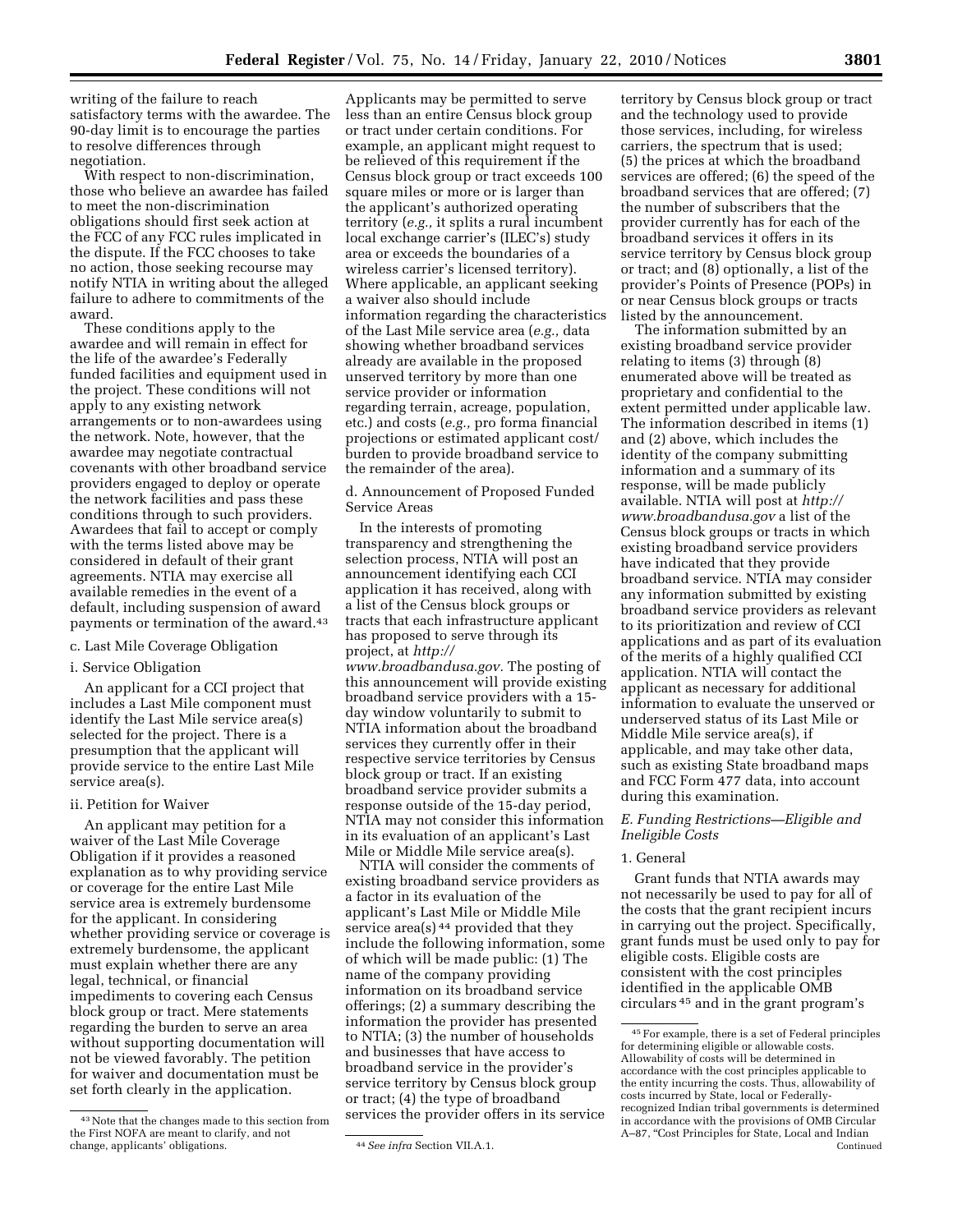authorizing legislation. In addition, costs must be reasonable, allocable, necessary to the project, and conform to GAAP. For CCI projects, eligible costs are generally capital expenses, and not operating expenses. An applicant proposing to use any portion of the grant funds for any ineligible cost will be instructed to revise its proposed budget to remove such costs prior to the award of a grant.46 A more detailed discussion of the eligible and ineligible costs that are applicable to each BTOP project category is set forth in the following sections.

In general, a project will incur both direct and indirect costs. Direct and indirect costs may be reimbursed from grant funds provided that they fall within the approved eligible cost categories discussed below.

a. Direct Costs of a BTOP Project

Direct costs are those that are directly related and traceable to the cost of the project being supported. Direct costs of a project may be charged to the award if they are allowable costs and are included within approved budget categories.

#### b. Indirect Costs of a BTOP Project

NTIA has the discretion to consider indirect costs as eligible expenses under BTOP. For CCI projects, reasonable indirect costs associated with the construction, deployment, or installation of facilities and equipment used to provide broadband service as described in Section V.E.2. will be considered eligible provided that they are included as a line item in the applicant's budget and the applicant has established, or commits to apply for, an approved indirect cost rate. For PCC and SBA projects, reasonable indirect costs associated with eligible project activities

46BTOP CCI applicants and PCC applicants will be directed to revise SF–424A (for non-construction projects) or SF–424C (for construction projects). SBA applicants will be directed to revise SF–424A (for non-construction projects).

as detailed in Sections V.E.3. and V.E.4. will be considered eligible costs provided they are included as a line item in the applicant's budget and the applicant has established, or commits to apply for, an approved indirect cost rate. The process for establishing an indirect cost rate with the DOC is described in a document entitled ''General Indirect Cost Rate Program Guidelines for Grantee Organizations'' and can be found on the Department of Commerce Web site.47 Applicants that do not have an approved indirect cost rate will have 90 days from the award start date to apply to have a rate established.

2. Eligible and Ineligible Costs for BTOP Comprehensive Community Infrastructure Projects

a. Eligible Costs for Comprehensive Community Infrastructure Projects

Grant funds may be used to pay for the following expenses:

i. To fund the construction or improvement of all facilities required to provide broadband service; 48

ii. To fund the cost of long-term leases (for terms greater than one year) of facilities required to provide broadband service, including indefeasible right-ofuse (IRU) agreements;

iii. To fund reasonable preapplication expenses in an amount not to exceed five percent of the award. Preapplication expenses, which include expenses related to preparing an application, may be reimbursed if they are incurred after the publication date of this NOFA and prior to the date of issuance of the grant award from NTIA, except that lobbying costs and contingency fees are not reimbursable from BTOP funds;

iv. To fund reasonable indirect costs consistent with the principles outlined in Section V.E.1. of this NOFA; and

v. Undertaking such other projects and activities as the Assistant Secretary finds to be consistent with the purposes for which the Program is established.

b. Ineligible Costs for Comprehensive Community Infrastructure Projects

Grant funds may not be used for any of the following purposes:

i. To fund operating expenses of the applicant;

ii. To fund costs incurred prior to the date on which the application is

47*See http://oam.ocs.doc.gov/docs/ DOC%20IDC%20Ext%20Policy.v6.doc.*  submitted, with the exception of eligible pre-application expenses;

iii. To fund an acquisition of an affiliate, including the acquisition of the stock of an affiliate;

iv. To fund the purchase or lease of any vehicle other than those used primarily in construction or system improvements;

v. To fund the merger or consolidation of entities; or

vi. To fund costs incurred in acquiring spectrum as part of an FCC auction or in a secondary market acquisition.

3. Eligible and Ineligible Costs for Public Computer Center Projects

a. Eligible Costs for Public Computer Center Projects

Projects under this category are aimed at expanding broadband access and capacity at community anchor institutions, organizations serving vulnerable populations, or job-creating strategic facilities located in State- or Federally-designated economic development areas as well as stimulating broadband demand, economic growth, and job creation. Grantees may use BTOP funding to expand public computer center capacity by:

i. Acquiring broadband-related equipment, instrumentation, networking capability, hardware and software, and digital network technology for broadband services, including the purchase of word processing software, computer peripherals, such as mice and printers, and computer maintenance services and virus-protection software;

ii. Developing and providing training, education, support, and awareness programs or web-based resources, including reasonable compensation for qualified instructors, technicians, managers, and other employees essential for these types of programs;

iii. Facilitating access to broadband services, including, but not limited to, making public computer centers accessible to the disabled;

iv. Installing or upgrading broadband facilities on a one-time, capital improvement, basis in order to increase broadband capacity;

v. Constructing, acquiring, or leasing a new facility, provided that the applicant explains why it is necessary to construct, acquire, or lease a new facility to facilitate public access to broadband services or expand computer center capacity;

vi. Funding reasonable indirect costs consistent with the principles outlined in Section V.E.1. of this NOFA;

vii. Undertaking such other projects and activities as the Assistant Secretary

Tribal Governments.'' The allowability of costs incurred by nonprofit organizations is determined in accordance with the provisions of OMB Circular A-122, "Cost Principles for Non-Profit Organizations.'' The allowability of costs incurred by institutions of higher education is determined in accordance with the provisions of OMB Circular A– 21, "Cost Principles for Educational Institutions." The allowability of costs incurred by hospitals is determined in accordance with the provisions of Appendix E of 45 CFR part 74, ''Principles for Determining Costs Applicable to Research and Development under Grants and Contracts with Hospitals.'' The allowability of costs incurred by commercial organizations and those nonprofit organizations listed in Attachment C to Circular A– 122 is determined in accordance with the provisions of the Federal Acquisition Regulation (FAR) at 48 CFR part. 31. *See* 15 CFR 14.27 and 24.22 (governing the Department of Commerce's implementation of OMB requirements).

<sup>48</sup>These facilities and equipment may include, for example, but are not limited to, the costs associated with complying with all applicable legal requirements, such as the Communications Assistance for Law Enforcement Act (CALEA). *See infra* Section X.P.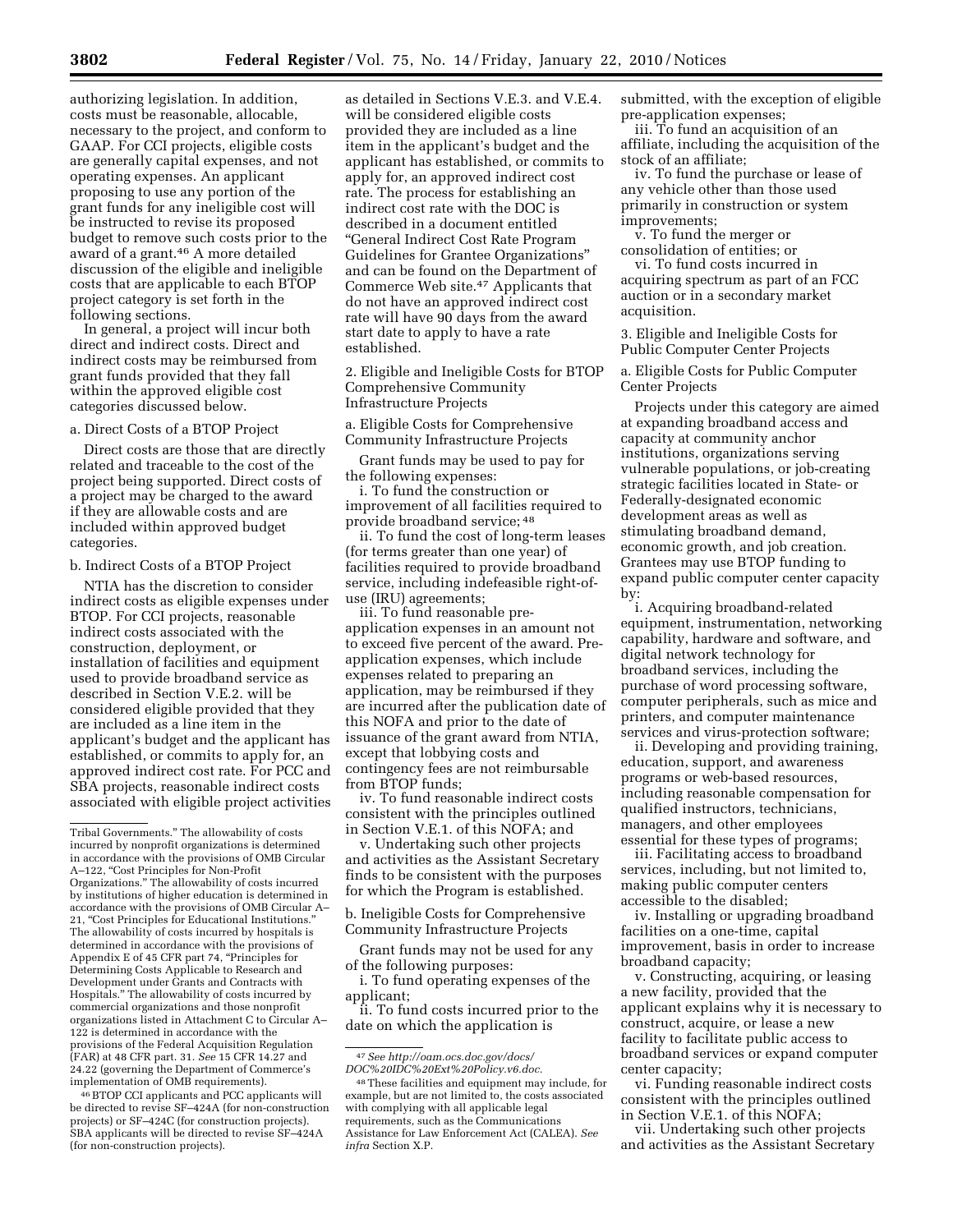finds to be consistent with the purposes for which the Program is established; and

viii. Paying for reasonable preapplication expenses in an amount not to exceed five percent of the award. Preapplication expenses, which include expenses related to preparing an application, may be reimbursed if they are incurred after the publication date of this NOFA and prior to the date of issuance of the grant award from NTIA, except that lobbying costs and contingency fees are not reimbursable from BTOP funds.

While some of the costs associated with the activities enumerated above may be properly classified as operating expenses, an applicant should describe in its application how it intends to cover the operating expenses of the project after the grant period expires.

b. Ineligible Costs for Public Computer Center Projects

BTOP grant funds may not be used to fund purchases that are not used predominantly for expanding public access to broadband service or enhancing broadband capacity at public computer center locations.

4. Eligible and Ineligible Costs for Sustainable Broadband Adoption Projects

a. Eligible Costs for Sustainable Broadband Adoption Projects

Projects under this category are aimed at providing broadband education, awareness, training, access, equipment, and support in order to stimulate sustainable adoption of broadband services by individuals, households, and community anchor institutions. In this context, sustainable means adoption (*i.e.,* subscription to broadband service) that the consumer or institution can and will continue to pay for after the award period. Grantees may use BTOP funding for innovative programs that encourage sustainable adoption of broadband services by:

i. Acquiring broadband-related equipment, instrumentation, networking capability, hardware and software, and digital network technology for broadband services;

ii. Developing and providing training, education, support, and awareness programs, as well as web-based content that is incidental to the program's purposes, and includes reasonable compensation for qualified instructors for these types of programs;

iii. Conducting broadband-related public education, outreach, support, and awareness campaigns;

iv. Implementing programs to facilitate greater access to broadband service, devices, and equipment;

v. Funding reasonable indirect costs consistent with the principles outlined in Section V.E.1. of this NOFA;

vi. Undertaking such other projects and activities as the Assistant Secretary finds to be consistent with the purposes for which the Program is established; and

vii. Paying for reasonable preapplication expenses in an amount not to exceed five percent of the award. Preapplication expenses, which include expenses related to preparing an application, may be reimbursed if they are incurred after the publication date of this NOFA and prior to the date of issuance of the grant award from NTIA, except that lobbying costs and contingency fees are not reimbursable from BTOP funds.

While some of the costs associated with the activities enumerated above may be properly classified as operating expenses, an applicant should describe in its application how it intends to cover the operating expenses of the project after the grant period expires, if appropriate.

b. Ineligible Costs for Sustainable Broadband Adoption Projects

BTOP grant funds may not be used for expenses or purchases that are not used predominantly for the provision of broadband education, awareness, training, access, equipment, and support. Additionally, costs associated with constructing or leasing broadband facilities and infrastructure are not eligible.

#### *F. Use of Program Income*

Grantees are required to account for any Program income directly generated by projects financed in whole or in part with Federal funds. Given the Recovery Act's objectives to spur job creation and stimulate long-term economic growth and opportunity, projects funded by BTOP grants are expected to demonstrate convincingly the ability to be sustained beyond the funding period. While grant funds are intended to cover the capital costs of a project as part of the Recovery Act's effort to stimulate the economy, grant recipients for all grant programs are expected to present projects that will sustain long-term growth and viability.

Any Program income generated by a project funded by BTOP during the grant period shall be retained by the grant recipient and shall be used in one or more of the following ways: (1) Added to the funds committed to the project by NTIA and the recipient to

conduct additional activities that will further eligible project objectives, including (a) reinvestment in project facilities, (b) funding BTOP compliance costs, and (c) paying operating expenses of the project; or (2) used to finance the non-Federal share of the project.49 Program income means gross income earned by the recipient that is either directly generated by a supported activity or earned as a result of the award during the funding period.50 Grant recipients shall have no obligation to the Federal government regarding Program income earned after the end of the project period.<sup>51</sup> However, the Federal government retains an interest in property in the event that it is sold, consistent with the guidance outlined in Section IX.C. of this NOFA and in applicable DOC regulations.52

# **VI. Application and Submission Information**

#### *A. Request for Application Package*

Complete application packages, including required Federal forms and instructions, will be available at *http:// www.broadbandusa.gov.* Additional information for BTOP can be found in the *Application Guidelines* at *http:// www.broadbandusa.gov.* This Web site will be updated regularly.

# *B. Registration*

1. Central Contractor Registration (CCR)

All applicants are required to have a current registration in the CCR database prior to receiving an award. Online CCR registration is available at *http:// www.ccr.gov/StartRegistration.aspx.*  Applicants without a current CCR are encouraged to register as soon as possible after the release of this NOFA.53

52*See, e.g.,* 2 CFR 215.24; 15 CFR 14.24, 24.25. 53 ''To enable timeliness of awards, agencies should engage in aggressive outreach to potential applicants to begin application planning activities, including the process of Central Contractor Registration (CCR) and obtaining a Dun and Bradstreet Universal Numbering System (DUNS) number.'' Updating Implementing Guidance for the American Recovery and Reinvestment Act of 2009 (OMB M–09–15 April 3, 2009), *available at http://www.whitehouse.gov/omb/assets/ memoranda*\_*fy2009/m09-15.pdf.* 

<sup>49</sup> 15 CFR 14.24(b), 24.25(g).

<sup>50</sup> 15 CFR 14.2(aa), 24.25(b). Program income includes, among other things, income from fees for services performed, from the use or rental of real or personal property acquired with grant funds, and from the sale of commodities or items fabricated under a grant agreement. 15 CFR 14.2(aa), 24.25(a). In general, costs incident to the generation of program income may be deducted from gross income to determine program income, provided these costs have not been charged to the award. 15 CFR 14.25(f), 24.25(c).

<sup>51</sup> 15 CFR 14.25(h), 24.25(h).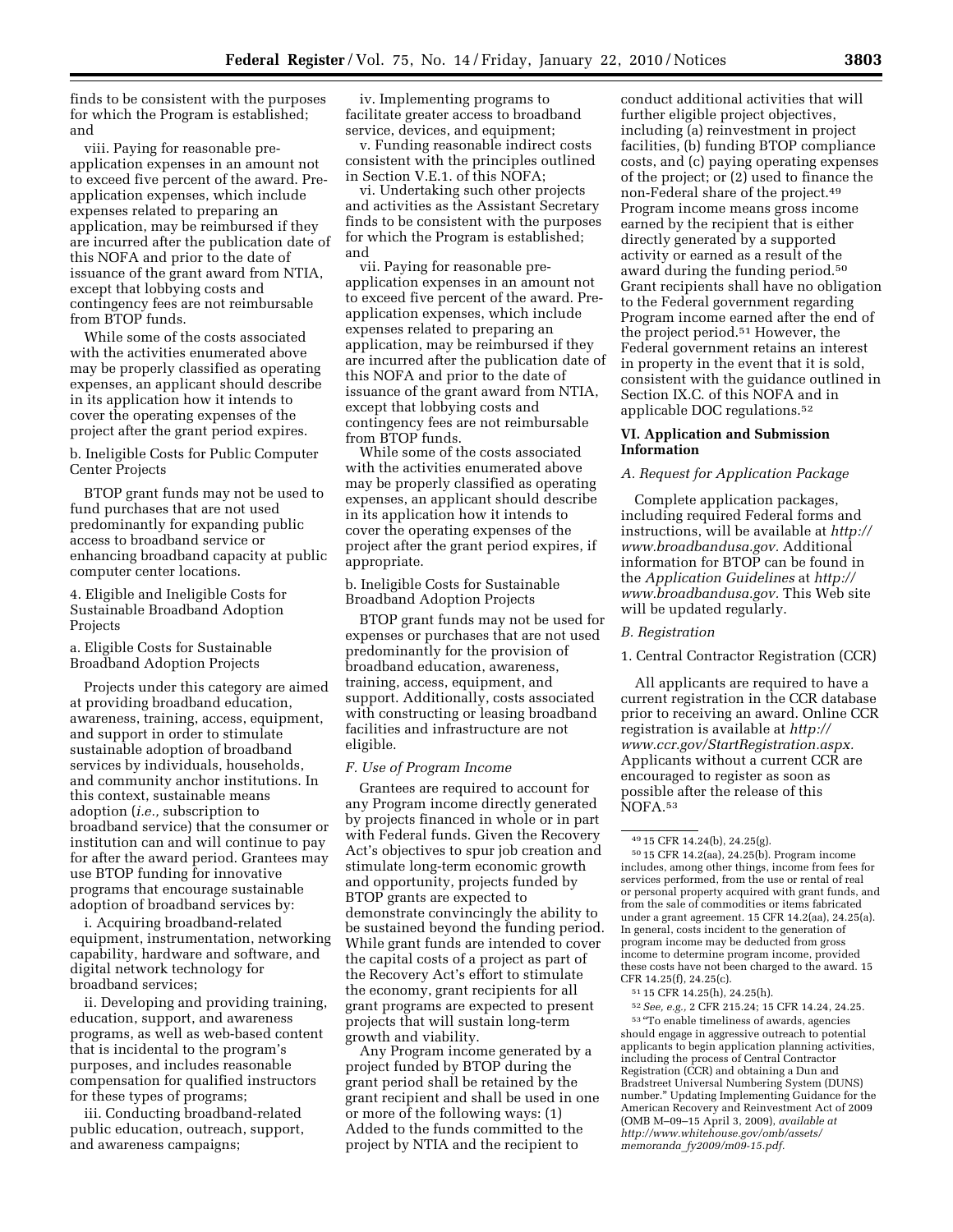#### 2. DUNS Number

All applicants should obtain a Dun and Bradstreet Data Universal Numbering System (DUNS) number as soon as possible after the release of this NOFA.54 Applicants can receive a DUNS number at no cost by calling the dedicated toll-free DUNS number request line at 1–866–705–5711 or via the Internet at *http:// www.dunandbradstreet.com.* 

# *C. Choosing the Proper Agency and Category for an Application*

# 1. Broadband Infrastructure

# a. Choosing BIP or BTOP

Applicants that are eligible for both BIP and BTOP have the option to apply to either agency for funding for a project. However, applicants should apply to only one agency for a given project. NTIA strongly recommends that applicants that are current RUS loan or grant recipients, as well as any applicant whose project is for a Last Mile area that is at least 75 percent rural, should apply to BIP for funding. This recommendation is necessary to improve the efficiency of both BIP and BTOP and to leverage the core expertise of the agencies. The agencies will coordinate to identify potential service area overlaps, and will resolve such conflicts in the manner that best satisfies the statutory objectives of both programs.

# b. Transferability

Under this NOFA, the Assistant Secretary may refer to RUS any CCI application that NTIA has determined not to fund but that may be consistent with BIP requirements.

#### c. Comprehensive Community Infrastructure

Applications for CCI projects should provide a broadband infrastructure solution that addresses the major needs of communities the project intends to serve. Priority will be given to projects that include a Middle Mile component. The project should meet the significant needs of the community, which in the first instance should include providing broadband service to community anchor institutions, such as community colleges, schools, libraries, medical and healthcare providers, community support organizations, and public safety entities. CCI projects should be technically feasible, sustainable, and scalable, and address BTOP's priority needs, including offering substantial economic, educational, healthcare, and public safety benefits relative to the

costs of providing service. NTIA will give strong preference to CCI applications that satisfy each of the priorities set forth in Section II.B.

To the extent that a CCI project contains a Last Mile component in rural areas, the additional costs of offering service to residential consumers and non-community anchor institutions may not exceed more than 20 percent of the total eligible costs of the project. Additionally, the applicant must demonstrate the cost reasonableness and effectiveness of the Last Mile component of its project. Specifically, applicants must ensure that this aspect of the proposal yields total eligible project costs that are less than \$10,000 per household or per subscriber, unless the applicant can demonstrate why it should be permitted to exceed this ceiling. NTIA will look more favorably upon applications with lower costs per household or per subscriber.

# 2. Public Computer Centers

Applications for PCC projects must expand public computer center capacity, including at community colleges and public libraries.55 They must provide broadband access or improve broadband access to the general public or a specific vulnerable population, such as low-income, unemployed, aged, children, minorities, and people with disabilities. Projects must create or expand a public computer center meeting a specific public need for broadband service, including, but not limited to, education, employment, economic development, and enhanced service for healthcare delivery, children, and vulnerable populations. As described below, NTIA will consider information related to the demographics, size, and scope of the populations to be served, as well as the capacity of and the training provided by the proposed centers.

# 3. Sustainable Broadband Adoption

Applications for SBA projects should demonstrate a sustainable increase in demand for and subscribership to broadband services. Projects should meet a specific public need for broadband service, including, but not limited to, education, employment, economic development, and enhanced service for healthcare delivery, children, and vulnerable populations. Projects should describe the barriers to adoption in a given area, especially among vulnerable populations, and propose an innovative and persuasive solution to achieve increased adoption. Applicants might show how variations on one or

more proven demand stimulation strategies—such as awareness-building, development of relevant content, and demand aggregation—would promote sustainable adoption. NTIA expects a high degree of verification that will demonstrate the effectiveness of various approaches to building sustainable broadband adoption, including market research and surveys.

#### *D. Contents of the Application*

1. Comprehensive Community Infrastructure Applications

A complete CCI application will include the elements listed below. As required by the Recovery Act, NTIA is required to make certain information about applications available in a publicly accessible database.56 Thus, NTIA will publicly display application elements containing such information on the applicant database at *http:// www.broadbandusa.gov.* See Section X.J. for a discussion of NTIA's treatment of confidential materials.

The following application elements will be publicly displayed on the applicant database:

a. The identity of the applicant and general applicant and project information;

b. An executive summary of the project;

c. Information regarding the proposed funded service area; and

d. The Federal grant request and cost match.

The following elements will not be included in the publicly accessible applicant database:

a. A description of the applicant's nondiscrimination, interconnection, and network management plans;

b. Details on local community involvement and partnerships with government, community, and community anchor institutions, and involvement of socially and economically disadvantaged small business concerns (SDB) as defined in Section III of this NOFA;

c. A description of how the applicant will advance the objectives of the Recovery Act, as well as the specific objectives of BTOP;

d. A description of the proposed service offerings, including the pricing of the services and information on available services in the area;

<sup>54</sup> *Id.* 55Recovery Act Tit. I, 123 Stat. at 128.

<sup>56</sup>Specifically, NTIA is required to create an application database that includes at least a list of each entity that has applied for a BTOP grant, a description of each application, and the status of each application. Recovery Act sec. 6001(i)(5), 123 Stat. at 515. After award, NTIA is required to make certain additional information available about the grants (*e.g.,* the name of each entity receiving funds, the purpose for which the entity is receiving funds, and the quarterly reports). *Id.*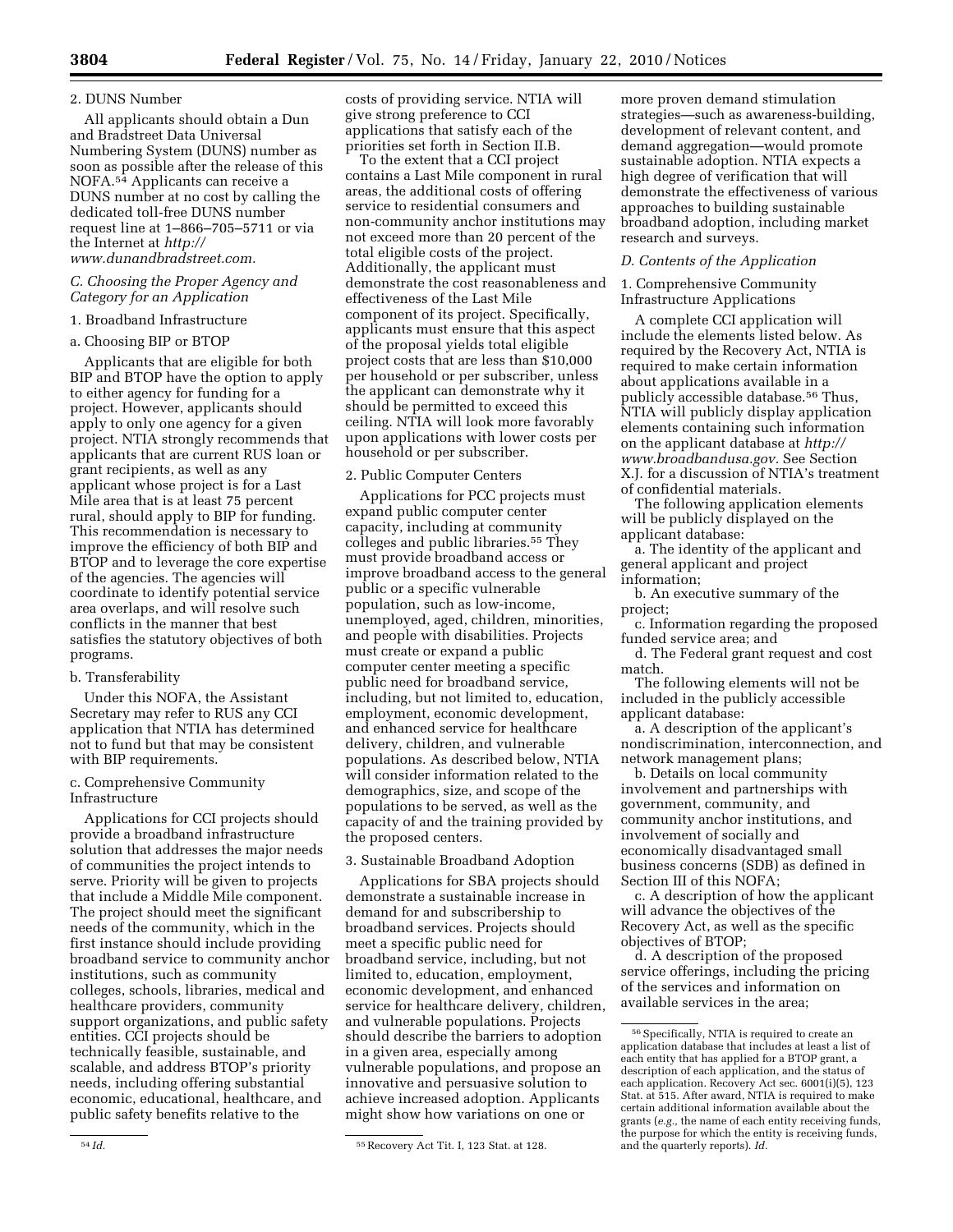e. Technical details of the proposed project;

f. A timeline for the implementation of the project, including key milestones for implementation of the project, preparations, and risk factors;

g. Information regarding the organization's capacity and readiness;

h. Details on the project budget and funding, including the level of need for Federal funding, details on other Federal funding received by the applicant, and information regarding matching funds;

i. Pro forma financial analysis related to the sustainability of the project across an eight-year forecast period;

j. Completion of the Environmental Questionnaire; and

k. The following supplemental attachments as applicable:

i. Historical financial statements and Certified Public Accountant (CPA) audits if applicable;

ii. Proposed service offerings;

iii. Competitor data;

iv. Network diagram and system design;

v. Maps of the proposed service areas; vi. Build out timeline;

vii. Management team resumes and

organization chart;

viii. List of community anchor institutions;

ix. Governance and key partnerships; x. Pro forma financial projections and subscriber estimates; and

xi. Authorized Organization Representation and Compliance and Assurance Certification.

# 2. Public Computer Centers Applications

A complete PCC application will include the elements listed below. As noted above, NTIA is required by the Recovery Act to make certain information about applications available in a publicly accessible database. Thus, NTIA will publicly display application elements containing such information on the applicant database at *http:// www.broadbandusa.gov.* See Section X.J. for a discussion of NTIA's treatment of confidential materials.

The following application elements will be publicly displayed on the applicant database:

a. The identity of the applicant and general applicant and project information;

b. An executive summary of the project; and

c. The Federal grant request and cost match.

The following elements will not be included in the publicly accessible applicant database:

a. A description of how the applicant will advance the objectives of the

Recovery Act, as well as the specific objectives of BTOP;

b. A summary of the viability of the project;

c. Proposed budget and sustainability information;

d. Completion of an environmental checklist or the Environmental

Questionnaire; and

e. The following supplemental attachments:

i. Governance and key partnerships; ii. Historical financial statements, as applicable;

iii. Public center detail;

iv. Management team resumes and organization chart;

v. SF–424 budget;

vi. Detailed budget; and

vii. Authorized Organization

Representative and Compliance and Assurance Certification.

3. Sustainable Broadband Adoption Applications

A complete SBA application will include the elements listed below. As noted above, NTIA is required by the Recovery Act to make certain information about applications available in a publicly accessible database. Thus, NTIA will publicly display application elements containing such information on the applicant database at *http:// www.broadbandusa.gov.* See Section X.J. for a discussion of NTIA's treatment of confidential materials.

The following elements will be publicly displayed on the applicant database:

a. The identity of the applicant and general applicant and project information;

b. An executive summary of the project; and

c. The Federal grant request and cost match.

The following elements will not be included in the publicly accessible applicant database:

a. A description of how the applicant will advance the objectives of the Recovery Act, as well as the specific objectives of BTOP;

b. A summary of the viability of the project;

c. Proposed budget and sustainability information;

d. Completion of an environmental checklist and applicable certifications; and

e. The following supplemental attachments:

i. Governance and key partnerships;

ii. Historical financial statements, as applicable;

iii. Management team resumes and organization chart;

iv. SF–424 budget;

v. Detailed budget; and vi. Authorized Organization Representative and Compliance and Assurance Certification.

4. Supplementary Information Requests for Due Diligence

As discussed in Section II.C. above, those applications that are considered to be most highly qualified (*i.e.,* receiving the highest scores) will advance to due diligence and will be processed with priority given to projects that best conform with the statutory purposes and program priorities described in Section II. In due diligence, applicants may be asked to submit additional information, as appropriate, to clarify or to further substantiate the representations made in their application and allow Federal staff to evaluate fully the proposed project with respect to the eligibility factors, general Program requirements, evaluation criteria, and selection factors specified in this NOFA. Due diligence applies to all three categories of projects.

#### *E. Filing Instructions*

Electronic submissions of applications will allow for the expeditious review of an applicant's proposal consistent with the goals of the Recovery Act. As a result, all applicants are required to submit their applications electronically at *https:// applyonline.broadbandusa.gov.* The electronic application system will provide a date-and-time-stamped confirmation number that will serve as proof of submission. Please note that applications will not be accepted via paper, facsimile machine transmission, electronic mail, or other media format. Applicants, however, may request a waiver of these filing instructions pursuant to Section X.N. of this NOFA.

# *F. Submission Dates and Times*

All applications for funding BTOP projects must be submitted between February 16, 2010, at 8 a.m. Eastern Standard Time (EST) and March 15, 2010, at 5 p.m. Eastern Daylight Time (EDT).

# *G. Authorization*

As required by Section IX.C.5.a. of this NOFA, all applicants will be required to submit a certification by an Authorized Organization Representative at the time the application is submitted for filing.

# *H. Material Representations*

The application, including all certifications and assurances, and all forms submitted as part of the application will be treated as a material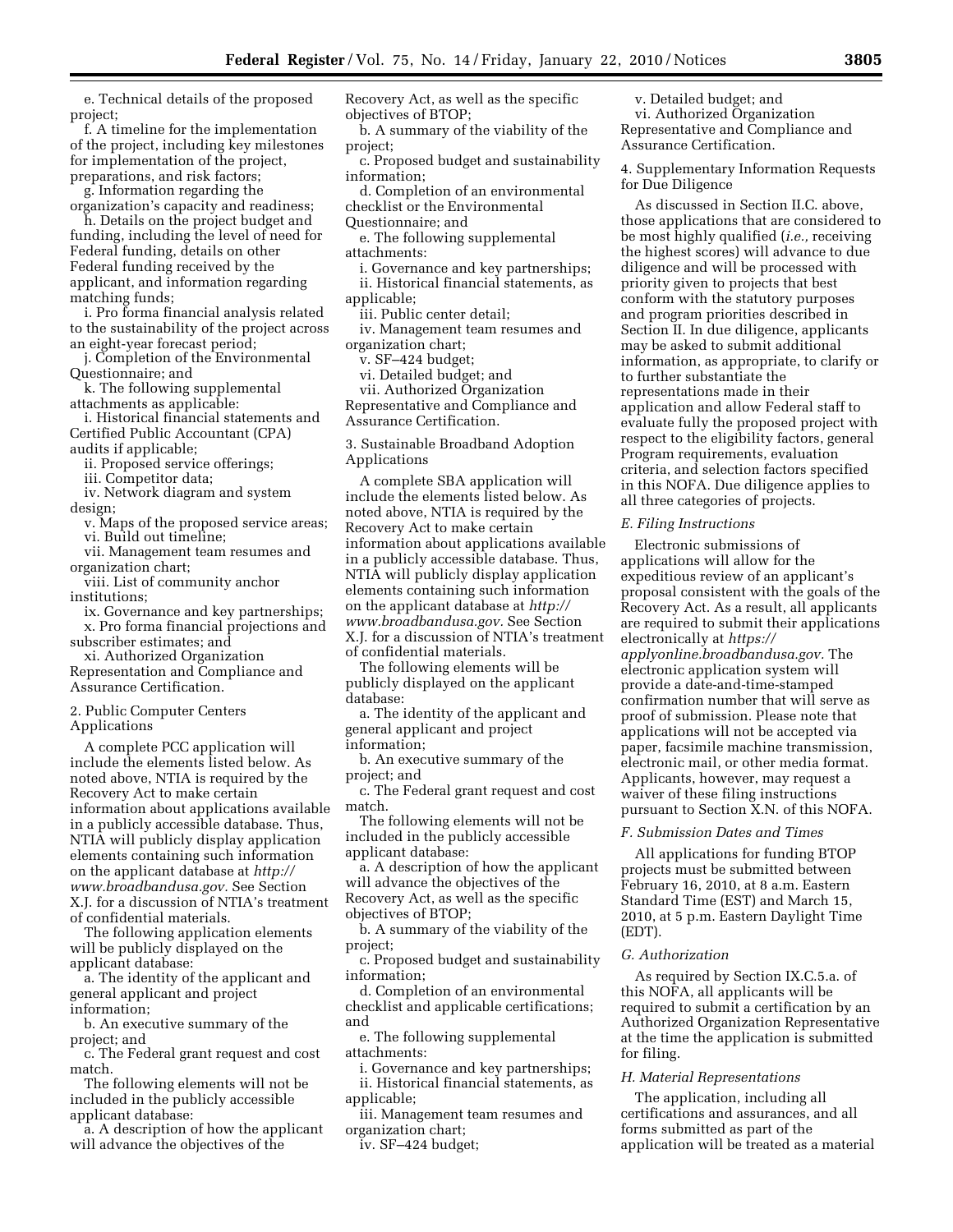representation of fact upon which NTIA will rely in awarding grants.

# *I. Material Revisions*

An applicant shall not be permitted to make any material revision to its application after the submission deadline. NTIA may request or accept clarifications, revisions or submissions for completeness that are non-material.

## **VII. Application Review Information**

# *A. Evaluation Criteria*

The evaluation criteria used by expert reviewers to review and analyze BTOP applications are grouped into four categories: (1) Project Purpose; (2) Project Benefits; (3) Project Viability; and (4) Project Budget and Sustainability. Each application will be evaluated against the following objective criteria, and not against other applications.

1. Comprehensive Community Infrastructure

# a. Project Purpose (20 Points)

i. *Fit with Statutory Purposes.*  Applications will be evaluated with respect to each of BTOP's statutory purposes.57 Reviewers will consider, relative to each purpose, whether the applicant is addressing a compelling problem of the sort that the statute is intended to resolve, whether the applicant has offered an effective solution to that problem, and whether the proposed solution is of broad significance and includes developments that can be replicated to improve future projects. Additional consideration also will be given to applicants that address more than one statutory purpose and project category (*e.g.,* CCI, PCC, or SBA) in a convincing manner. Reviewers also will consider the ability of the project to enhance broadband service for healthcare delivery, education, and children as contemplated by the Recovery Act.58

ii. *Fit with BTOP Priorities.*  Applications will be evaluated with respect to each of the BTOP Priorities and factors set forth in Section II.B. Reviewers will consider the priorities assigned for CCI projects, and additional consideration will be given for projects that satisfy more priorities. Additional consideration will be given to applicants satisfying the factors used to assess whether the application meets Program objectives.

iii. *Potential for Job Creation.* The application will be scored on the project's potential to create jobs, particularly jobs created directly by the project. Reviewers will assess the methodology used to calculate job estimates, the number and quality of the jobs created, and how the project balances job creation with cost efficiency.

iv. *Recovery Act and Other Governmental Collaboration.* Applicants will be evaluated on their collaboration with Recovery Act or other State or Federal development programs that leverage the impact of the proposed project. Examples include the Department of Energy's Smart Grid Investment Program, the Department of Health and Human Services' Beacon Community Cooperative Agreement Program, the Department of Housing and Urban Development's Public Housing Capital Fund, the Department of Transportation's Capital Assistance for High Speed Rail Corridors and Intercity Passenger Service program, and other investments where collaboration would lead to greater project efficiencies. In each case, the applicant must convincingly demonstrate that these leveraging efforts are substantive and meaningful.

v. *Indian Tribes and Socially and Economically Disadvantaged Small Businesses.* Reviewers will grant consideration to applicants that are Indian tribes or that certify that they meet the statutory definition of a socially and economically disadvantaged small business concern (as modified by the Small Business Administration's approval of NTIA's request to adopt an alternative small business concern size standard for use in BTOP), or that have established agreements to partner or contract with Indian tribes or socially and economically disadvantaged businesses.59

#### b. Project Benefits (20 Points)

i. *Level of Need in the Proposed Funded Service Area.* Applications will be scored on the level of need for the proposed network in the proposed funded service area. Reviewers will consider whether there are service

providers already present in all or part of the area, as well as the pricing, coverage, and available capacity of those providers. Reviewers also will consider what proportion of the projected end users are located in unserved or underserved areas and may take into account any comments submitted by existing broadband service providers in response to the announcement described in Section V.D.3.d. of this NOFA in making this evaluation. Reviewers may consider other details that are pertinent to determining the degree of need for the project in the area(s) (*e.g.,* unemployment rates or median income levels). In addition, reviewers also will consider applicants' explanation of why their proposed project is well-suited to address the needs of the proposed funded service area(s).

ii. *Impact on the Proposed Funded Service Area(s).* Applications will be scored on how great an impact they would have on the proposed funded service area(s). Reviewers will consider the extent to which the proposed project will comprehensively meet, whether directly or indirectly, the key broadband needs of the communities within the proposed funded service area, particularly the need for Middle Mile capacity. This should include consideration of services for the community anchor institutions in the area(s), and access, transport, and wholesale services for other broadband service providers. Reviewers should give particular weight to services provided to community anchor institutions, especially those in unserved and underserved areas, as well as any community colleges within the proposed funded service area, whether or not they are located in unserved and underserved areas. Reviewers may take into account any comments submitted by existing broadband service providers in response to the announcement described in Section V.D.3.d. of this NOFA in making the evaluation of a proposed funded service area as unserved or underserved, as applicable. Reviewers also should consider the extent to which the project will provide, directly or indirectly, residential and business broadband services within the proposed funded service area(s).

iii. *Network Capacity and Performance.* Applicants will be evaluated on the ability of the proposed network to provide sufficient capacity, as well as scalability, to meet the comprehensive needs of the communities in the proposed funded service area(s). The Middle Mile components of the network should provide capacity sufficient to serve the

<sup>57</sup>*See* Recovery Act sec. 6001(b), 123 Stat. at 512– 13 (stating the purposes of the program are to provide broadband access to unserved areas; to provide improved broadband access to underserved areas; to provide broadband access, education, and support to community anchor institutions, or organizations and agencies serving vulnerable populations, or job-creating strategic facilities located in State- or Federally-designated economic development areas; to improve access to, and use of, broadband service by public safety agencies; and to stimulate the demand for broadband, economic growth, and job creation).

<sup>58</sup>*See id.* sec. 6001(h)(2)(C), 123 Stat. at 515.

<sup>59</sup> 15 U.S.C. 637(a)(4) (as modified by the Small Business Administration's approval of NTIA's request to adopt an alternative small business concern size standard for use in BTOP).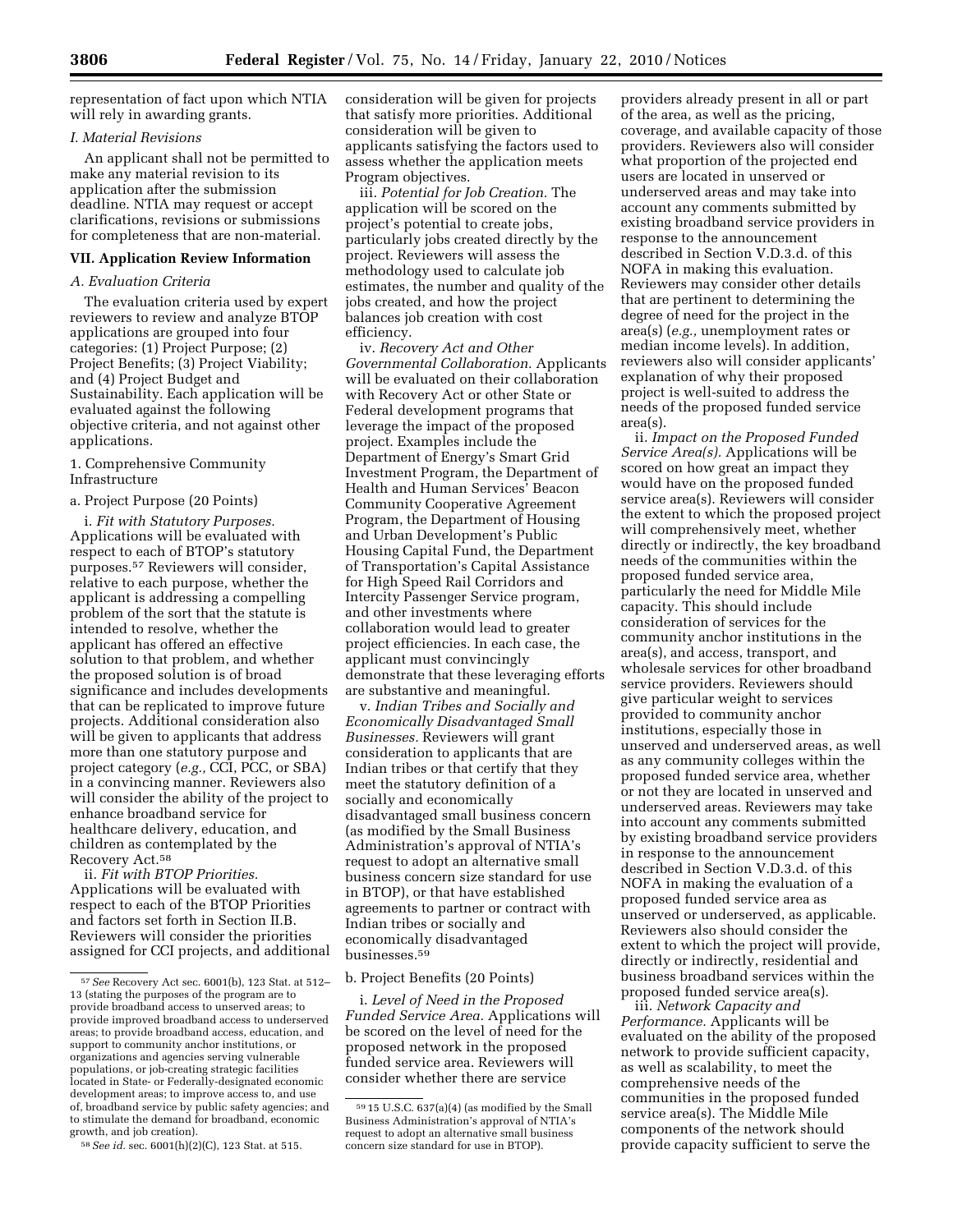anticipated Last Mile networks, community anchor institutions, and public safety entities, and the number of end users served by them, as projected by the applicant, taking into consideration the nature of the services for which these institutions and end users are likely to seek to utilize the network. Applications that include Last Mile components also will be evaluated on the extent to which the advertised speed for the network's highest offered speed tier exceeds the minimum speed requirement for broadband service (768 kbps downstream and 200 kbps upstream). Networks with higher enduser speeds will receive greater consideration. Proposed networks with high latency will be viewed unfavorably. Applicants may gain additional consideration if the applicant can demonstrate a clear and affordable upgrade path for the network.

iv. *Affordability of Services Offered.*  Projects will be evaluated on the pricing of the services offered compared to existing broadband services in the proposed funded service area(s) or based on nationwide averages. Applicants should demonstrate that this pricing is competitive and affordable to their target markets. However, pricing levels also should be reasonable and market-based, so as to maximize the efficient use of Federal grant funds.

v. *Nondiscrimination, Interconnection, and Choice of Provider.*  Applications will be scored on the extent to which the applicant commits to exceeding the minimum requirements for interconnection and nondiscrimination established in Section V.D.3. of this NOFA. Additional consideration will be given for displaying the network's nondiscrimination and interconnection policies in a prominent location on the service provider's Web page, and providing notice to customers of changes to these policies. Additional consideration will be given to applicants that commit to offering wholesale access to network elements and project facilities at reasonable rates and terms. Additional consideration also will be given to applicants that commit to binding private arbitration of disputes concerning the awardees' interconnection obligations as explained in Section V.D.3. of this NOFA. Reviewers also will consider whether the application proposes to construct infrastructure and implement a business plan that would allow more than one provider to serve end users in the proposed funded service area(s). Reviewers also may consider other factors to assess the degree of openness of the network.

# c. Project Viability (30 Points)

i. *Technical Feasibility of the Proposed Project.* Applications will be scored on the comprehensiveness and appropriateness of the technical solution and the clarity, level of detail, coherence, and cost-effectiveness of the system designs.

ii. *Applicant's Organizational Capability.* Reviewers will assess whether the applicant has the organizational capability necessary to undertake and complete the project. Reviewers will consider the years of experience and expertise of the project management team and the past track record of the organization with projects of a similar size and scope, as well as the organization's capacity and readiness.

iii. *Level of Community Involvement in the Project.* Reviewers will evaluate linkages to unaffiliated organizations in the project area (from the public, nonprofit, and private sectors), particularly community anchor institutions and public safety organizations, as an ongoing and integral part of the project planning and operation. Applicants should demonstrate that each linkage is substantial and meaningful.

d. Project Budget and Sustainability (30 Points)

i. *Reasonableness of the Budget.*  Reviewers will evaluate the reasonableness of the budget based on its clarity, level of detail, comprehensiveness, appropriateness to the proposed technical and programmatic solutions, the reasonableness of its costs, and whether the allocation of funds is sufficient to complete the tasks outlined in the project plan. To the extent that a CCI project includes a Last Mile component, the cost per household or cost per subscriber should not exceed \$10,000. Additional consideration will be given to applicants that present cost per household or cost per subscriber proposals below the \$10,000 maximum based on a sliding scale.

ii. *Sustainability of the Project.*  Applicants must convincingly demonstrate the ability of the project to be sustained beyond the funding period. Reviewers will consider business plans, market projections, third-party funding commitments, and other data as may be appropriate to the nature of the applicant and the proposed project.

iii. *Leverage of Outside Resources.*  Reviewers will consider whether the applicant has demonstrated the ability to provide, from non-Federal sources, funds required to meet or exceed the 20 percent matching funds requirement

unless a waiver of that requirement has been requested. Additional consideration will be given to applicants that provide a cost match of 30 percent or greater of the total eligible costs of a project. Reviewers also will evaluate whether the applicant has tailored the proportion of Federal funding to the level that is necessary to make the project economically feasible and sustainable. Reviewers will give additional consideration to proposals that provide cash matches. For purposes of this evaluation, applicants that have received a full or partial waiver of the cost-matching requirement will be treated as having provided a 20 percent non-cash match.

2. BTOP Public Computer Center Projects

# a. Project Purpose (20 Points)

i. *Fit with Statutory Purposes.*  Applications will be evaluated with respect to each of BTOP's statutory purposes.60 Reviewers will consider, relative to each purpose, whether the applicant is addressing a compelling problem of the sort that the statute is intended to resolve, whether the applicant has offered an effective solution to that problem, and whether the proposed solution is of broad significance and includes developments that can be replicated to improve future projects. Additional consideration also will be given to applicants that address more than one statutory purpose and project category (*e.g.,* CCI, PCC, or SBA) in a convincing manner. Reviewers also will consider the ability of the project to enhance broadband service for healthcare delivery, education, and children as contemplated by the Recovery Act.61

ii. *Potential for Job Creation.* The application will be scored on the project's potential to create jobs, particularly for jobs created directly by the project. Reviewers will assess the methodology used to calculate job estimates, the number and quality of the jobs created, and how the project balances job creation with cost efficiency.

61*See id.* sec. 6001(h)(2)(C), 123 Stat. at 515.

<sup>60</sup>*See* Recovery Act sec. 6001(b), 123 Stat. at 512– 13 (stating the purposes of the program are to provide broadband access to unserved areas; to provide improved broadband access to underserved areas; to provide broadband access, education, and support to community anchor institutions, or organizations and agencies serving vulnerable populations, or job-creating strategic facilities located in State- or Federally-designated economic development areas; to improve access to, and use of, broadband service by public safety agencies; and to stimulate the demand for broadband, economic growth, and job creation).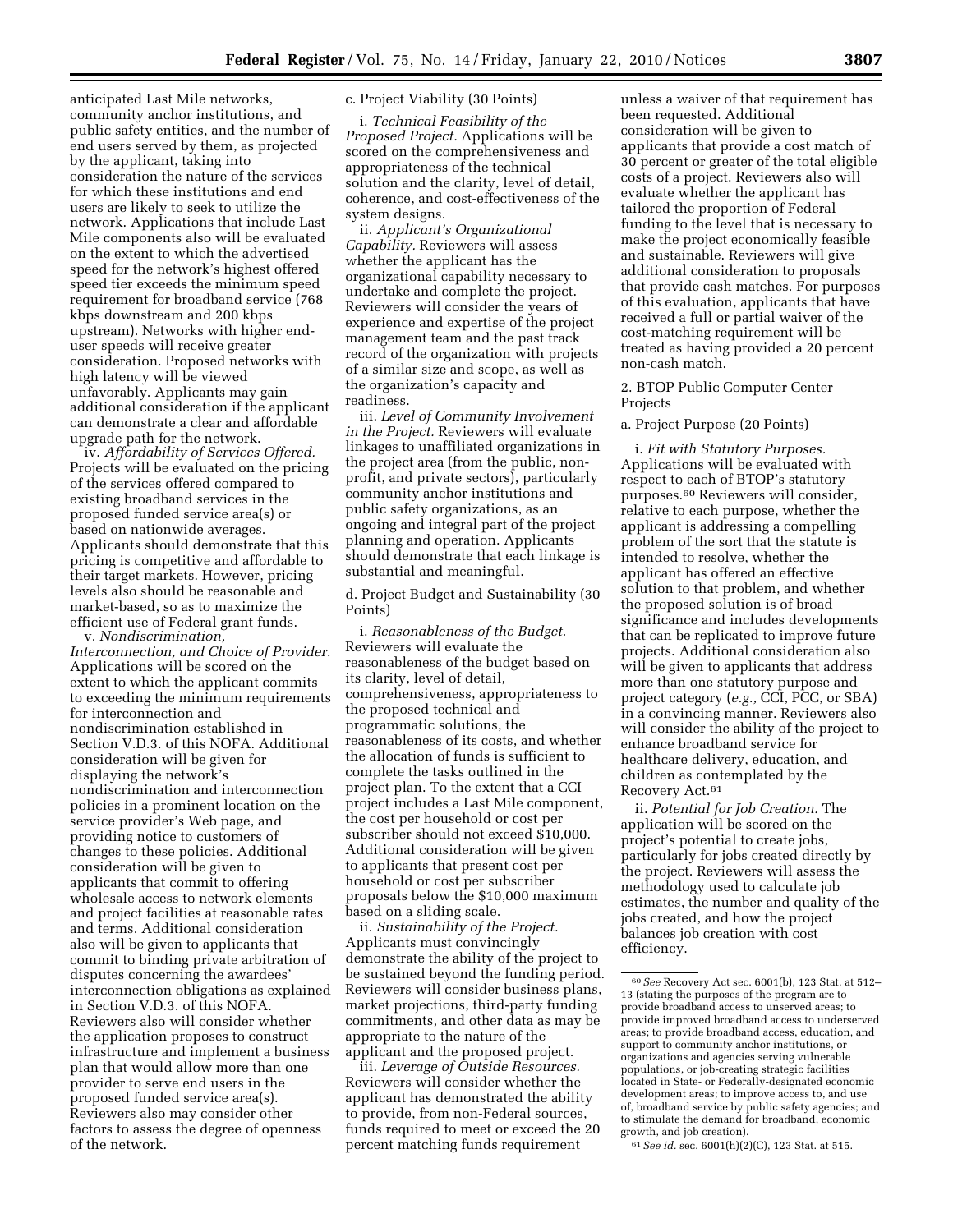iii. *Recovery Act and Other Governmental Collaboration.* Applicants will be evaluated on their collaboration with Recovery Act or other State or Federal development programs that leverage the impact of the proposed project. Examples include the Department of Energy's Smart Grid Investment Program, the Department of Housing and Urban Development's Public Housing Capital Fund, and other investments where collaboration would lead to greater project efficiencies. In each case, the applicant must convincingly demonstrate that these leveraging efforts are substantive and meaningful.

iv. *Indian Tribes and Socially and Economically Disadvantaged Small Businesses.* Reviewers will grant consideration to applicants that are Indian tribes or certify that they meet the statutory definition of a socially and economically disadvantaged small business concern (as modified by the Small Business Administration's approval of NTIA's request to adopt an alternative small business concern size standard for use in BTOP), or that have established agreements in principle to partner or contract with Indian tribes or such socially and economically disadvantaged businesses.

#### b. Project Benefits (20 Points)

i. *Availability to the Public.*  Applications will be scored on the availability of the computer center to the public. Reviewers will consider the capacity of the computer center, its hours of availability, any membership or usage fees charged, restrictions on usage, the proportionality of the computer center's capacity and hours of availability to the population the applicant proposes to serve, public outreach, and the computer center's accessibility to persons with disabilities, accounting for both the physical accessibility of the facility and the accessibility of the computer equipment and software.

ii. *Training and Educational Programs Offered.* Applicants will be scored on the availability, accessibility, and quality of training and educational programs offered through the computer center. Reviewers will consider the degree to which the programs meet the documented needs of the community.

iii. *Availability and Qualifications of Consulting and Teaching Staff.*  Applications will be evaluated on the strength of the consulting and teaching staff at the computer center. Reviewers will consider the qualifications and training required of such staff as well as whether the number of available staff is

sufficient for the capacity of the computer center.

iv. *Projects in Community Colleges.*  Reviewers will grant consideration to applicants that will create computer centers in community colleges, especially where the applicant can demonstrate that such computer centers will deliver substantive benefits to the college's core mission.

# c. Project Viability (30 Points)

i. *Technical Feasibility of the Proposed Project.* Applications will be scored on the comprehensiveness and appropriateness of the technical solution and the clarity, level of detail, and coherence of the system designs.

ii. *Applicant's Organizational Capability.* Reviewers will assess whether the applicant has the organizational capability necessary to undertake and complete the project. Reviewers will consider the years of experience and expertise of the project management team, and the past track record of the organization with projects of a similar size and scope, as well as the organization's capacity and readiness.

iii. *Level of Community Involvement in the Project.* Reviewers will evaluate linkages to unaffiliated organizations in the project area (from the public, nonprofit, and private sectors), particularly community anchor institutions and public safety organizations, as an ongoing and integral part of the project planning and operation. Applicants should demonstrate that each linkage is substantial and meaningful.

d. Project Budget and Sustainability (30 Points)

i. *Reasonableness of the Budget.*  Reviewers will evaluate the reasonableness of the budget based on its clarity, level of detail, comprehensiveness, appropriateness to the proposed technical and programmatic solutions, the reasonableness of its costs, and whether the allocation of funds is sufficient to complete the tasks outlined in the project plan.

ii. *Sustainability of the Project.*  Applicants must convincingly demonstrate the ability of the project to be sustained beyond the funding period. Reviewers will consider past performance of the applicant, community and institutional support for the project, third-party funding commitments, and other data as may be appropriate to the nature of the applicant and the proposed project.

iii. *Leverage of Outside Resources.*  Reviewers will consider whether the applicant has demonstrated the ability to provide, from non-Federal sources, funds required to meet or exceed the 20 percent matching funds requirement unless a waiver of that requirement has been requested. Reviewers also will give additional consideration to proposals that provide cash matches. For purposes of this evaluation, applicants that have received a full or partial waiver of the cost-matching requirement will be treated as having provided a 20 percent non-cash match.

3. BTOP Sustainable Broadband Adoption Projects

a. Project Purpose (20 Points)

i. *Fit with Statutory Purposes.*  Applications will be evaluated with respect to each of BTOP's statutory purposes.62 Reviewers will consider, relative to each purpose, whether the applicant is addressing a compelling problem of the sort that the statute is intended to resolve, whether the applicant has offered an effective solution to that problem, and whether the proposed solution is of broad significance and includes developments that can be replicated to improve future projects. Additional consideration also will be given to applicants that address more than one statutory purpose and project category (*e.g.,* CCI, PCC, or SBA) in a convincing manner. Reviewers will also consider the ability of the project to enhance broadband service for healthcare delivery, education, and children as contemplated by the Recovery Act.63

ii. *Potential for Job Creation.* The application will be scored on the project's potential to create jobs, particularly jobs created directly by the project. Reviewers will assess the methodology used to calculate job estimates, the number and quality of the jobs created, and how the project balances job creation with cost efficiency.

iii. *Recovery Act and Other Governmental Collaboration.* Applicants will be evaluated on their collaboration with Recovery Act or other State or Federal development programs that leverage the impact of the proposed

63*See id.* sec. 6001(h)(2)(C), 123 Stat. at 515.

<sup>62</sup>*See* Recovery Act sec. 6001(b), 123 Stat. at 512– 13 (stating the purposes of the program are to provide broadband access to unserved areas; to provide improved broadband access to underserved areas; to provide broadband access, education, and support to community anchor institutions, or organizations and agencies serving vulnerable populations, or job-creating strategic facilities located in State- or Federally-designated economic development areas; to improve access to, and use of, broadband service by public safety agencies; and to stimulate the demand for broadband, economic growth, and job creation).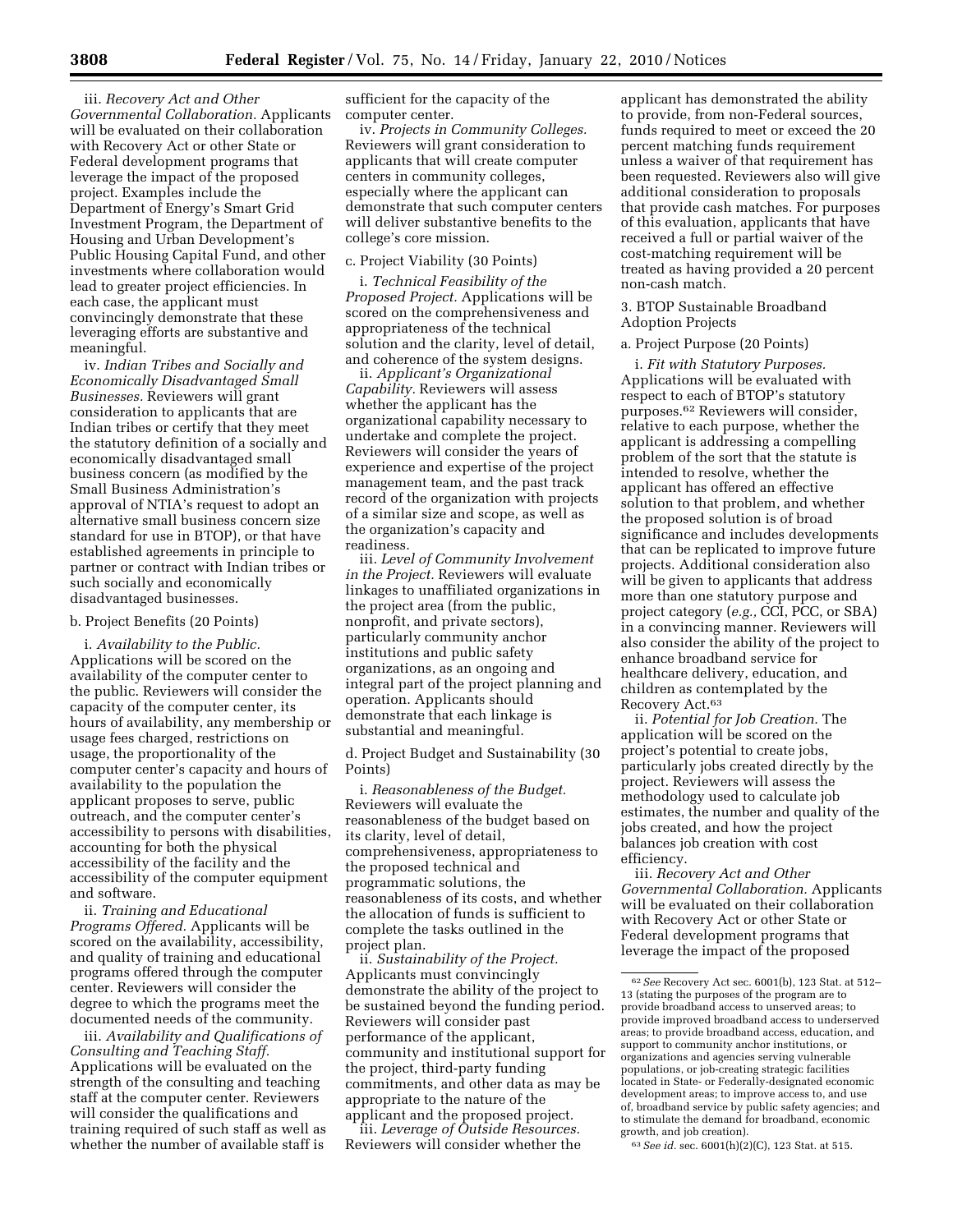project. Examples include the Department of Energy's Smart Grid Investment Program, the Department of Housing and Urban Development's Public Housing Capital Fund, the Department of Transportation's Capital Assistance for High Speed Rail Corridors and Intercity Passenger Service program, and other investments where collaboration would lead to greater project efficiencies. In each case, the applicant must convincingly demonstrate that these leveraging efforts are substantive and meaningful.

iv. *Indian Tribes and Socially and Economically Disadvantaged Small Businesses.* Reviewers will grant consideration to applicants that are Indian tribes or that certify that they meet the statutory definition of a socially and economically disadvantaged small business concern (as modified by the Small Business Administration's approval of NTIA's request to adopt an alternative small business concern size standard for use in BTOP), or that have established agreements in principle to partner or contract with Indian tribes or such socially and economically disadvantaged businesses.

# b. Project Benefits (20 Points)

i. *Number of New Subscribers.*  Applications will be scored on the number of new broadband subscribers and other regular users the project will generate. Reviewers will take into consideration both the overall number of new subscribers and users and the proportion that these new subscribers and users represent of the number of non-subscribers and non-users in the relevant area. Reviewers also will consider the applicant's plan to effectively track and measure the benefits generated by the project.

ii. *Cost Per New User.* Applications will be evaluated on the costeffectiveness of the program. Reviewers will consider the cost per projected new subscriber or other regular user, taking into account the applicant's explanation of why the approach selected is a costeffective approach given the particular circumstances of the project.

iii. *Innovation.* Applications will be evaluated on the degree to which the project demonstrates replicable new ideas, approaches, and methods to encourage sustainable broadband adoption.

iv. *Support for Vulnerable Populations.* Reviewers will evaluate applications on their level of support for vulnerable populations. In this regard, reviewers will assess both the numbers of people in vulnerable populations likely to be affected by the project as

well as the steps that the applicant plans to take to engage and address the specific needs of those populations.

# c. Project Viability (30 Points)

i. *Operational Feasibility of the Proposed Project.* Reviewers will assess the operational details of the project. Applicants will be scored on the clarity and detail of their project plan and how convincing the rationale behind the plan is.

ii. *Applicant's Organizational Capability.* Reviewers will assess whether the applicant has the organizational capability necessary to undertake and complete the project. Reviewers will consider the years of experience and expertise of the project management team and the past track record of the organization with projects of a similar size and scope, as well as the organization's capacity and readiness.

iii. *Level of Community Involvement in the Project.* Reviewers will evaluate linkages to unaffiliated organizations in the project area (from the public, nonprofit, and private sectors), particularly community anchor institutions and public safety organizations, as an ongoing and integral part of the project planning and operation. Applicants should demonstrate that each linkage is substantial and meaningful.

d. Project Budget and Sustainability (30 Points)

i. *Reasonableness of the Budget.*  Reviewers will evaluate the reasonableness of the budget based on its clarity, level of detail, comprehensiveness, appropriateness to the proposed technical and programmatic solutions, the reasonableness of its costs, and whether the allocation of funds is sufficient to complete the tasks outlined in the project plan.

ii. *Sustainability of the Project Impact.* Reviewers will consider whether the increases in broadband adoption rates in the project area caused by the project will be sustained beyond the conclusion of the project.

iii. *Leverage of Outside Resources.*  Reviewers will consider whether the applicant has demonstrated the ability to provide, from non-Federal sources, funds required to meet or exceed the 20 percent matching funds requirement unless a waiver of that requirement has been requested. Reviewers also will give additional consideration to proposals that provide cash matches. For purposes of this evaluation, applicants that have received a full or partial waiver of the cost-matching requirement will be

treated as having provided a 20 percent non-cash match.

#### **VIII. Anticipated Announcement and Award Dates**

NTIA intends to announce BTOP Round 2 awards on a rolling basis starting in June 2010. All grants will be awarded by September 30, 2010.

#### **IX. Award Administration Information**

#### *A. Award Notices*

Applicants will be notified in writing by the Department of Commerce's (DOC) Grants Officer if their application is selected for an award. The DOC's Grants Officer notification will come from either the National Institute for Standards and Technology (NIST) or the National Oceanic and Atmospheric Administration (NOAA), both of which function as Grants Offices for the BTOP Program. If the application is selected for funding, the DOC's Grants Officer will issue the grant award (Form CD– 450), which is the authorizing financial assistance award document, either electronically if from NOAA or in writing if from NIST. By signing the Form CD–450, the awardee agrees to comply with all award provisions, terms, and conditions. The awardee must sign and return the Form CD–450 to NIST or submit the executed form to NOAA by electronic means without modification within 30 days of receipt.

If an applicant is awarded funding, neither the DOC nor NTIA is under any obligation to provide any additional future funding in connection with that award or to make any future award(s). Amendment of an award or to extend the period of performance is at the discretion of the DOC and of NTIA.

# *B. Administrative Requirements*

Administrative and national policy requirements for BTOP grant funding, *inter alia,* are contained in the *Pre-Award Notification Requirements for Grants and Cooperative Agreements*  (DOC Pre-Award Notification),64 as amended. All BTOP applicants are required to comply with all applicable provisions set forth in the DOC Pre-Award Notification.

#### *C. Award Terms and Conditions*

#### 1. Scope

Awardees and subrecipients are required to comply with the obligations set forth in the Recovery Act and the requirements established herein. Any obligation that applies to the awardee

<sup>64</sup>The DOC Pre-Award Notification was published in the **Federal Register** on February 11, 2008. 73 FR 7696.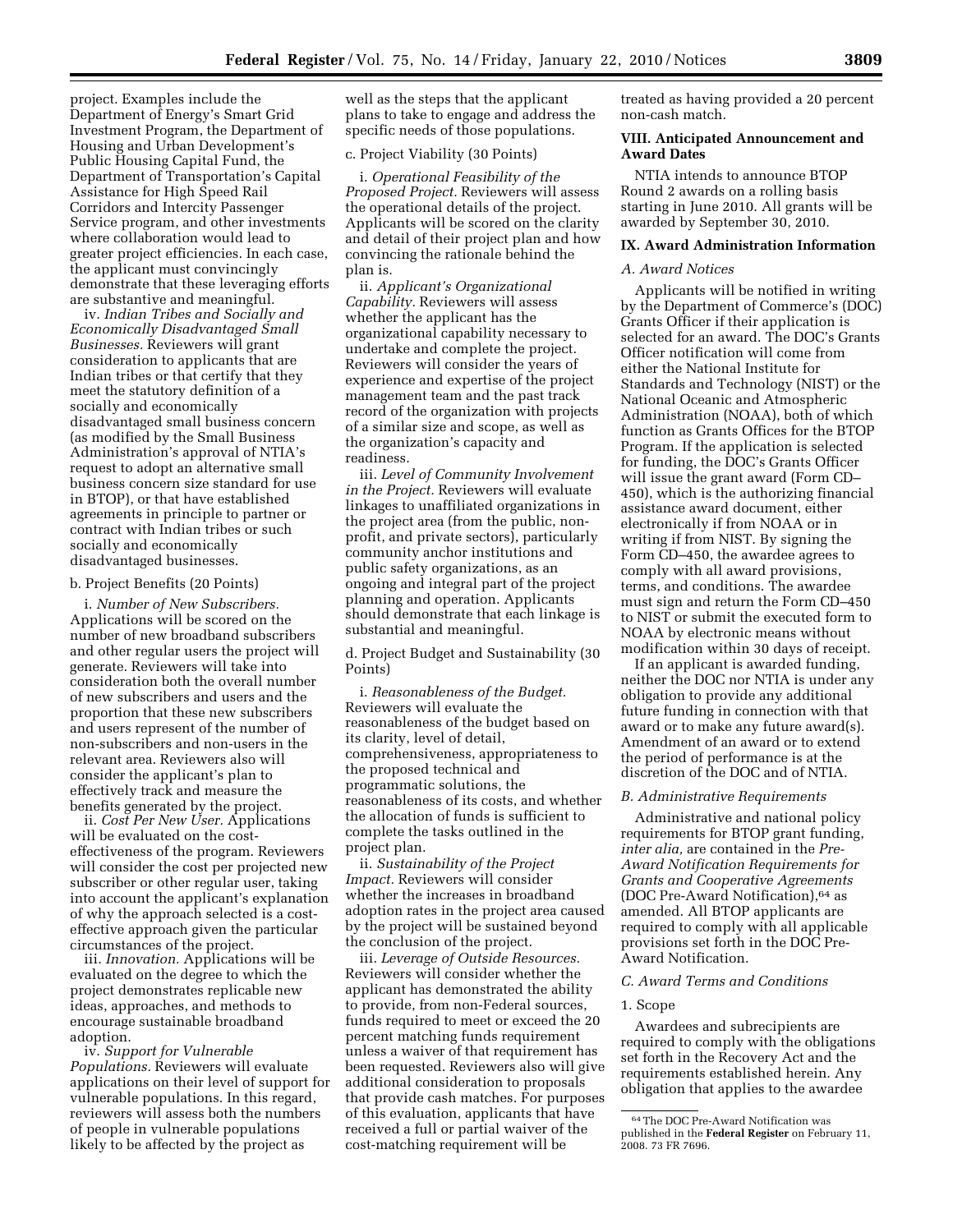shall extend for the life of the awardfunded facilities.

# 2. Sale or Lease of Project Assets

# a. Restriction on Assets

The sale or lease of any portion of the award-funded broadband facilities or equipment during the life of the facilities or equipment is prohibited, except as provided herein. Nothing in this section is meant to limit CCI awardees from leasing facilities to another service provider for the provision of broadband services, nor is this section meant to restrict a transfer of control of the awardee.65 Awardees are required to comply with all applicable regulations regarding the disposition of real property and equipment.66

# b. Petition for Waiver

NTIA will consider a petition for waiver of the above restriction if: (a) The transaction is for adequate consideration; (b) the purchaser or lessee agrees to fulfill the terms and conditions relating to the project after such sale or lease; and (c) the transaction would be in the best interests of those served by the project. The petition for waiver may be submitted at any time during the life of the award-funded facilities and equipment, and it must include supporting documentation and justification regarding why the petition should be granted.

3. Access to Records for Audits, Site Visits, Monitoring, and Law Enforcement Purposes

The Inspector General of the DOC, or any of his or her duly authorized representatives, and NTIA representatives, or any of their duly authorized representatives, shall have access to and the right to inspect the broadband system and any other property funded by the grant, any and all books, records, accounts, invoices, contracts, leases, payrolls, time sheets, canceled checks, statements, and other documents, papers, and records of the parties to a grant, including their subsidiaries, if any, whether written, printed, recorded, produced, or reproduced by any electronic, mechanical, magnetic, or other process or medium, in order to make audits, inspections, site visits, excerpts, transcripts, copies, or other examinations as authorized by law. An audit of an award may be conducted at any time.67

# 4. Broadband Data Collection

All CCI awardees that offer Internet access service to the public for a fee must agree to participate in the State Broadband Data and Development Grant Program pursuant to the BDIA and Section 6001(l) of the Recovery Act.

# 5. Certifications

a. The applicant must certify that he or she is the duly Authorized Organization Representative (AOR) and has been authorized to submit the application on its behalf.

b. The AOR must certify that he or she has examined the application, that all of the information and responses in the application, including certifications, and forms submitted, all of which are part of the grant application, are material representations of fact and are true and correct to the best of his or her knowledge; that the entity(ies) that is requesting grant funding pursuant to this application as well as any subgrantees and subcontractors will comply with the terms, conditions, purposes, and Federal requirements of the grant program; that no kickbacks were paid to anyone; and that false, fictitious, or fraudulent statements or claims on this application are grounds for denial or termination of a grant award, and/or possible punishment by a fine or imprisonment as provided in 18 U.S.C. 1001 and civil violations of the False Claims Act.

c. The AOR must certify that the entity(ies) he or she represents have and will comply with all applicable Federal, State, and local laws, rules, regulations, ordinances, codes, orders, and programmatic rules and requirements relating to the project. The AOR must acknowledge that failure to do so may result in rejection or deobligation of the grant or loan award. The AOR must acknowledge that failure to comply with all Federal and program rules could result in civil or criminal prosecution by the appropriate law enforcement authorities.

d. The AOR must certify that the entity(ies) he or she represents has and will comply with all applicable administrative and Federal statutory, regulatory, and policy requirements set forth in the Department of Commerce

Pre-Award Notification; 68 the DOC Financial Assistance Standard Terms and Conditions; 69 the DOC American Recovery and Reinvestment Act Award Terms (April 9, 2009); 70 and any Special Award Terms and Conditions that are included by the Grants Officer in the award.

e. The AOR must certify that any funds awarded to the entity(ies) he or she represents as a result of this application will not: (a) Result in any unjust enrichment as a result of support for non-recurring costs through another Federal program for service in the area that would be served by the project described in this application; (b) duplicate any funds such entity(ies) receive under Federal universal service support programs administered by the Universal Service Administration Corporation (USAC); or (c) duplicate any funds such entity(ies) receive through grant or loan programs administered by RUS.

f. The AOR must certify that the entity(ies) he or she represent has secured access to pay at least 20 percent of the total project cost or has petitioned the Assistant Secretary for a waiver of the matching requirement.

#### *D. Reporting Requirements*

#### 1. General Recovery Act Requirements

Any grant awarded under this NOFA shall be subject to the applicable statutes and regulations regarding reporting on Recovery Act funds.71 If Recovery Act funds are combined with other funds to fund or complete projects and activities, Recovery Act funds must be accounted for separately from other funds. Recipients of funds under this NOFA also must comply with the accounting requirements as established or referred to in this NOFA. For a complete list of the reporting requirements, see *http:// www.FederalReporting.gov.*72

71*See, e.g.,* Recovery Act sec. 1512(c), 123 Stat. at 287; 2 CFR part 176; OMB, Interim Final Guidance for Federal Financial Assistance, 74 FR 18449 (Apr. 23, 2009); Implementing Guidance for Reports on Use of Funds Pursuant to the American Recovery and Reinvestment Act of 2009 (OMB M– 09–21 June 22, 2009), *available at http:// www.whitehouse.gov/omb/assets/ memoranda*\_*fy2009/m09-21.pdf.*  72*See infra* Section X.V.1.

<sup>&</sup>lt;sup>65</sup> Note that certain equipment is exempt from obligations to the Federal government and may be used and sold at the awardee's will. *See* 15 CFR

<sup>&</sup>lt;sup>66</sup> See, e.g., 15 CFR 14.32-14.34; 15 CFR 24.31-24.32.

 $^{67}\rm{Note}$  that Section 1515 of the Recovery Act also authorizes the Inspector General to examine records and interview officers and employees of the grantee and other entities regarding the award of funds. *See*  Recovery Act sec. 1515, 123 Stat. at 289.

<sup>68</sup>*See* Department of Commerce Pre-Award Notification (Feb. 11, 2008) *available at http://oam. ocs.doc.gov/docs/GRANTS/GCA*\_*manual.pdf.* 

<sup>69</sup>*See* Department of Commerce Financial Assistance Standard Terms and Conditions (Mar. 8, 2009) *available at http://oamweb.osec.doc.gov/ docs/GRANTS/DOC%2OSTCsMAR08Rev.pdf.* 

<sup>70</sup>*See* U.S. Department of Commerce American Recovery and Reinvestment Act Award Terms (Apr. 9, 2009) *available at http://oam..ocs..doc.gov/docs/ ARRA%20DOC%20Award%20Terms%20Final% 205-20-09PDF.doc.pdf.*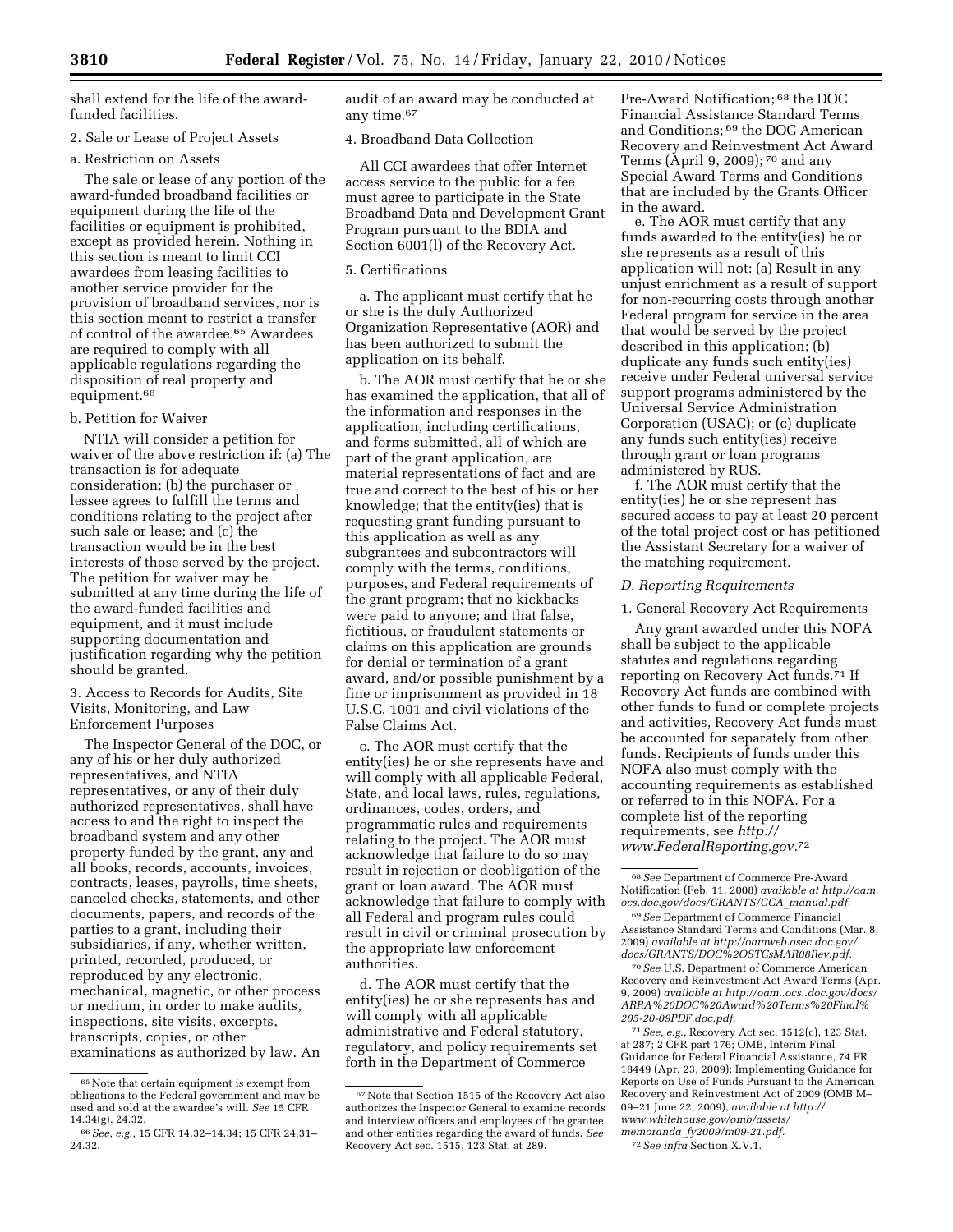2. BTOP-Specific Reporting Requirements

In addition to the general Recovery Act reporting requirements, BTOP award recipients also must report to NTIA on the information requested below.73 The information requested will vary depending on the type of project being funded. Pursuant to the Recovery Act, NTIA will make these reports available to the public.74

a. All BTOP Award Recipients

All BTOP award recipients must report on:

i. The progress in achieving the project goals, objectives, and milestones as set forth in their applications;

ii. Expenditure of grant funds and the amount of remaining grant funds; and

iii. The amount of non-Federal investment being added to complete the project.

If a recipient is permitted by NTIA to complete its project after two years, then it must specifically state in the applicable quarter when it has met 67 percent of its milestones and received 67 percent of its award funds.75 Reaching these thresholds will indicate that the recipient has ''substantially completed'' its project consistent with the Recovery Act.76

b. Comprehensive Community

Infrastructure Award Recipients

Recipients receiving CCI grants must report on the following:

i. The terms of any interconnection agreements entered into during the reporting period;

ii. Any traffic exchange relationships (*e.g.,* peering) and terms;

iii. Any broadband equipment purchases;

iv. The total and peak utilization of access links;

v. The total and peak utilization of interconnection links to other networks;

vi. Internet protocol address utilization and IPv6 implementation;

vii. Any changes or updates to network management practices;

viii. Any average end-user and Middle Mile megabit per second increases;

ix. The total market potential for households, businesses, and community anchor institutions in the area served;

x. The number of households and businesses passed, subscribing to broadband service, subscribing to new broadband service, and receiving improved access;

xi. The number and type of community anchor institutions passed, subscribing to broadband service, subscribing to new broadband service, and receiving improved access;

xii. The advertised and averaged broadband speeds;

xiii. The number of existing network miles deployed, new network miles deployed, and new network miles leased;

xiv. For projects with a Middle Mile component, the "cost per mile," "cost per household," and, if applicable, "cost per tower'' to offer broadband service;

xv. For projects with a Last Mile component, the ''cost per household'' and ''cost per subscriber'' to offer broadband service; and

xvi. The price of the broadband services.

c. Public Computer Center Award Recipients

Recipients receiving PCC grants must report on the following:

i. The number of new and upgraded public computer centers;

ii. The number of new and upgraded workstations available to the public;

iii. The total hours of operation per week that the public computer center(s) is open;

iv. The speed of broadband to the public computer center(s);

v. The primary uses of the public computer center(s);

vi. The average number of users per week in the public computer center(s);

vii. The total hours per week of training provided at the public computer center(s);

viii. The number and cost of any broadband equipment deployed; and

ix. The total project cost per workstation.

d. Sustainable Broadband Adoption Award Recipients

Recipients receiving SBA grants must report on the following:

i. The technology being fostered;

ii. Efforts to aggregate demand for each location, including the role of the local community;

iii. The increase in the number of households, businesses, and community anchor institutions subscribing to broadband service, and the methodology used to measure the increase;

iv. The number and type of awareness campaigns provided, including the total number of individuals reached;

v. The number and cost of any broadband customer premises equipment or end-user devices deployed;

76Recovery Act sec. 6001(d)(3), 123 Stat. at 513. 77 DOC Grants Manual, ch. 11, sec. B. vi. The total market potential for households, businesses, and community anchor institutions in the area served; and

vii. Other program elements as proposed by the applicant and agreed to by NTIA.

# 3. Reporting Deadlines

All reports are due ten days after the quarter in which the award was issued ends and, unless otherwise noted, each quarter thereafter until a final report is made at the end of three years or sooner depending on when the project is completed. The final report should summarize the recipient's quarterly filings and State whether the project's goals have been satisfied. Pursuant to OMB Guidelines, Recovery Act reports should be submitted electronically to *http://www.FederalReporting.gov.* The BTOP-specific reports should be sent to NTIA.

If the recipient fails to submit an acceptable quarterly report or audited financial statement within the timeframe designated in the grant award, NTIA may take appropriate actions, including suspension of payments, suspension of award, or termination.77 Additional information regarding reporting requirements will be specified at the time the award is issued.

# **X. Other Information**

# *A. Funding Rounds*

This is the second of two announced funding rounds. NTIA does not anticipate further funding rounds, although it reserves the right to release a subsequent NOFA to ensure that all BTOP funds are awarded by September 30, 2010.

# *B. Discretionary Awards*

The government is not obligated to make any award as a result of this announcement, and will fund only projects that are deemed likely to achieve the Program's goals and for which funds are available.

# *C. Third Party Beneficiaries*

BTOP is a discretionary grant program that is not intended to and does not create any rights enforceable by third party beneficiaries, except subrecipients or subcontractors.

# *D. Limitation on Expenditures*

The Recovery Act imposes an additional limitation on the use of funds expended or obligated from appropriations made pursuant to its provisions. Specifically, for purposes of this NOFA, funds appropriated or otherwise made available under the Recovery Act may not be used by any State or local government, or any private

<sup>73</sup>*See id.* sec. 6001(i)(1)–(2), 123 Stat. at 515.

<sup>74</sup> *Id.* sec. 6001(i)(1), 123 Stat. at 515.

<sup>75</sup>*See supra* Section V.D.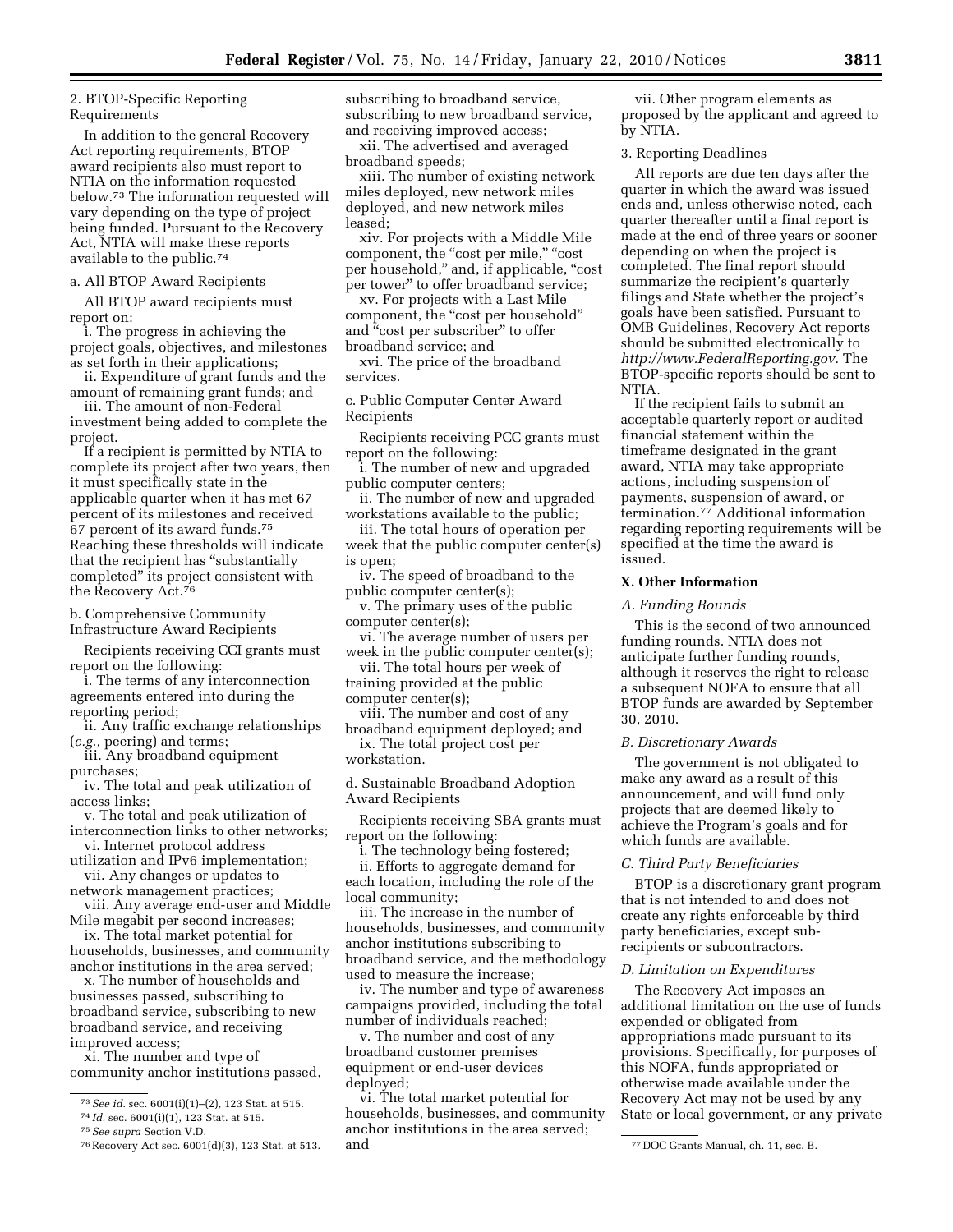entity, for any casino or other gambling establishment, aquarium, zoo, golf course, or swimming pool.78

# *E. Recovery Act Logo*

All projects that are funded by the Recovery Act shall display signage that features the Primary Emblem throughout the construction phase. The signage should be displayed in a prominent location on site. Some exclusions may apply. The Primary Emblem should not be displayed at a size less than six inches in diameter.

# *F. Environmental and National Historic Preservation Requirements*

Awarding agencies are required to analyze the potential environmental impacts, as required by the National Environmental Protection Act (NEPA) and the National Historic Preservation Act (NHPA), for applicant proposals and awardee projects seeking Recovery Act funding.79 All CCI applicants and PCC applicants with projects containing construction and/or ground disturbing activities are required to complete the Environmental Questionnaire in the application and to submit all other required environmental documentation as necessary. All PCC applicants with projects that do not contain construction and/or ground disturbing activities and all SBA applicants are required to complete the DOC Environmental Checklist in the application.

It is the applicant's responsibility to obtain all necessary Federal, State, and local governmental permits and approvals necessary for the proposed work to be conducted. Applicants are expected to design their projects so that they minimize the potential for adverse impacts on the environment. Applicants also will be required to cooperate with NTIA in identifying feasible measures to reduce or avoid any identified adverse environmental impacts of their proposed projects. The failure to do so may be grounds for not making an award. Applications will be reviewed to ensure that they contain sufficient information to allow agency staff to conduct a NEPA analysis so that appropriate NEPA documentation can be submitted to NTIA, along with the recommendation for funding of the selected applications.

If additional information is required after an application is accepted for funding, funds can be withheld by NTIA under a special award condition requiring the awardee to submit

additional environmental compliance information sufficient for the agency to make an assessment of any impacts that a project may have on the environment.

# *G. Davis-Bacon Wage Requirements*

Pursuant to Section 1606 of the Recovery Act, any project using Recovery Act funds requires the payment of not less than the prevailing wages ''at rates not less than those prevailing on projects of a character similar in the locality as determined by the Secretary of Labor," in accordance with 40 U.S.C. 3142(b), for "all laborers and mechanics employed by contractors and subcontractors on projects funded directly by or assisted in whole or in part by and through the Federal Government." 80 With respect to the labor standards specified in this section, the Secretary of Labor shall have the authority and functions set forth in Reorganization Plan Numbered 14 of 1950 (64 Stat. 1267; 5 U.S.C. App.) and Section 3145 of Title 40, United States Code.

# *H. Financial and Audit Requirements*

To maximize the transparency and accountability of funds authorized under the Recovery Act, all applicants are required to comply with the applicable regulations set forth in OMB's Interim Final Guidance for Federal Financial Assistance.<sup>81</sup>

Recipients that expend \$500,000 or more of Federal funds during their fiscal year are required to submit an organization-wide financial and compliance audit report. The audit must be performed in accordance with the U.S. Government Accountability Office's Government Auditing Standards, located at *http:// www.gao.gov/govaud/ybk01.htm,* and OMB Circular A–133, Audits of States, Local Governments, and Nonprofit Organizations, located at *http:// www.whitehouse.gov/omb/circulars/ a133/a133.html .* For-profit awardees must comply with the Program specific audit requirements set forth in OMB Circular A–133, Subpart B, § \_\_.235. Awardees are responsible for ensuring that sub-recipient audit reports are received and for resolving any audit findings.

# *I. Deobligation*

NTIA reserves the right to deobligate awards made under this NOFA to recipients that demonstrate an insufficient level of performance, or wasteful or fraudulent spending, and to award these funds competitively to new or existing applicants.

# *J. Confidentiality of Applicant Information*

Applicants are encouraged to identify and label any confidential and proprietary information contained in their applications. NTIA will protect confidential and proprietary information from public disclosure to the fullest extent authorized by applicable law, including the Freedom of Information Act, as amended (5 U.S.C. 552), the Trade Secrets Act, as amended (18 U.S.C. 1905), and the Economic Espionage Act of 1996 (18 U.S.C. 1831 *et seq.*). Applicants should be aware, however, that the Recovery Act requires substantial transparency. For example, NTIA is required to make publicly available on the Internet a list of each entity that has applied for a grant, a description of each application, the status of each application, the name of each entity receiving funds, the purpose for which the entity is receiving the funds, each quarterly report, and other information regarding awardees.82

# *K. Policy on Sectarian Activities*

NTIA encourages applications from faith-based organizations. On December 22, 1995, NTIA issued a *Notice* in the **Federal Register** on its policy with regard to sectarian activities. Under NTIA's policy, while religious activities cannot be the essential thrust of a grant, an application will be eligible for a grant under the Program where sectarian activities are only incidental or attenuated to the overall project purpose for which funding is requested.83

# *L. Disposition of Unsuccessful Applications*

Applications accepted for review for BTOP will be retained for two years, after which they will be destroyed.

# *M. State Certifications*

With respect to funds made available under the Recovery Act to State or local governments for infrastructure investments, the governor, mayor, or other chief executive, as appropriate, must certify that the infrastructure investment has received the full review and vetting required by law and that the chief executive accepts responsibility that the infrastructure investment is an appropriate use of taxpayer dollars. This certification must include a description of the investment, the estimated total cost, and the amount of funds to be

<sup>78</sup> *Id.* sec. 1604, 123 Stat. at 303.

<sup>79</sup> In addition, there are documents relating to NEPA and NHPA requirements that have been developed specifically for BTOP that are outlined more fully in the BTOP Grant Guidance.

<sup>80</sup>Recovery Act sec. 1606, 123 Stat. at 303. 81*See* OMB, Interim Final Guidance for Federal Financial Assistance, 74 FR 18449.

<sup>82</sup>*See* Recovery Act sec. 6001(i)(5), 123 Stat. at 515.

<sup>83</sup> 60 FR 66491 (Dec. 22, 1995).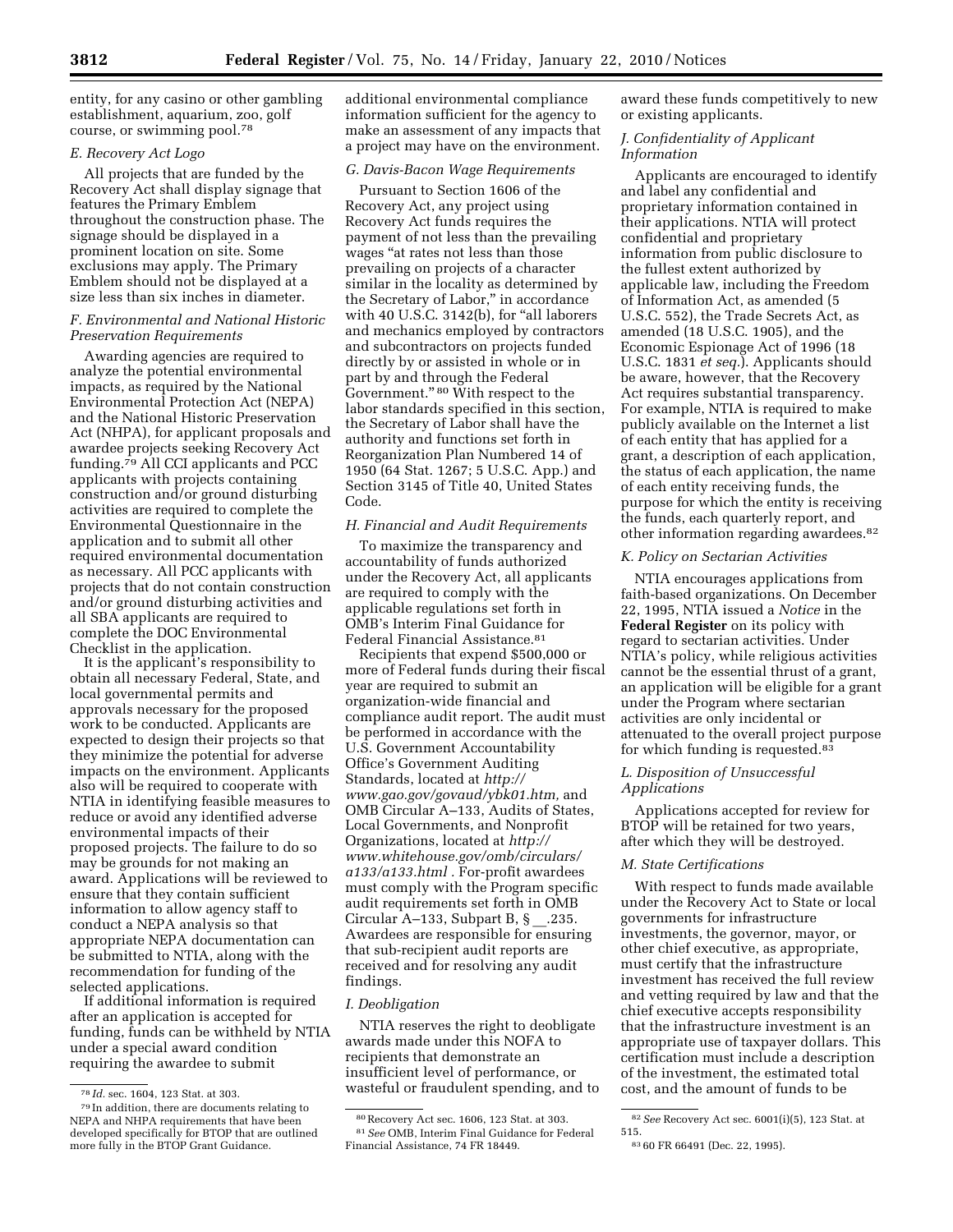used, and must be posted on the recipient's Web site and linked to *http://www.recovery.gov.* A State or local agency may not receive infrastructure investment funding from funds made available under the Recovery Act unless this certification is made and posted.84

#### *N. Waiver Authority*

It is the general intent of NTIA not to waive any of the provisions set forth in this NOFA. However, under extraordinary circumstances and when it is in the best interest of the Federal government, NTIA, upon its own initiative or when requested by an applicant, may waive any of the provisions in this NOFA. Waivers may only be granted for requirements that are discretionary and not mandated by statute or other applicable law. Any request for a waiver must set forth the extraordinary circumstances for the request and be submitted with the application.

With respect to requests for waiver of Section VI.E. (filing instructions), further information regarding the procedures for seeking such waivers will be made available in the Grant Guidance.

#### *O. Compliance With Applicable Laws*

Any recipient of funds under this NOFA shall be required to comply with all applicable Federal and State laws, including but not limited to: (i) The nondiscrimination and equal employment opportunity requirements of Title VI of the Civil Rights Act of 1964, as amended (42 U.S.C. 2000e *et seq.,* 7 CFR pt. 15); (ii) Section 504 of the Rehabilitation Act (29 U.S.C. 794 *et seq.;* 7 CFR part 15b); (iii) the Age Discrimination Act of 1975, as amended (42 U.S.C. 6101 *et seq.;* 45 CFR part 90); (iv) the Architectural Barriers Act of 1968, as amended (42 U.S.C. 4151 *et seq.*); (v) the Uniform Federal Accessibility Standards (UFAS) (Appendix A to 41 CFR subpart 101– 19.6); and (vi) the Council on Environmental Quality Regulations for Implementing the Procedural Provisions of NEPA, and certain related Federal environmental laws, statutes, regulations, and Executive Orders found in 7 CFR part 1794.

#### *P. Communications Laws*

Awardees, and in particular, CCI awardees, will be required to comply with all applicable Federal and State communications laws and regulations as applicable, including, for example, the

Communications Act of 1934, as amended (47 U.S.C. 151 *et seq.*); the Telecommunications Act of 1996, as amended (Pub. L. 104–104, 110 Stat. 56 (1996)); and the Communications Assistance for Law Enforcement Act (47 U.S.C. 1001 *et seq.*) (CALEA). For further information, *see http:// www.fcc.gov.* 

#### *Q. Buy American Notice*

#### 1. General Prohibition and Waiver

None of the funds appropriated or otherwise made available by the Recovery Act may be used for the construction, alteration, maintenance, or repair of a public building or public work (as such terms are defined in 2 CFR 176.140) unless all of the iron, steel, and manufacturing goods used in the project are produced in the United States.<sup>85</sup> On July 1, 2009, the Department of Commerce published a notice in the **Federal Register** stating that the Secretary of Commerce had determined that applying the Buy American provision for the use of certain broadband equipment in public BTOP projects would be inconsistent with the public interest.<sup>86</sup>

As explained below, to the extent that an applicant wishes to use broadband equipment or goods that are not covered by the Secretary's waiver, it may seek an additional waiver on a case-by-case basis as part of its application for Recovery Act funds.

#### 2. OMB Buy American Notice Requirement

Pursuant to OMB guidance on the Recovery Act,87 NTIA is required to provide notice as prescribed in 2 CFR 176.170.

#### **§ 176.170 Notice of Required Use of American Iron, Steel, and Manufactured Goods (covered under International Agreements)—Section 1605 of the American Recovery and Reinvestment Act of 2009.**

When requesting applications or proposals for Recovery Act programs or activities that may involve construction, alteration, maintenance, or repair of a public building or public work, and involve iron, steel, and/or manufactured goods covered under international agreements, the agency shall use the notice described in the following paragraphs in the solicitation:

(a) *Definitions. Designated country iron, steel, and/or manufactured goods, foreign iron, steel, and/or manufactured goods, manufactured goods, public* 

*building* and *public work,* and *steel,* as used in this provision, are defined in 2 CFR 176.160(a).

(b) *Requests for determinations of inapplicability.* A prospective applicant requesting a determination regarding the inapplicability of Section 1605 of the American Recovery and Reinvestment Act of 2009 (Pub. L. 111–5) (Recovery Act) should submit the request to the award official in time to allow a determination before submission of applications or proposals. The prospective applicant shall include the information and applicable supporting data required by 2 CFR 176.160(c) and (d) in the request. If an applicant has not requested a determination regarding the inapplicability of Section 1605 of the Recovery Act before submitting its application or proposal, or has not received a response to a previous request, the applicant shall include the information and supporting data in the application or proposal.

(c) *Evaluation of project proposals.* If the Federal Government determines that an exception based on unreasonable cost of domestic iron, steel, and/or manufactured goods applies, the Federal Government will evaluate a project requesting exception to the requirements of Section 1605 of the Recovery Act by adding to the estimated total cost of the project 25 percent of the project cost if foreign iron, steel, or manufactured goods are used based on unreasonable cost of comparable domestic iron, steel, or manufactured goods.

(d) *Alternate project proposals.* 

(1) When a project proposal includes foreign iron, steel, and/or manufactured goods, other than designated country iron, steel, and/or manufactured goods, that are not listed by the Federal Government in this Buy American notice in the request for applications or proposals, the applicant may submit an alternate proposal based on use of equivalent domestic or designated country iron, steel, and/or manufactured goods.

(2) If an alternate proposal is submitted, the applicant shall submit a separate cost comparison table prepared in accordance with paragraphs 2 CFR 176.160(c) and (d) for the proposal that is based on the use of any foreign iron, steel, and/or manufactured goods for which the Federal Government has not yet determined an exception applies.

(3) If the Federal Government determines that a particular exception requested in accordance with 2 CFR 176.160(b) does not apply, the Federal Government will evaluate only those proposals based on use of the equivalent domestic or designated country iron,

<sup>84</sup>*See* Recovery Act sections 1511, 1526, 123 Stat. at 287, 293.

<sup>85</sup> *Id.* sec. 1605, 123 Stat. at 303.

<sup>86</sup>*See* 74 FR 31402 (July 1, 2009).

<sup>87</sup>*See* 2 CFR part 176.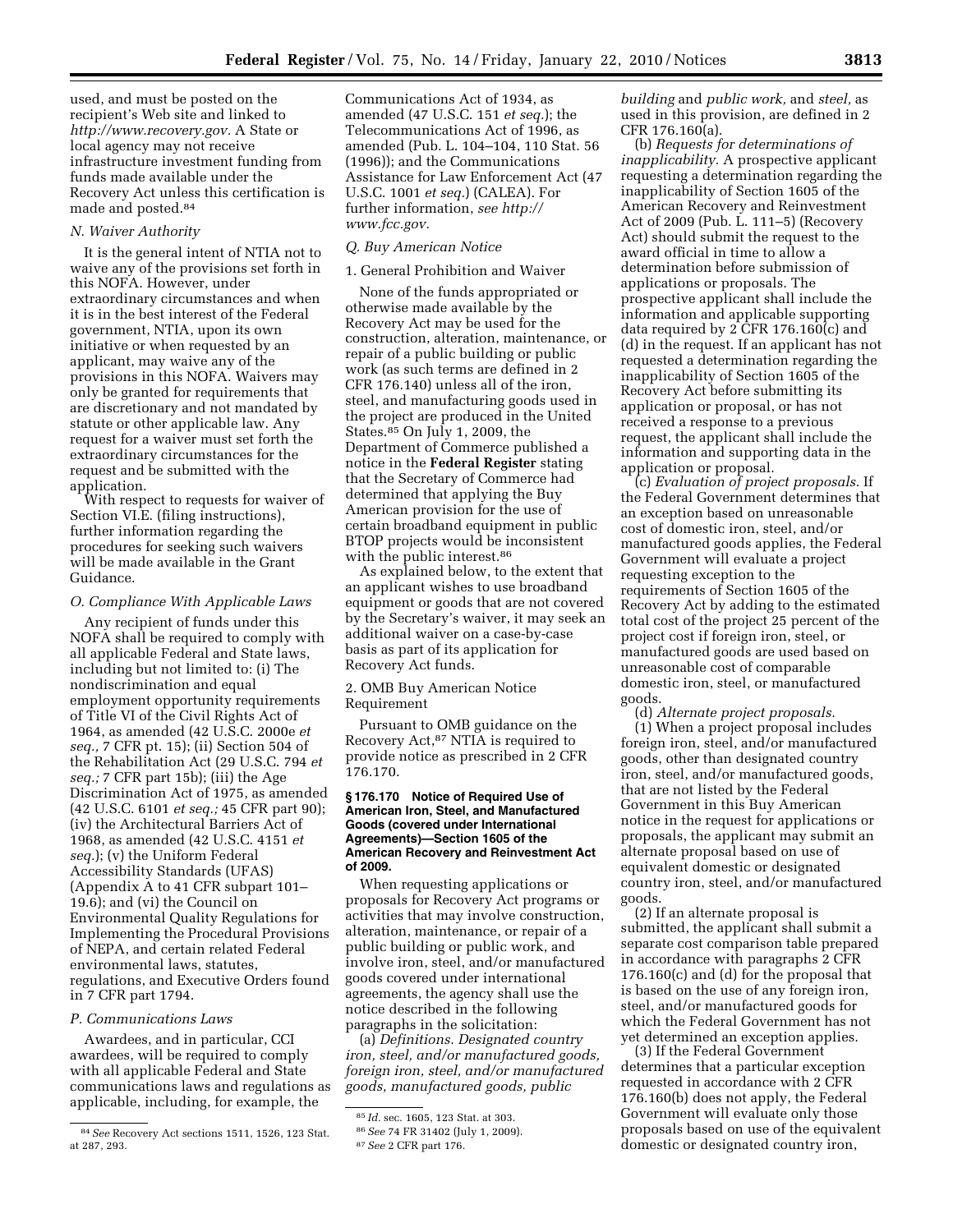steel, and/or manufactured goods, and the applicant shall be required to furnish such domestic or designated country items.

# *R. Executive Order 12866*

This notice has been determined to be "economically significant" under Executive Order 12866.88 The Recovery Act appropriates \$4.7 billion to NTIA for broadband grants and other purposes. Awards must be made no later than September 30, 2010. In accordance with Executive Order 12866, NTIA updated its economic analysis, which was completed for the first round of funding and outlined the costs and benefits of implementing BTOP, to reflect the changes made to the Program for the second round of funding. The complete analyses are available from NTIA upon request.

#### *S. Executive Order 13132*

It has been determined that this notice does not contain policies with Federalism implications as that term is defined in Executive Order 13132.89

#### *T. Administrative Procedure Act Statement*

This NOFA is being issued without advance rulemaking or public comment under the Administrative Procedure Act of 1946, as amended (5 U.S.C. 553) (APA). The APA has several exemptions to rulemaking requirements. Among them is an exemption for "good cause" found at 5 U.S.C. 553(b)(B), which allows effective government action without rulemaking procedures where withholding the action would be ''impracticable, unnecessary, or contrary to the public interest.''

The DOC has determined, consistent with the APA, that making these funds available under this NOFA for broadband development, as mandated by the Recovery Act, is in the public interest. Given the emergency nature of the Recovery Act and the extremely short time period within which all funds must be obligated, withholding this NOFA to provide for public notice and comment would unduly delay the provision of benefits associated with these broadband initiatives and be contrary to the public interest.

For the same reasons, NTIA finds good cause under 5 U.S.C. 553(d)(3) to waive the 30-day delay in effectiveness for this action. Because notice and opportunity for comment are not required pursuant to 5 U.S.C. 553(d)(3) or any other law, the analytical

requirements of the Regulatory Flexibility Act of 1980, as amended (5 U.S.C. 601 *et seq.*) are inapplicable. Therefore, a regulatory flexibility analysis is not required and has not been prepared.

#### *U. Congressional Review Act*

NTIA has submitted this NOFA to the Congress and the Government Accountability Office under the Congressional Review of Agency Rulemaking Act (Congressional Review Act), 5 U.S.C. 801 *et seq.* It has been determined that this NOFA is a ''major action'' within the meaning of the Act because it will result in an annual effect on the economy of \$100,000,000 or more. This NOFA sets out the administrative procedures for making grants totaling approximately \$2.6 billion to implement a nationwide broadband initiative to expand the reach and quality of broadband services in the United States.

With funds made available through the Recovery Act, BTOP will provide a total of \$4.7 billion through NTIA to provide broadband grants throughout the United States for unserved and underserved communities, to increase public computer center capacity, and to encourage sustainable adoption of broadband services. The Recovery Act provides that BTOP awards must be made no later than September 30, 2010. Moreover, projects funded under the Program must be substantially completed no later than two years following the date of issuance of the award. A 60-day delay in implementing this NOFA pursuant to the Congressional Review Act would hamper NTIA's mission to provide expeditiously assistance to eligible entities to begin and complete projects within the statutory requirements of the Recovery Act.

Thus, NTIA finds good cause under 5 U.S.C. 808(2) that prior notice and public procedure are impracticable, unnecessary, and contrary to the public interest. To the extent that NTIA provided a 60-day delay in effectiveness pursuant to the Congressional Review Act, NTIA would not be able to execute the statutory duties required by the Recovery Act in a timely manner. This finding is consistent with the objectives of the Recovery Act, which specifically provides clear preferences for rapid agency action and quick-start activities designed to spur job creation and economic benefit. Accordingly, this NOFA shall take effect upon publication in the **Federal Register.** 

# **V. Paperwork Reduction Act**

1. Reporting and Registration Requirement Under Section 1512(c) of the Recovery Act

The Recovery Act requires the recipient of an award to complete projects or activities that are funded under the Recovery Act and to report on the use of Recovery Act funds provided through the award.90 Information from these reports will be made available to the public. The recipient shall submit its first report no later than 10 calendar days after the end of the initial calendar quarter in which the recipient receives the assistance award funded in whole or in part by the Recovery Act.91 Thereafter, the recipient shall submit reports no later than the tenth day after the end of each calendar quarter.92 The recipient and its sub-recipients must maintain current registrations in the CCR (*http://www.ccr.gov*) at all times during which they have active Federal awards funded with Recovery Act funds. A DUNS number is one of the requirements for registration in the CCR. The recipient shall report the information described in Section 1512(c) of the Recovery Act using the reporting instructions and data elements that will be provided online at *http:// www.FederalReporting.gov* unless the information is pre-populated.

2. NTIA's Additional Paperwork Reduction Act Analysis

Copies of all forms, regulations, and instructions referenced in this NOFA may be obtained from NTIA. Data furnished by the applicants will be used to determine eligibility for Program benefits. Furnishing the data is voluntary; however, the failure to provide data could result in Program benefits being withheld or denied.

The collection of information is vital to NTIA to ensure compliance with the provisions of this NOFA and to fulfill the requirements of the Recovery Act. In summary, the collection of information is necessary in order to implement the Program.

<sup>88</sup>Exec. Order No. 12,866, 58 FR 51735 (Sept. 30, 1993).

<sup>89</sup>Exec. Order No. 13,132, 64 FR 43255 (Aug. 4, 1999).

<sup>90</sup>Recipients who fail to submit reports pursuant to Section 1512(c) of the Recovery Act are considered to be non-compliant. Non-compliant recipients, including those who are persistently late or negligent in their reporting obligations, are subject to Federal action, up to and including the termination of Federal funding or the ability to receive Federal funds in the future. Memorandum for the Heads of Executive Departments and Agencies re: Improving Compliance in Recovery Act Recipient Reporting (OMB M–10–05 November 30, 2009), *available at http://www.whitehouse.gov/ omb/assets/memoranda*\_*2010/m10-05.pdf*.

<sup>91</sup>Recovery Act sec. 1512(c), 123 Stat. at 287. 92 *Id.*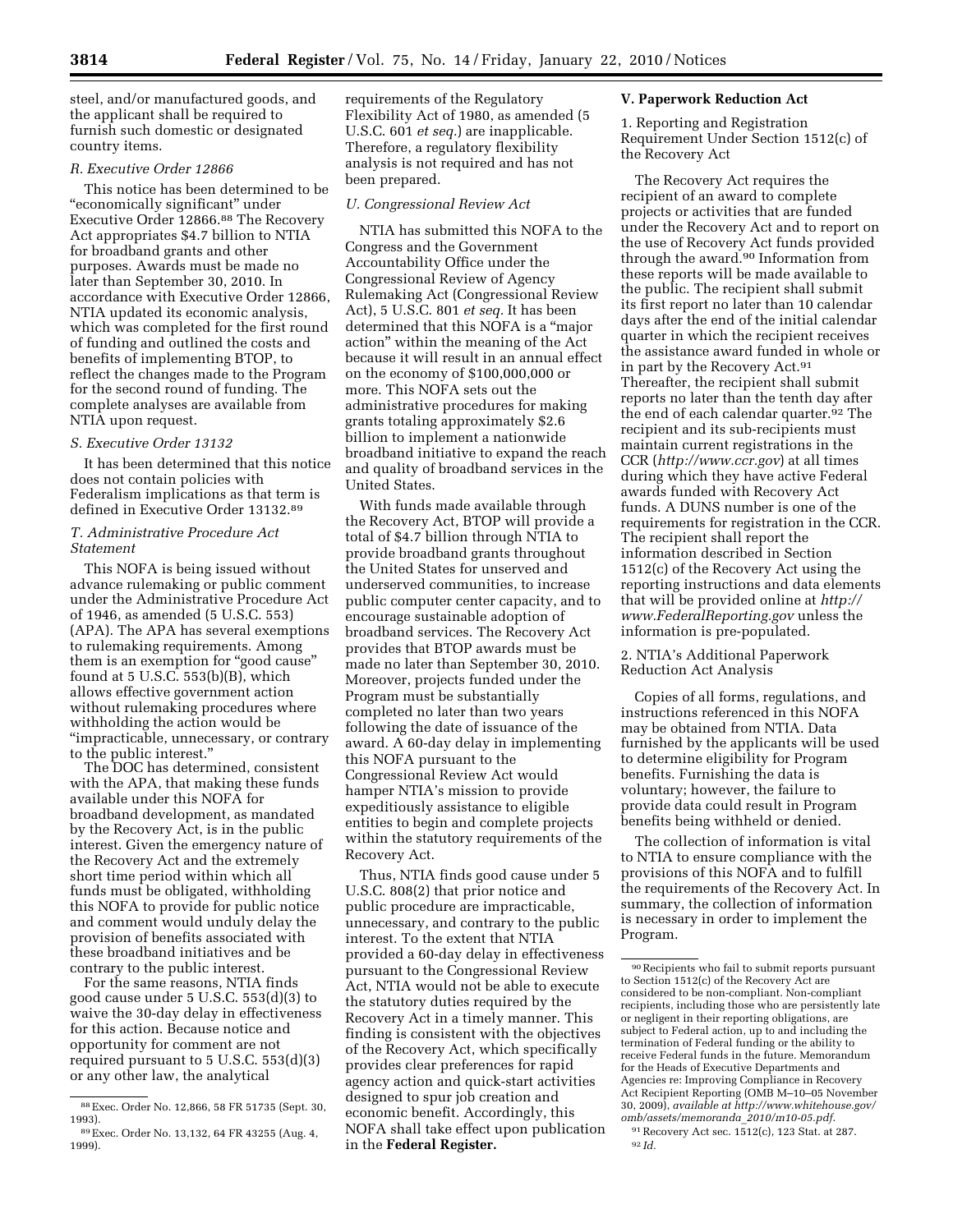The following estimates are based on the average over the first three years the Program is in place.

# *Comprehensive Community Infrastructure*

*Estimate of Burden:* Public reporting burden for this collection of information is estimated to average 225 hours per response.

*Respondents:* States, local governments, and any agency, subdivision, instrumentality, or political subdivision thereof; the District of Columbia; a territory or possession of the United States; an Indian tribe (as defined in Section 4 of the Indian Self-Determination and Education Assistance Act (25 U.S.C. 450b)); a native Hawaiian organization; a nonprofit foundation, a non-profit corporation, a non-profit institution, or a non-profit association; other nonprofit entities; for-profit corporations; limited liability companies; and cooperative or mutual organizations.

*Estimated Number of Respondents:*  1,394.

*Estimated Number of Responses per Respondent:* 1.27.

*Estimated Number of Responses:*  1,770.

*Estimated Total Annual Burden (hours) on Respondents:* 398,250.

# *Public Computer Center*

*Estimate of Burden:* Public reporting burden for this collection of information is estimated to average 128 hours per response.

*Respondents:* States, local governments, and any agency, subdivision, instrumentality, or political subdivision thereof; the District of Columbia; a territory or possession of the United States; an Indian tribe (as defined in Section 4 of the Indian Self-Determination and Education Assistance Act (25 U.S.C. 450b)); a native Hawaiian organization; a nonprofit foundation, a non-profit corporation, a non-profit institution, or a non-profit association; other nonprofit entities; for-profit corporations; limited liability companies; and cooperative or mutual organizations.

*Estimated Number of Respondents:*  472.

*Estimated Number of Responses per Respondent:* 1.23.

*Estimated Number of Responses:* 581. *Estimated Total Annual Burden (hours) on Respondents:* 74,368.

# *Sustainable Broadband Adoption*

*Estimate of Burden:* Public reporting burden for this collection of information is estimated to average 151 hours per response.

*Respondents:* States, local governments, and any agency, subdivision, instrumentality, or political subdivision thereof; the District of Columbia; a territory or possession of the United States; an Indian tribe (as defined in Section 4 of the Indian Self-Determination and Education Assistance Act (25 U.S.C. 450b)); a native Hawaiian organization; a nonprofit foundation, a non-profit corporation, a non-profit institution, or a non-profit association; other nonprofit entities; for-profit corporations; limited liability companies; and cooperative or mutual organizations.

*Estimated Number of Respondents:*  382.

*Estimated Number of Responses per Respondent:* 1.4.

*Estimated Number of Responses:* 535. *Estimated Total Annual Burden (hours) on Respondents:* 80,785.

The grant application forms for BTOP CCI, PCC, and SBA projects and the subsequent data collection will be submitted to OMB for review under the Paperwork Reduction Act of 1995. OMB control numbers will be assigned and published in separate **Federal Register**  notices. Notwithstanding any other provision of law, no person is required to respond to, nor shall any person be subject to a penalty for failure to comply with a collection of information subject to the Paperwork Reduction Act unless that collection displays a currently valid OMB Control Number.

#### **W. Recovery Act**

Additional information about the Recovery Act is available at *http:// www.Recovery.gov*.

# **X. Authorized Signatories**

Only authorized grant officers can bind the Government to the expenditure of funds.

# **Appendix to Notice of Funds Availability—Broadband Technology Opportunities Program Policy Justification**

#### **Streamlining the Application**

During the initial round of funding, applicants had a choice to complete a Broadband Infrastructure application, a Public Computer Center (PCC) application, or a Sustainable Broadband Adoption (SBA) application, depending on the type of project being proposed. Those applicants considered highly qualified after completing Step One of the review process were required to submit additional information during the Step Two "due diligence" review to substantiate the representations provided in the application.<sup>93</sup> During the initial round of funding, some stakeholders, especially those

applicants completing the Broadband Infrastructure application, stated that completing the initial application was overly burdensome due to the type and amount of questions asked and the number of attachments required. RUS and NTIA tentatively concluded that the application process should be streamlined and invited public comment in the RFI.94

Commenters generally support the current two-step review process and the level of information and supporting documentation that NTIA requires.95 Only a small minority of commenters suggest doing away with the two-step review process in favor of a simplified one-step process modeled after NTIA's Technologies Opportunities Program.96 Additionally, while a minority of commenters advocate increasing the information requirements of Step One in order to validate the legitimacy of applications,97 most commenters urge that NTIA require less information initially and defer the collection of supplementary budget and financial information until the Step Two due diligence review.98 Commenters also argue that applicants should not be required to obtain engineering certifications, 99 environmental reviews,100 or antenna sites and backhaul facilities 101 until Step Two. To minimize the burden of the application and review process, commenters recommend that NTIA increase the amount of time available to applicants to submit due diligence materials.102

NTIA concludes that it will modify aspects of the two-step review process to collect the most essential information upfront in the application, with the option to collect additional data during the due diligence review, as needed.

Commenters also offer numerous technical changes that would help streamline the application submission process during this round of funding. Commenters recommend that the Easygrants® System be tested for

96*See, e.g.*, Hous. Opportunities & Concepts at 1 (Nov. 25, 2009); Wireless Internet Serv. Providers Ass'n (WISPA) at 3–6 (Nov. 30, 2009).

97*See, e.g.*, Nemont Tel. Coop. at 1; Mont. Indep. Telecomms. Sys. at 3 (Nov. 30, 2009); Nat'l Rural Telecomms. Coop. & DigitalBridge Commc'ns at 2 (Nov. 30, 2009).

98*See, e.g.*, Fla.'s Heartland REDI at 1–2 (Nov. 30, 2009); Am. Library Ass'n at 5–6 (Nov. 30, 2009); Wis. Dep't of Pub. Instruction at 2 (Nov. 30, 2009); Sch., Health, & Libraries Broadband Coal. at 8 (Nov. 30, 2009).

99*See, e.g.*, Commonwealth of Pa. at 1–3 (Nov. 25, 2009); WISPA at 3–6; E. Or. Telecom at 1 (Nov. 19, 2009).

100*See, e.g.*, Ctr. for Soc. Inclusion at 2 (Nov. 30, 2009); Rural Broadband Corp. at 11–13 (Nov. 30, 2009); Commonwealth of Pa. at 1–3.

101*See, e.g.*, Penasco Valley Tel. Coop. at 2 (Nov. 30, 2009).

102*See, e.g.*, Vantage Point Solutions at 10–11 (Nov. 30, 2009); Nat'l Educ. Broadband Serv. Ass'n at 3 (Nov. 30, 2009); Internet2 at 26–27 (Nov. 30, 2009); Rural Broadband Corp. at 6.

<sup>93</sup>*See* 74 FR at 33107.

<sup>94</sup>*See* 74 FR 58940, 58941 (Nov. 16, 2009).

<sup>95</sup>*See, e.g.*, RVW, Inc. at 1 (Nov. 30, 2009); Merit Network at 1 (Nov. 30, 2009); City of Grover Beach at 1 (Nov. 30, 2009); Nemont Tel. Coop. at 1 (Nov. 30, 2009).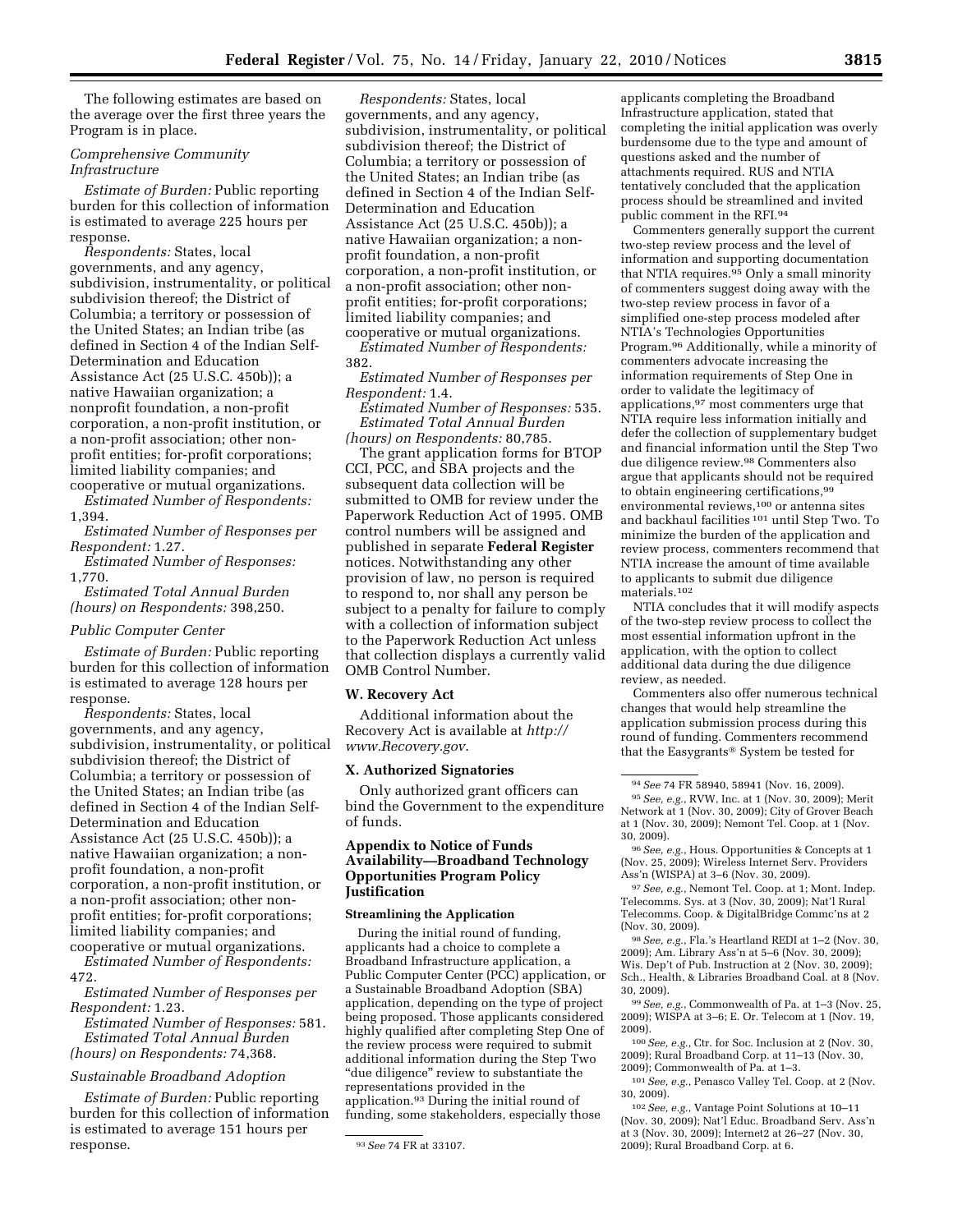stability and usability <sup>103</sup> and modified to accept alternative documents, such as graphical project timelines.104 Multiple respondents advocate improving the mapping tool by creating separate versions for Last Mile and Middle Mile applications or by allowing applicants to submit mapping data in a number of different forms, including computer-aided design (CAD) or geographic information system (GIS) format.105

Commenters suggest achieving consistency between the application forms and guidance materials 106 and eliminating redundant questions, particularly those duplicating the Executive Summary requirements.107 Commenters also suggest that eliminating or altering a number of attachments, including the engineering certification 108 and financial documentation,109 would significantly improve the applicant experience.

NTIA agrees with commenters that the application process can be more userfriendly. Accordingly, it makes numerous adjustments to the online application system to streamline the intake of information and reduce applicant burden. These steps include separating the BTOP infrastructure application from the BIP infrastructure application, consistent with the independent administration of the BIP and BTOP programs, separating the PCC application from the SBA application, as well as eliminating the requirement to use the mapping tool to create proposed funded service areas. NTIA also makes it easier for applicants filing applications in multiple project categories to link these applications in furtherance of NTIA's focus on comprehensive communities. NTIA further simplifies the application requirements, including eliminating the submission of an engineering certification form with the initial application.

A majority of the commenters advocate abandoning Census blocks in favor of other means of specifying proposed funded service areas.110 Commenting municipalities and cities unanimously express their dissatisfaction with the use of Census block data, citing it as a cumbersome method of reporting proposed funded service area

106*See, e.g.*, Mass. Executive Office of Hous. and Econ. Dev. at 5 (Nov. 30, 2009); NATOA at 20 (Nov. 30, 2009).

107*See, e.g.*, FiberTower Corp. at 3–4 (Nov. 30, 2009); Cal. Broadband Coop. at 3 (Nov. 30, 2009).

108*See, e.g.*, Ass'n of Commc'ns Engineers at 1– 2 (Nov. 30, 2009); WHRO–TV at 1 (Nov. 30, 2009).

109*See, e.g.*, Hostos Cmty. Coll. at 1 (Nov. 30, 2009); City of Philadelphia at 4 (Nov. 30, 2009); Broadband Satellite Commenters at 10 (Nov. 30, 2009).

110*See, e.g.*, NCTH-Cleartalk at 1 (Nov. 21, 2009); Commonwealth of Pa. at 4; Satellite Indus. Ass'n at 4 (Nov. 30, 2009); New Am. Found. at 21 (Nov. 30, 2009).

designations.111 Multiple commenters offer zip codes, city boundaries, or even latitude and longitude coordinates as less burdensome alternatives for applicants.<sup>112</sup> Several commenters propose using Census tract data as a less burdensome alternative to Census block data, in part because broadband service providers are already required to report their subscriber and demographic information according to Census tracts in order to file FCC Form 477.113

NTIA agrees with commenters that requiring applicants to provide proposed funded service areas by Census block data is overly burdensome, especially when applicants could use other methods to indicate these areas. In this funding round, NTIA will instead require applicants to indicate their proposed funded service area using Census block groups or Census tracts.

#### **Relationship Between BIP and BTOP**

Because the Recovery Act prohibits a project from receiving funding from NTIA in areas where RUS has funded a project, the First NOFA required applicants whose proposed funded service areas were at least 75 percent rural to submit infrastructure applications to RUS for consideration under BIP, with the option of additional consideration under BTOP. The First NOFA provided that NTIA would not fund such an application unless RUS had declined to fund it. In response to informal comments from stakeholders during the initial round of funding, the agencies' RFI invited public comment on whether the agencies should continue to require that these kinds of rural infrastructure applications be submitted to RUS first or whether the agencies should permit applicants to file largely rural applications directly to NTIA without also having to submit them to RUS.<sup>114</sup>

The majority of commenters agree that rural applicants should be permitted to apply directly to NTIA for BTOP grants without being required first to apply to RUS for BIP loans or grants.<sup>115</sup> The most widely cited rationale was the needless burden imposed on applicants to provide the additional financial analysis required by the RUS loan application for rural projects that do not qualify as remote and unserved or are not viable with only 50 percent grant funding.116 Commenters also cite the inefficiency of requiring RUS to review proposals that are not even viable for BIP.<sup>11</sup>

A majority of commenters favor the continued use of a common BIP–BTOP application to avoid the duplicative effort of

113*See, e.g.*, John Staurulakis, Inc. at 14 (Nov. 30, 2009); Rural Broadband Corp. at 7.

115*See, e.g.*, Mass. Executive Office of Hous. and Econ. Dev. at 3–4; Am. Library Ass'n at 7.

116*See, e.g.*, TCA at 1–2 (Nov. 30, 2009).

117*See, e.g.*, XO Commc'ns at 2 (Nov. 30, 2009); TCA at 1–2.

completing multiple applications.118 A few of these commenters favor maintaining the approach taken in the initial round of funding that required concurrent joint applications and reserving to RUS the first option to fund eligible proposals.119 The chief benefit adduced in support of this position is RUS's expertise in evaluating rural applications so as to avoid redundant awards to "active" RUS borrowers.<sup>120</sup> Commenters further recommend that the agencies implement a ''check box'' by which an applicant may request immediate consideration by NTIA because its rural project requires more than a 50 percent grant to be viable or seeks to address one of NTIA's broadband objectives 121 and allow applicants to produce only one financial analysis to demonstrate an ability to support either a 50 percent contribution (as required for BIP) or a 20 percent contribution (as required for BTOP) to a project.122

In this funding round, RUS and NTIA conclude that applicants that are eligible for both BIP and BTOP have the option to apply to either agency for funding for the same project, but applicants should apply to only one agency for a given project. Applicants who are current RUS borrowers or grantees, applicants who are proposing a Last Mile service area that is 75 percent or more rural, or applicants whose Last Mile component (to residential consumers and non-community anchor institutions) exceeds 20 percent of total eligible project costs are strongly encouraged to apply to RUS for funding under BIP.

Mindful of the statutory prohibition against duplicative funding, several parties suggest that RUS and NTIA might coordinate their funding determinations to leverage Federal resources most efficiently and effectively by having NTIA fund only grants and RUS fund only loans for rural projects; 123 awarding preference for BIP loans to applicants that apply to RUS first; 124 considering projects that are 75 percent rural for BTOP grant-only financing to leverage existing infrastructure and cooperative relationships (*e.g.*, wireless network *via* rural electric cooperative); 125 and avoiding the appearance of duplicative funding by not funding in areas where BIP loans are active or have been recently approved.126

NTIA is in accord with the views of commenters who point out that the agencies are statutorily prohibited from funding

119*See, e.g.*, Vantage Point Solutions at 5–7; Rural Cmty. Assistance P'ship at 2 (Nov. 19, 2009); RVW Inc. at 2; Mid-Rivers Commc'ns at 6–7 (Dec. 1, 2009); S.D. Telecomms. Ass'n at 5, 11 (Nov. 30, 2009).

- 120*See, e.g.*, Mid-Rivers Commc'ns at 6. 121*See, e.g.*, Nat'l Rural Telecomms. Coop. & DigitalBridge Commc'ns Corp. at 6–7 (Nov. 30, 2009).
- 122*See, e.g.*, John Staurulakis, Inc. at 18; TCA at  $1 - 2$ .
- 123*See, e.g.*, E. Shore of Va. Broadband Auth. at 2 (Nov. 30, 2009).

124*See, e.g.*, Penasco Valley Tel. Coop. at 5.

125*See, e.g.*, TransWorld Network at 3 (Nov. 24, 2009).

126*See, e.g.*, Mid-Rivers Commc'ns at 6.

<sup>103</sup> *See, e.g.*, Tex. A&M at 1 (Nov. 29, 2009); City of Grover Beach at 1.

<sup>104</sup>*See, e.g.*, City of Seattle at 3 (Nov. 30, 2009); Penasco Valley Tel. Coop. at iv, 3; City of N.Y. at 3 (Nov. 30, 2009).

<sup>105</sup>*See, e.g.*, Rural Broadband Now! at 5 (Nov. 30, 2009); Nat'l Educ. Broadband Serv. Ass'n at 4 (Nov. 30, 2009); Mid-Rivers Commc'ns at 3–4 (Dec. 1, 2009).

<sup>111</sup>*See, e.g.*, Montgomery County at 2 (Nov. 30, 2009); Oakland County at 1 (Nov. 30, 2009); City of N.Y. at 2; City of San Francisco at 3 (Nov. 30, 2009).

<sup>112</sup>*See, e.g.*, Open Range Commc'ns at 4 (Nov. 30, 2009); Ctr. of Soc. Inclusion at 2; Harris Corp at iii (Nov. 30, 2009).

<sup>114</sup>*See* 74 FR at 58941.

<sup>118</sup>*See, e.g.*, Tex. Statewide Tel. Coop. at 5 (Nov. 25, 2009).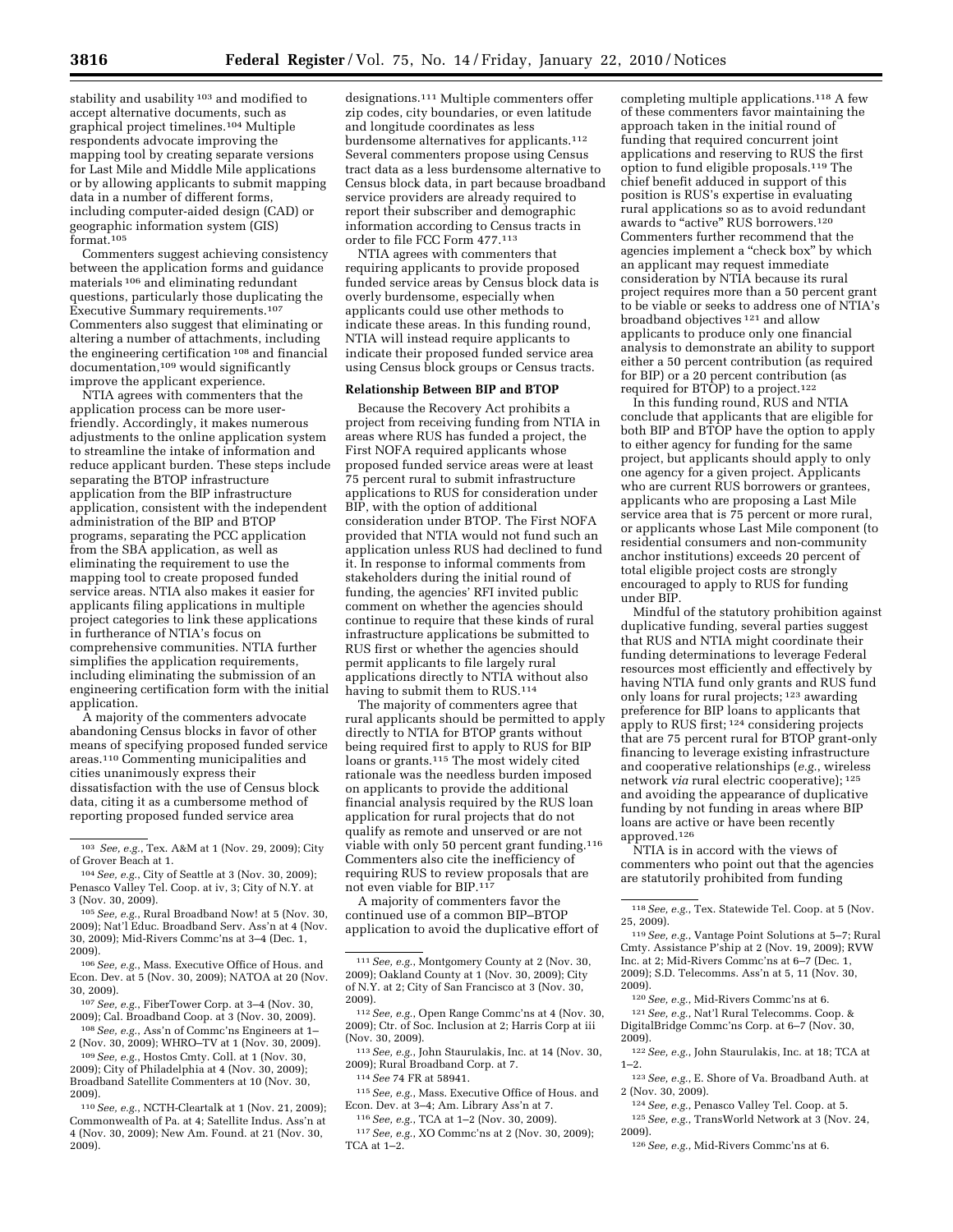projects in the same area and that such duplicative funding would be wasteful and inconsistent with the objectives of the Recovery Act. Thus, as in the first funding round, RUS and NTIA will not fund infrastructure projects in the same service area. The agencies will coordinate to identify potential service area overlaps and will resolve such conflicts in the manner that best satisfies the statutory objectives of both programs.

#### *Transparency and Confidentiality*

Consistent with the Administration's policy and the Recovery Act's objective to ensure greater transparency in government operations, RUS and NTIA invited public comment on whether the agencies should permit greater access, consistent with applicable Federal laws and regulations, to certain applicant information by other applicants, policymakers, and the public, including State and tribal governments.127 In the RFI, the agencies tentatively concluded that the application's Executive Summary should be made publicly available in this round of funding.128

The overwhelming majority of commenters support the RFI's tentative recommendation to make the Executive Summary available to the public, but differ as to how much applicant information should be made public.129 The majority of these commenters recommend that applicants be permitted to designate trade secrets, financial projections, and other proprietary information as confidential.130 The majority of commenters caution, however, that should confidentiality protections not be provided, applicants would hold back critical information needed for an adequate review of the applications.<sup>131</sup> A minority of commenters support making the entire application public and available online without confidentiality protections.132 Some States propose a compromise position whereby NTIA would publish expanded Executive Summaries disclosing pertinent facts (targeted area, type of technology used, project cost and revenue projections) and withhold only proprietary or patented technology from public disclosure.133

NTIA agrees with commenters who advocate more transparency throughout the application and evaluation processes. During this funding round, NTIA will post an announcement identifying each infrastructure application received, along with a list of the Census block groups or tracts that each application proposes to serve through its project, in addition to the information it is required to publicly disclose pursuant to the Recovery Act.

States advocate full access to entire applications, including mapping data, for

130*See, e.g.*, Fairpoint Commc'ns at 5 (Nov. 30, 2009).

131*See, e.g.*, Nat'l Rural Telecomms. Coop. and DigitalBridge Commc'ns Corp. at 8.

132*See, e.g.*, New Am. Found. at 8.

133*See, e.g.*, Commonwealth of Pa. at 5.

purposes of State consultation.134 Similarly, tribal commenters recommend that, due to historic preservation and tribal sovereignty concerns, NTIA and RUS timely alert relevant tribes about applications that propose to serve their tribal lands.135 In addition, several commenters contend that transparency should extend to the public notice comment and State consultation processes by making comments from existing service providers and State and tribal entities public.136

NTIA is sensitive to the needs of States and tribes when reviewing applications that propose to serve areas within their jurisdictions. NTIA will share with each relevant State and tribe applicants' data that are available on the publicly searchable database. Additional information may be requested directly from applicants by each State or tribe. In addition, NTIA will make the comments of the States and tribes available on the publicly searchable database, with the exception of any confidential information that the comments may contain. NTIA also will make certain information submitted by existing broadband service providers publicly available as part of the announcement process for applicants' proposed funded service areas.

#### **Funding Priorities and Comprehensive Communities**

During the initial round of funding, RUS and NTIA allocated a total of \$4 billion in funding for various project categories, including Last Mile infrastructure, Middle Mile infrastructure, Public Computer Center, and Sustainable Broadband Adoption projects. In response to numerous suggestions concerning how the NOFA could be modified to ensure that Recovery Act funds make the greatest possible impact, the agencies' RFI invited commenters to provide quantitative estimates of the projected benefits of adopting a more targeted funding approach during this round of funding.137 NTIA and RUS also expressly requested comment on whether the agencies should focus on or limit funding to projects that will deliver Middle Mile infrastructure facilities into a group of communities and connect key anchor institutions within those communities.138

Approximately one-third of commenters who address the funding priorities section of the RFI recommend targeting community anchor institutions for special consideration in this round of funding.139 These commenters suggest that certain institutions,

139*See, e.g.*, The Bill & Melinda Gates Found. at 1–2 (Nov. 30, 2009); Media Alliance at 2 (Nov. 25, 2009); Pub. Broad. Serv. at 1–5 (Nov. 30, 2009); Mass. Executive Office of Hous. and Econ. Dev. at 6; Mid Am. Reg'l Council at 2; Corp. for Educ. Initiatives in Cal. at 1 (Nov. 28, 2009); Am. Library Ass'n at 3.

such as public safety agencies,<sup>140</sup> educational institutions,141 and health service providers,142 should receive greater funding priority in order to reflect their impact on economic development and their greater need for or use of broadband services. Many commenters advocating more targeted funding for community anchor institutions suggest that they should not need to meet the unserved/underserved criteria in order to qualify for funding.143 One commenter suggests an entirely separate application track for community anchor institutions.144 Supporters of this targeted funding approach agree that any definition of community anchor institutions should include K–12 schools,145 libraries,146 higher education facilities,147 and healthcare facilities.148 In addition to these entities, which were explicitly noted as priorities in the NOFA for the initial round of funding, some commenters suggest that NTIA use a more expansive definition of community anchor institution that encompasses public access media, performance spaces, and other community organizations.149 Commenters also suggest focusing increased funding to small businesses<sup>150</sup> and public housing.<sup>151</sup>

A handful of organizations disagree that any one application type should be explicitly targeted for funding, even if it proposes to connect community anchor institutions or serve a "vulnerable" population.<sup>152</sup> In particular, these dissenting commenters advance the opinion that while community anchor institutions should be eligible for funding, they are not necessarily any more meritorious than other eligible entities.153

NTIA agrees with commenters that stress the importance of connecting broadband to community anchor institutions. Schools,

Broadband Coal. at 18.

144*See, e.g.*, The Bill & Melinda Gates Found. at 1.

145*See, e.g.*, Hot Springs Greater Learning Found. at 3 (Nov. 30, 2009); The Bill & Melinda Gates Found. at 1; Corp. for Educ. Initiatives in Cal. at 1.

146*See, e.g.*, The Bill & Melinda Gates Found. at 1; Corp. for Educ. Initiatives in Cal. at 1; Am. Library Ass'n at 3; Nat'l Educ. Broadband Serv. Ass'n at 5–6.

147*See, e.g.*, Hot Springs Greater Learning Found. at 2; The Bill & Melinda Gates Found. at 1; Nat'l Rural Telecomms. Coop. & DigitalBridge Commc'ns Corp. at 9.

148*See, e.g.*, Mayo Clinic at 2; Univ. of Cal. Davis Med. Sys. at 2 (Nov. 30, 2009); Wash. State Law and Justice Org. at 3.

149*See, e.g.*, Media Alliance at 2; Pub. Broad. Serv. at 1–5; Corp. for Educ. Initiatives in Cal. at 1.

150*See, e.g.*, Towerstream at 3–4 (Nov. 30, 2009); Asian Am. Justice Ctr., League of United Latin Am. Citizens, Minority Media & Telecomms. Council, Nat'l Urban League & One Econ. Corp. at 5 (Nov. 30, 2009).

151*See, e.g.*, One Econ. Corp. at 4.

152*See, e.g.*, Towerstream at 2; Open Range Commc'ns at 6; Utopian Wireless at 7.

153*See, e.g.*, Towerstream at 2; Telecom Transp. Mgmt. at 7; Internet2 at 24–25.

<sup>127</sup>*See* 74 FR at 58942.

<sup>128</sup> *Id.* 

<sup>129</sup>*See, e.g.*, Stratum Broadband at 8 (Nov. 14, 2009).

<sup>134</sup>*See, e.g.*, Nat'l Ass'n of State Chief Info. Officers at 2 (Nov. 30, 2009).

<sup>135</sup>*See, e.g.*, Forest County Potawatomi at 2 (Nov. 30, 2009).

<sup>136</sup>*See, e.g.*, Motorola at 6 (Nov. 30, 2009); Rural

Broadband Now! at 8. 137*See* 74 FR at 58942.

<sup>138</sup> *Id.* 

<sup>140</sup>*See, e.g.*, Motorola at 8–9; Mass. Executive Office of Hous. and Econ. Dev. at 6–7.

<sup>141</sup>*See, e.g.*, Nat'l Educ. Broadband Serv. Ass'n at 11; Corp. for Educ. Initiatives in Cal. at 1.

<sup>142</sup>*See, e.g.*, Mayo Clinic at 3 (Nov. 24, 2009). 143*See, e.g.*, City of N.Y. at 2, City of Philadelphia at 4–6 (Nov. 30, 2009); Sch., Health, & Libraries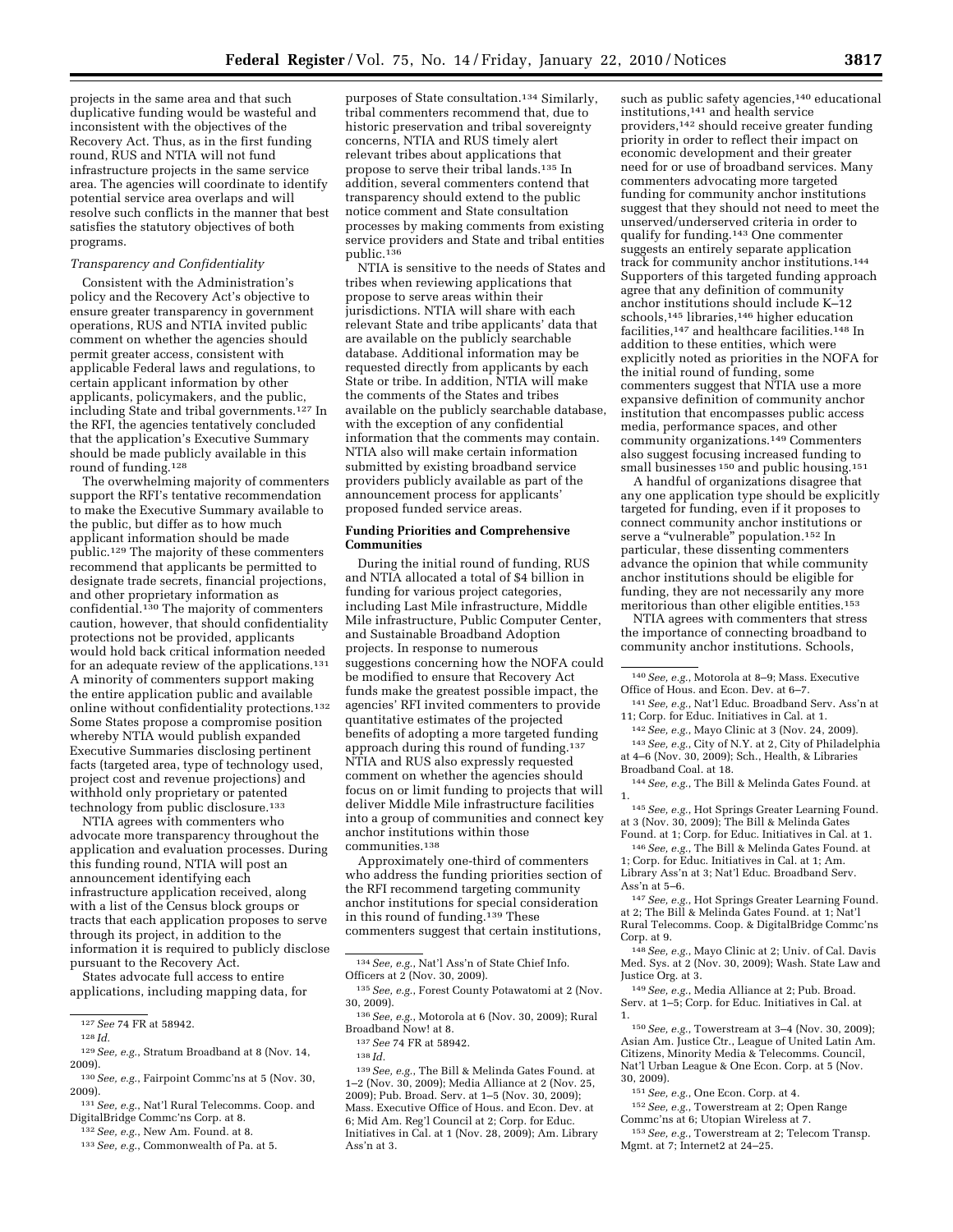libraries, colleges and universities, medical and healthcare providers, public safety entities, and other community support organizations increasingly rely on Internet connectivity to serve their constituencies and their communities. Expanding broadband capabilities for community anchor institutions will result in substantial benefits for the entire community, delivering improved education, healthcare, and economic development. Broadband connections to these facilities will not only enhance their services and effectiveness, but can also provide potential points of interconnection for Last Mile service directly to homes and businesses. For these reasons, NTIA focuses funding in this NOFA towards projects that connect community anchor institutions.

To leverage connections to community anchor institutions, a number of commenters explicitly support the prioritization of Comprehensive Communities.154 Many supporters of a Middle Mile comprehensive community priority in this round of funding suggest that Middle Mile funding should be contingent upon a commitment from a Last Mile provider.155 A smaller handful of commenters note that cooperation among Middle Mile and Last Mile providers should be encouraged but not required.156 In opposition, some commenters argue that it may be too onerous for community anchor institutions such as schools and hospitals to obtain a Last Mile commitment.157

The minority of commenters who voice skepticism towards a Comprehensive Community approach to funding worry about the threat a Middle Mile priority would pose to the funding of Last Mile projects.158 In addition to the relationship between Middle Mile and Last Mile projects, many commenters oppose the creation of set-asides for one type of application.159

NTIA agrees with commenters that support targeting the funding available in this round towards comprehensive communities with an emphasis on projects that emphasize Middle Mile broadband capabilities. Preliminary findings by the FCC's National Broadband Plan Task Force indicate that broadband service in unserved and underserved areas of the United States is limited due to insufficient capacity and to significantly higher costs of deploying Middle Mile services in some areas.<sup>160</sup> NTIA finds that the cost of Middle Mile service, particularly in

unserved and underserved areas, stifles broadband expansion for those that need it most. Insufficient Middle Mile broadband service not only limits the availability and affordability of end-user broadband connectivity for consumers and businesses, but it also diminishes the effectiveness of community anchor institutions in fulfilling their missions.161

For these reasons, NTIA seeks to focus on these types of projects by adopting a ''comprehensive communities'' approach to awarding BTOP infrastructure grants, which prioritizes Middle Mile projects integrated with community anchor institutions, including community colleges, or Last Mile service providers as a means of maximizing the leverage of taxpayer investments.

Commenters put forth a number of key criteria that NTIA should consider in its evaluation of Comprehensive Community projects, including cost effectiveness,162 technology approaches,163 the size of the matching funds,164 and support from community anchor institutions.165 Most commenters suggest evaluating projects based on the extent to which the applicant proposes to connect institutions that serve a vulnerable population group,<sup>166</sup> such as a historically black university or an institution serving primarily to Hispanic groups.167 A smaller number of commenters suggest that NTIA evaluate the number of community anchor institutions connected by the project.168 The proposal to use sustainability and public-private partnerships as potential criteria for evaluating Comprehensive Communities did not receive much support.<sup>169</sup>

NTIA agrees with many of the criteria suggested by commenters to evaluate Comprehensive Community Infrastructure projects. Evaluation criteria in this funding round will prioritize applications that include a Middle Mile component and demonstrate commitments to serve community anchor institutions, including community colleges, and incorporate publicprivate partnerships and public safety entities, along with the other project priorities and additional factors that are set forth in Section II. of this NOFA.

165*See, e.g.*, Forest County Potawatomi at 3.

166*See, e.g.*, CBN Connect at 2; City of San Francisco at 3; The Bill & Melinda Gates Found. at 2.

167*See, e.g.*, Asian Am. Justice Ctr., League of United Latin Am. Citizens, Minority Media and Telecomms. Council, Nat'l Urban League, and One Econ. Group at 5–6.

168*See, e.g.*, City of San Francisco at 3; The Bill & Melinda Gates Found. at 2; Corp. for Educ. Initiatives in Cal. at 1.

#### **Program Definitions—**''**Unserved**'' **and**  ''**Underserved**''

More than seventy commenters offer suggestions for clarifying the definitions of ''unserved'' and ''underserved'' used in the First NOFA. Many of these commenters contend that the current definitions are too restrictive and recommend that NTIA craft a broader standard.170 A common concern among these commenters is that the current broadband penetration thresholds included in the definitions exclude many worthy projects located in urban areas.171

A substantial number of commenters advocate applying the definitions of ''unserved'' and ''underserved'' differently to different types of applicants.172 Several commenters request that community anchor institutions 173 and projects that propose to serve vulnerable communities,174 no matter where they are located, be exempt from having to meet the unserved or underserved definitions. A few commenters suggest that NTIA use different definitions depending on whether an applicant applies as an Infrastructure, PCC, or SBA project.175

Several commenters recommend that the socioeconomic status of an area be considered in determining whether that area is unserved or underserved. Specifically, several commenters express concern with using Census blocks to define an unserved or underserved area in the previous round and recommend that NTIA require applicants to use socioeconomic and demographic data instead to identify unserved and underserved areas.176 Many commenters also suggest that the underserved and unserved definitions consider the effects of poverty on adoption, especially as it relates to the affordability of broadband in an area, and evaluate projects that propose to address these adoption barriers more positively.177

Finally, several commenters suggest that NTIA use actual guaranteed speeds as opposed to advertised speeds to determine whether an area is considered underserved.178 Commenters are divided

172*See, e.g.*, Towerstream at 3–4; City of N.Y. at 2; San Jose Hispanic Chamber of Commerce at 2; FiberTower Corp. at 8–9.

173*See, e.g.*, New Am. Found. at 10; Telecomms. Indus. Ass'n at 14; Am. Library Ass'n at 15.

174*See, e.g.*, San Jose Hispanic Chamber of Commerce at 3; Digital Impact Group at 2; Trace Ctr., Univ. of Wis. at 1–3; Broadband for the Deaf & Hard of Hearing at 4.

175*See, e.g.*, Digital Impact Group at 2; State of Mich. at 11; City of Phoenix at 3.

176*See, e.g.*, Montgomery County, Md. at 2–3; NATOA at 6-7; Mid Am. Reg'l Council at 1.

177*See, e.g.*, Cricket Commc'ns at 7–8; Cmtys. Connect Network at 1–2; City of Philadelphia at 6–7.

178*See, e.g.*, Flow Mobile at 12; City of Seattle at 9–11; Inst. for Local Self-Reliance at 4; City of Portland, Or. at 2; City of Houston at 3; Wireless

<sup>154</sup>*See, e.g.*, Sch., Health, & Libraries Coal. at 15; Am. Library Ass'n at 8; Corp. for Educ. Initiatives in Cal. at 1.

<sup>155</sup>*See, e.g.*, S. C. Broadband Coal. at 3 (Nov. 30, 2009); Mayo Clinic at 3; Univ. of Cal. Davis Med. Sys. at 2.

<sup>156</sup>*See, e.g.*, The Bill & Melinda Gates Found. at 5; Mass. Executive Office of Hous. and Econ. Dev. at 7.

<sup>157</sup>*See, e.g.*, Sch., Health, & Libraries Broadband Coal. at 17; Am. Library Ass'n at 8.

<sup>158</sup>*See, e.g.*, Nat'l Telecomms. Coop. Ass'n at 4 (Nov. 30, 2009); Mont. Indep. Telecomms. Sys. at 4; Nat'l Pub. Broadband at 1 (Nov. 25, 2009); City of N.Y. at 4–5.

<sup>159</sup>*See, e.g.*, Commonwealth of Pa. at 9; RVW, Inc at 2.

<sup>160</sup>*FCC Identifies Critical Gaps in Path to Future Universal Broadband,* News Release (Nov. 18, 2009).

<sup>161</sup>*See, e.g.*, The Bill & Melinda Gates Found. at 6–7 (public libraries); May Clinic at 3

<sup>(</sup>telemedicine); Motorola at 8–9 (public safety). 162*See, e.g.*, NTCH-Cleartalk at 1; Spacenet, Inc. at 6 (Nov. 30, 2009); Rural Broadband Now! at 6– 7.

<sup>163</sup>*See, e.g.*, NATOA at 12 (Nov. 30, 2009). 164*See, e.g.*, Inst. for Local Self-Reliance (ILSR) at 3 (Nov. 30, 2009).

<sup>169</sup>*But see, e.g.*, Stratum Broadband at 12.

<sup>170</sup>*See, e.g.*, City of N.Y. at 7; New Am. Found. at 20–21; Telecomms. Indus. Ass'n at 8 (Nov. 30, 2009); San Jose Hispanic Chamber of Commerce at 2 (Nov. 30, 2009); City of Chicago at 7; Broadband Satellite Commenters at 15 (Nov. 30, 2009); Nat'l Rural Telecomms. Coop. & DigitalBridge Commc'ns Corp. at 11.

<sup>171</sup>*See, generally*, E. Or. Telecom at 2; N.Y. State Ass'n of Counties at 2 (Nov. 30, 2009); City of N.Y. at 2.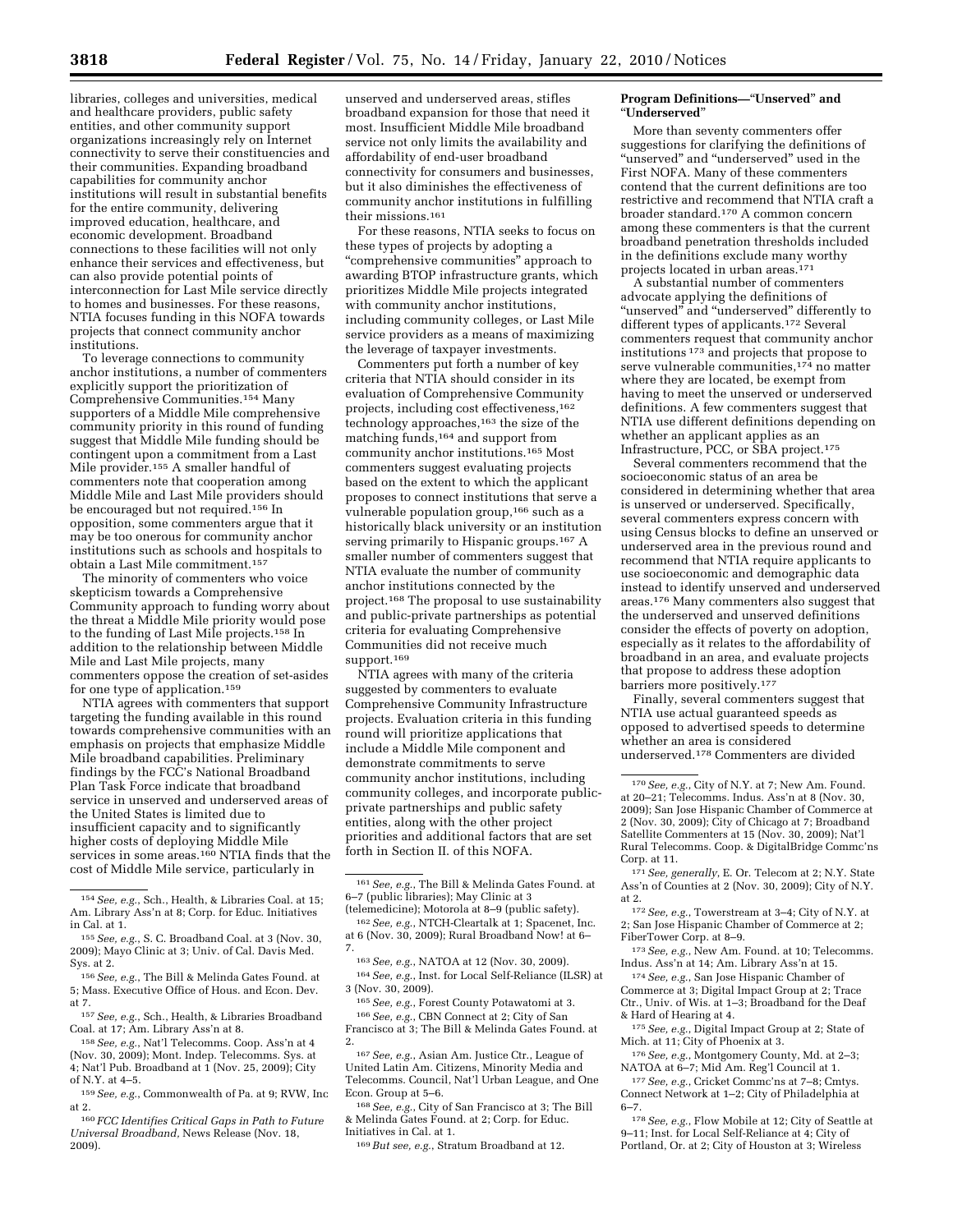whether NTIA should eliminate the provision that defined a service area as underserved or unserved if certain broadband speeds were unavailable, with some commenters recommending that speed be eliminated as a criterion,<sup>179</sup> but many more recommending that available speeds remain a focus for defining unserved and underserved areas.180

NTIA disagrees with commenters in a variety of respects. The First NOFA provided very specific definitions of what constitutes an unserved and underserved area for BTOP purposes. In NTIA's review of applications submitted by private companies, community anchor institutions, and other stakeholders in the first funding round, NTIA does not believe that its definitions proved to be overly restrictive or hindered applicants from applying. Additionally, NTIA finds that, for purposes of consistency between the two rounds of funding as well as between BTOP and the Broadband Mapping Program, the definitions of unserved and underserved should remain largely unchanged. NTIA has, however, removed the requirement that infrastructure projects connecting community anchor institutions, including community colleges, must be located in unserved or underserved areas. The Comprehensive Community Infrastructure project category will consider whether a proposed funded service area is unserved or underserved as an additional factor giving an application more priority in scoring. For all of these reasons, NTIA decides against substantially revising its definitions of unserved and underserved.

#### **Announcement of Applicants' Proposed Funded Service Areas**

The First NOFA allowed existing broadband service providers an opportunity to comment on an applicant's assertions that its proposed funded service areas are unserved or underserved.<sup>181</sup> During the initial round of funding, some stakeholders suggested that this rule may reduce incentives for applicants to participate in BIP and BTOP because of the risk that their applications may be disqualified from funding on the basis of information submitted by existing broadband service providers that they have no means to substantiate or rebut. The RFI sought comment on whether alternative verification methods could be established that would be fairer to both applicants and challengers, what type of information should be collected from the entity questioning the service area, and what information should be subject to public disclosure.182

Numerous commenters request a more transparent and defined process in which the agencies describe the procedures and criteria used to determine whether an applicant's

proposed funded service area is unserved or underserved and make data submitted during the announcement process available to the public.183 Further, to assuage concern that an application may be disqualified from funding based on information submitted during the announcement process, many respondents suggest that applicants be provided an opportunity to review and rebut the comments that existing broadband service providers submit.184 In addition, many commenters suggest that data should be collected from a number of sources before NTIA renders a final determination as to whether broadband is already available, such as FCC Form 477 data.185

Commenters also provide suggestions as to what type of information should be gathered from existing broadband service providers seeking to submit comments. Commenters overwhelmingly urge NTIA to require that broadband service providers demonstrate that available broadband claims are based on actual speed <sup>186</sup> and coverage,<sup>187</sup> which is independently verifiable and not simply as advertised.188 Further, a majority of commenters request that incumbents provide detail at the Census block level corresponding with the application.189 Some respondents propose that NTIA require existing broadband service providers who comment on an application's proposed funded service area to supply the names and addresses of current subscribers within the designated area 190 or prove coverage by posting coverage availability on their Web site at all times.191

For this round of funding, NTIA will post an announcement identifying each CCI application it has received, along with a list of the Census block groups or tracts that each infrastructure application has proposed to serve through its project at *http:// www.broadbandusa.gov* for a 15-day period. The announcement will provide existing broadband service providers with an opportunity to voluntarily submit to NTIA information about the broadband services that they currently offer in their respective service territories by Census block group or tract. If an existing broadband service provider submits a response outside the 15 day period, the information may not be considered by NTIA in its evaluation of an

185*See, e.g.,* Am. Cable Ass'n at 14–16; CONXX at 15; U.S. Telecom at 26; Univ. of Ark. Med. Serv. at 5; Stratum Broadband at 21–22.

186*See, e.g.,* New Am. Found. at 23; Inst. for Local Self-Reliance at 5; Merit Network at 8–9; Am. Fiber Sys. at 3; City of Grover Beach at 12.

187*See, e.g.,* Stratum Broadband at 22; NTCH– Cleartalk at 1; Am. Fiber Sys. at 3; City of Grover Beach at 12; CONXX at 15.

188*See, e.g.,* New Am. Found. at 23; Flow Mobile at 14; City of Grover Beach at 12.

189*See, e.g.,* Merit Network at 8–9; Open Range Commc'ns at 9; Stratum Broadband at 22; Commonwealth of Pa. at 13; Fairpoint Commc'ns.

CONXX at 15.

applicant's Last Mile or Middle Mile service area(s) as unserved or underserved, as applicable.

NTIA will consider such comments provided they include the information set forth in Section V.D.3 of the NOFA, some of which will be made public.

NTIA adopts this method of evaluating the unserved or underserved status of applicants' proposed funded service area as a means to improve the analysis and minimize the burden on applicants and commenters. NTIA also departs from the evaluation process that RUS will use in that it will no longer use the RUS mapping tool to have applicants and commenters draw service area maps or require existing broadband service providers to submit comments on each proposed funded service area specified in an application. As a result of these process enhancements, NTIA believes it can expedite the time period in which existing service providers have to submit their comments from 30 days to 15 days. This expedited schedule will allow NTIA to begin its evaluation of the unserved or underserved status of applications that enter due diligence much more quickly than in the previous round of funding.

#### **Interconnection and Nondiscrimination Requirements**

In the RFI, NTIA and RUS invited public comment on whether the interconnection and nondiscrimination requirements for infrastructure applicants in the initial round of funding should be changed.192 Commenters generally suggest that NTIA maintain the same rules as those of the First NOFA with no modification to their scope or application.193

However, several commenters suggest modifying the scope and application of the nondiscrimination and interconnection requirements.194 Commenters suggest minor adjustments that could be made to these requirements in order to advance certain market efficiencies,195 including requiring grantees to provide fully functional and comprehensive operations support systems and associated Application Programming Interfaces for their wholesale services 196 and for NTIA to rephrase the network management and managed service exceptions in order to encourage companies to provide shared managed services.197 Some commenters also request that certain applicants such as tribes 198 and municipalities 199 be exempt from the NOFA's nondiscrimination and

193*See, e.g.,* Tex. Statewide Tel. Coop. at 12; New Am. Found. at 23; Vantage Point Solutions at 10; Eng'g Ass'n at 4; Harris Corp. at iv; CONXX at 16; City of San Francisco at 1; Am. Fiber Sys. at 4; E. Shore of Va. Broadband Auth. at 5; Mid-Rivers Commc'ns at 10; Commonwealth of Pa. at 14.

194*See, e.g.,* Earthlink and New Edge Network at 2; Stratum Broadband at 23–24.

196*See, e.g.,* Earthlink and New Edge Network at 2.

197*See, e.g.,* Stratum Broadband at 23–24. 198*See, e.g.,* United Tribes Technical Coll. at 1.

199*See, e.g.,* City of Phoenix at 3.

Commc'ns Ass'n Int'l at 5–8; NATOA at 10–11; City of Tacoma at 3; E. Shore of Va. Broadband Auth. at 3.

<sup>179</sup>*See, e.g.*, Commonwealth of Pa. at 13; Wireless Internet Serv. Providers at 13.

<sup>180</sup>*See, e.g.*, Flow Mobile at 12; City of Seattle at 6–7; Am. Cable Ass'n at 13–14; E. Shore of Va. Broadband Auth. at 3; Alcatel Lucent at 2–3.

<sup>181</sup> 74 FR at 33122.

<sup>182</sup>*See* 74 FR at 58943–44.

<sup>183</sup>*See, e.g.,* Flow Mobile at 14; Spacenet at 7; Mass. Executive Office of Hous. and Econ. Dev. at 8.

<sup>184</sup>*See, e.g.,* City of Chicago at 3; CONXX at 15; Rural Broadband Now! at 8; NATOA at 17.

<sup>190</sup>*See, e.g.,* Loudoun County, Va., OpenBand Multimedia, LLC & Roadstar Internet, Inc at 7;

<sup>191</sup>*See, e.g.,* Found. Telecomms. at 1.

<sup>192</sup> 74 FR at 58944.

<sup>195</sup> *Id.*